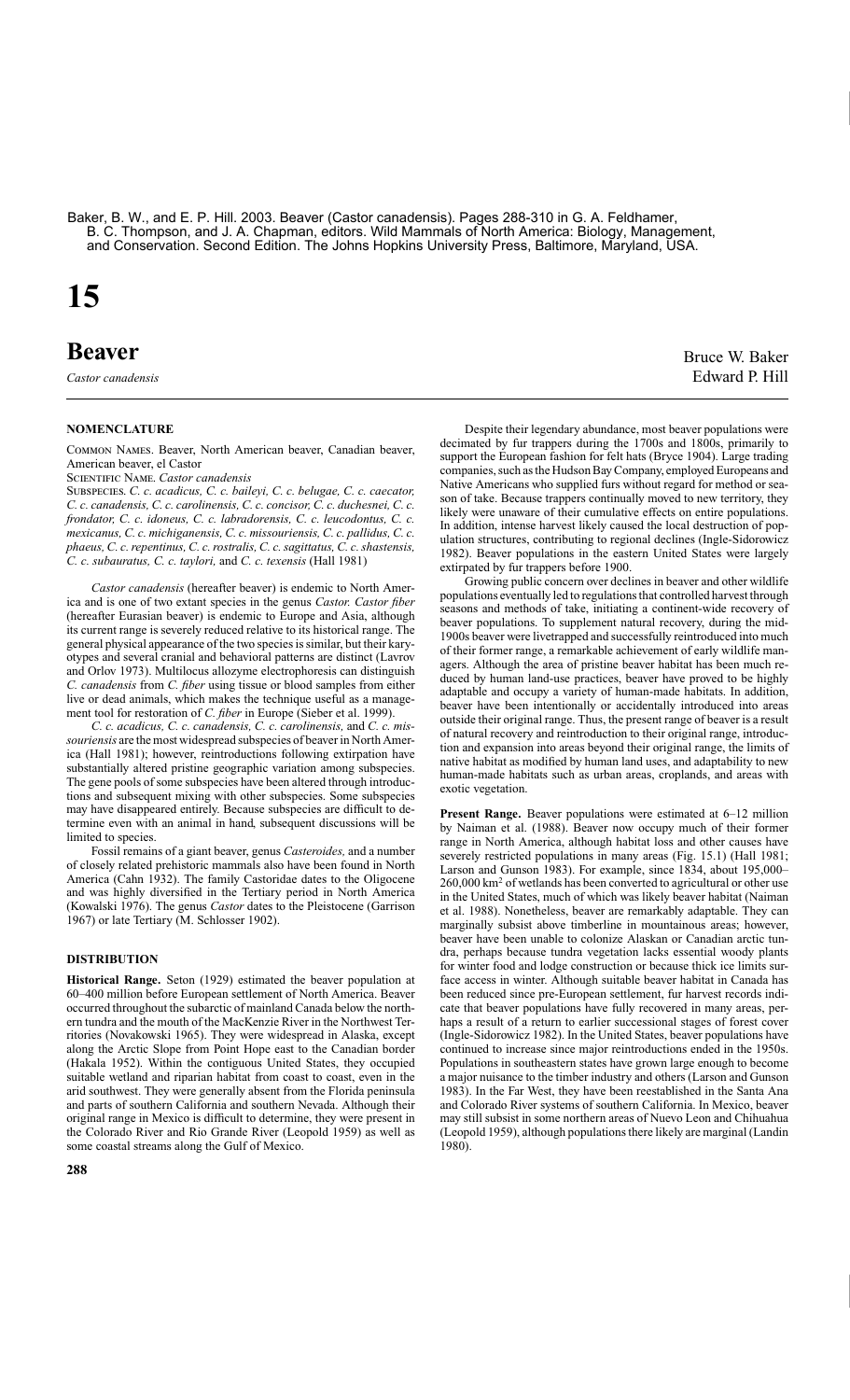

FIGURE 15.1. Distribution of the beaver (*Castor canadensis*). Modifications of the range map by Deems and Pursley (1978) include populations in Mexico, southern California, west-central Florida, and Delaware and the absence of beaver in the North Slope of Alaska.

Introductions of beaver in Finland (Lahti and Helminen 1974), Asian Kamchatka (Safonov 1979), Argentina (Lizarralde 1993), and other locations have resulted in the establishment of viable populations beyond their original range in North America. For example, 25 mated pairs of beaver were introduced (as a captive population) to Tierra del Fuego, Argentina, in 1946 to establish a fur industry. Animals that later escaped or were intentionally released resulted in a viable wild population. This population rapidly expanded in the absence of predators and other natural population controls, causing a substantial impact on native southern beech (*Nothofagus*) forests (Lizarralde 1993).

#### **DESCRIPTION**

Beaver are the largest rodents in North America. Most adults weigh 16–31.5 kg and attain a total length of up to 120 cm. They have heavily muscled bodies supported by large bones. Forelegs are shorter than hind legs, which results in greater height at the hips than at the shoulders. Viewed dorsally, beaver are short and thick, broadest just anterior to the hips, and taper gradually toward the nose; a short, thick neck appears almost continuous with the shoulders and head. Their most characteristic feature is a dorsoventrally flattened, paddle-like tail, the unfurred portion of which in most adults varies from 230 to 323 mm long and from 110 to 180 mm wide (Davis 1940). The distal three fourths of the tail is covered with black, leathery, uncornified scales (Kowalski 1976) containing a few scattered, coarse hairs. The caudal vertebrae are dorsoventrally flattened, with a complex arrangement of muscles and tendons to support the flat tail (Mahoney and Rosenburg 1981). Incisors are generally orangish in color, with the anterior surface in adults >5 mm wide, a feature that helps distinguish beaver damage from other rodent damage on the basis of toothmark width.

Beaver move with an awkward waddle on land, but can gallop if frightened. Adult beaver can walk upright in a bipedal fashion (partially supported by the tail) while carrying mud or sticks held against the chest with their chin and front legs. In water, they swim by alternate kicks of the hind legs, appearing graceful and efficient, though slow and deliberate. Beaver are shaped more like marine mammals than like other terrestrial mammals, with a fineness ratio (a hydrodynamic index of streamlining) of 4.8, a value similar to that for phocid seals

(Reynolds 1993). In addition, the surface area of unfurred extremities (hind feet and scaly tail) is 30% of the total, perhaps a compromise between the need for propulsion and minimization of the area for heat exchange. Webbed toes on large hind feet (up to 200 mm long) facilitate swimming, and short, heavily clawed front feet facilitate digging. Great forepaw dexterity enables beaver to fold individual leaves into their mouth and to rotate small, pencil-sized stems as they gnaw off bark. The ears are rounded, short (30 mm), fleshy, and placed high on the rear of the head. The small eyes also are located high on the head, about midway between the nose and the base of the skull. Both these adaptations enable beaver to swim with minimum exposure above the water surface.

Pelt coloration is variable within and among populations, with reddish, chestnut, nearly black, and yellowish-brown specimens possible in the same watershed. Fur of the flanks, abdomen, and cheeks is usually shorter and lighter than back fur. Guard hairs are about 10 times the diameter of the hairs constituting the underfur, giving the pelt a coarse appearance. Guard hairs attain their greatest length (50 mm) and density along the back. Underfur is longest on the back (25 mm) and has wavy individual hairs, which give the pelt a downy softness. It may be dark gray to chestnut in color on the back and, like the guard hair, becomes lighter in color on the sides and ventral areas. Unlike the case in many furbearers, coloration of individual guard hairs is usually consistent throughout their length.

The two inside (medial) toes of each hind foot have movable, split nails, which beaver use as combs to groom their fur (Wilsson 1971). Beaver have closable nostrils, valvular ears, nictitating eye membranes, and lips that close behind large incisors, adaptions important to their semiaquatic existence. During periods of active lactation and when parturition is near, four pectoral mammae are discernible on the chest of the adult female. During pregnancy, beaver have a subplacenta located between the placenta and uterine tissues. Although its morphology has been well described, its function is unknown (Fischer 1985). The reproductive organs of both sexes are internal and lie anterior to a common anal cloaca containing the castor and anal glands (Svendsen 1978). A notable characteristic of beaver is the strong aroma from the paired castor glands. Contents of the castor glands (castoreum) and anal gland secretion may be deposited during scent marking. Castoreum has been used as a base aroma in perfume and in making trappers's lures.

Beaver skeletons are massive when compared to those of other mammals of similar length. The skull and the mandible are thick and heavy, providing a strong foundation for large incisors (Fig. 15.2). A less rugged skull would be unable to withstand the physical stress and strain of jaw muscle contractions of sufficient strength to cut hardwoods such as oak (*Quercus* spp.) and maple (*Acer* spp.). The braincase is narrow and there is a small infraorbital canal. A prominent rostrum is anterior to the massive zygomatic arch. Adult skulls are very large (120–148 mm condylobasal length), which minimizes the possibility of confusing them with other North American rodents. Juvenile skulls are smaller and may be similar in size to those of adult nutria (*Myocastor coypus*), porcupine (*Erethizon dorsatum*), or mountain beaver (*Aplodontia rufa*); however, differences other than size are apparent on close examination. As in other semiaquatic mammals, the acetabulum is shifted dorsally (Kowalski 1976). The male beaver has a baculum that generally enlarges with age (Friley 1949) and can be palpated as an aid in determining the sex of live beavers and unskinned carcasses (Denney 1952). Osteological changes during growth and development of beaver were described by Robertson and Shadle (1954). The dental formula is I 1/1, C 0/0, P 1/1, M 3/3. Incisors grow continuously and the chiseled edge is sharpened by grinding the uppers against the lowers (Wilsson 1971). The hard enameled front surface of incisors serves as the cutting edge to fell trees and peel bark. Cheek teeth are hypsodont and grow only through the deposition of cementum at the root base. Deciduous premolars are replaced at about 11 months of age by permanent premolars. Specializations such as large size; type and location of ears, eyes, and nose; size and function of front and hind legs; and a large, flattened tail appear to have individually and collectively enhanced the adaptability and survival of beaver in wetland environments.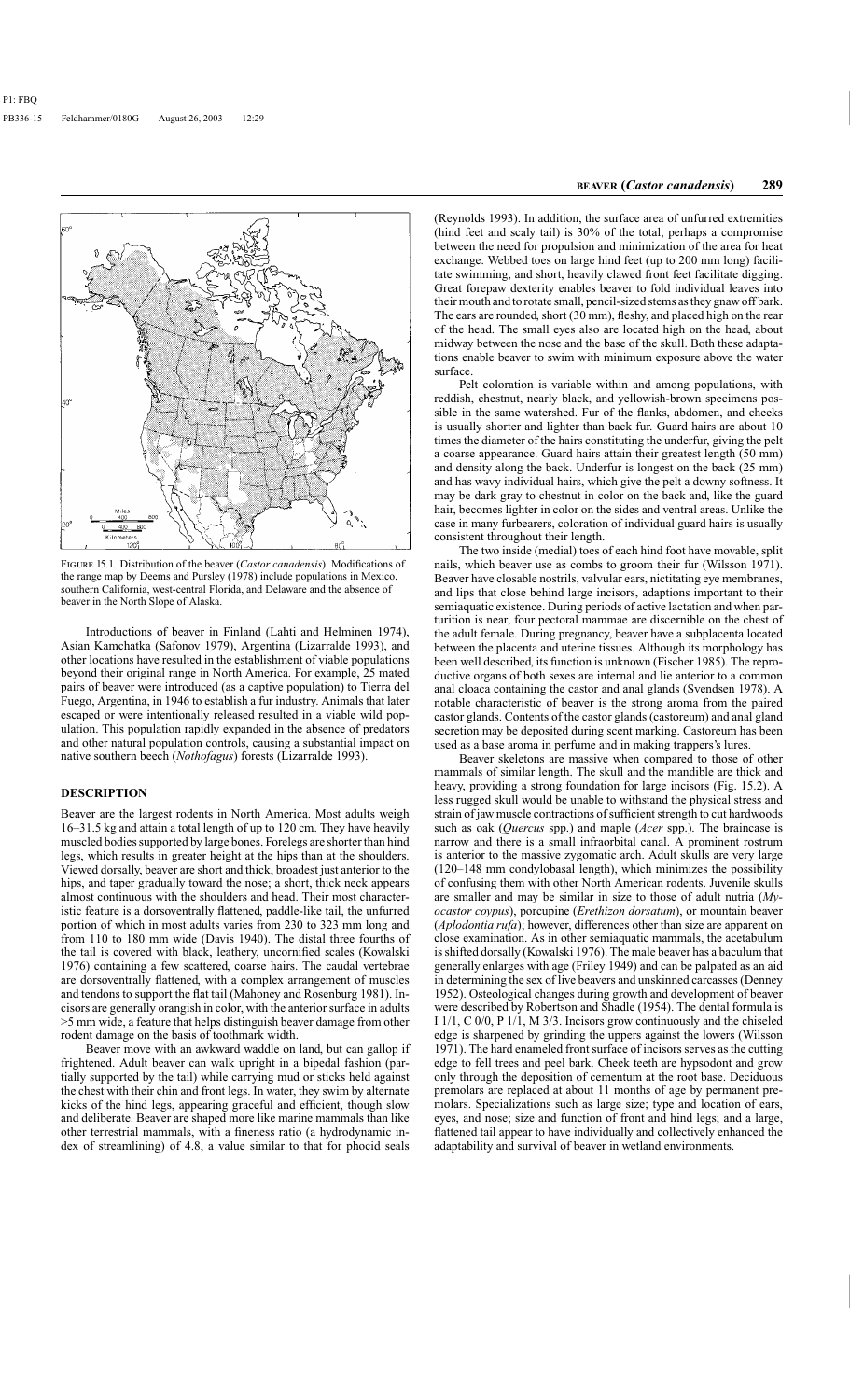

FIGURE 15.2. Skull of the beaver (*Castor canadensis*). From top to bottom: lateral view of cranium, lateral view of mandible, dorsal view of cranium, ventral view of cranium, dorsal view of mandible.

# **PHYSIOLOGY**

**Growth.** Size of the adult beaver depends on latitude, climate, quality of available food, and extent of exploitation. In Alabama, a sample of 1450 beaver from an unexploited population showed mean body weight stabilized at 4 or 5 years of age and then diminished slightly after 9 years of age. Average weight of all specimens was 18.6 kg; maximum was

19.3 kg (review by Hill 1982). The relatively moderate climate of the midcontinent region may produce the largest beaver, where maximum weight can reach nearly 40 kg.

Growth of adults (body weight and tail size) occurs only in summer; however, kits (juveniles) continue to grow throughout their first winter (Novakowski 1965; Smith and Jenkins 1997). For northern beaver, winter ice formation on ponds and streams restricts or eliminates access to surface food, and adults and yearlings lose weight as fat stores are depleted. In southern beaver, adults and yearlings also lose weight in winter, even though their habitat typically remains ice free. Failure to maintain fat reserves during winter for beaver living in ice-free regions is likely not due to lack of adequate energy from available food, as it may be in the northern range, but instead may be associated with seasonal changes in physiology. Reduced food consumption, as described for captive beaver of a northern population, may also occur in southern beaver with the onset of warming trends in February and March, as beaver are frequently observed sunning themselves on lodges during clear sunny days of late winter, and early spring (review by Hill 1982).

In northern populations, Smith and Jenkins (1997) found that winter loss of body weight and tail size can vary among colonies by severity of winter, and sex and age composition of the colony. Beaver lost more body weight and tail size when winters were longer. Adults and yearlings that overwintered with young in the colony lost more weight than those without young. This supports Novakowski's (1965) conclusion that older members of the colony eat less stored food when young are present, and rely instead on other adaptations to survive the winter.

**Thermoregulation.** Northern populations of beaver in winter must contend with the thermoregulatory cost of foraging under the ice in near-freezing water and must subsist primarily on stored food and metabolized fat (Dyck and MacArthur 1992). Some mammals can conserve energy in winter by reducing their body temperature through seasonal torpor. Researchers have suspected torpor in beaver, but studies of change in body temperature in response to freezing ambient temperatures have been equivocal. Dyck and MacArthur (1992:1671) found the body temperature of free-ranging beaver averaged about 37◦ C throughout the year, with "no evidence of shallow torpor in either kits or adults." In contrast, D. W. Smith et al. (1991) found the mean daily body temperature of adult beaver declined by  $1°C$  from fall to winter, but remained constant for kits. Body temperature can also vary by daily activity level. Before freeze-up, body temperature is higher during daylight hours, when beaver spend more time in the lodge, and lower at night, when they are away from the lodge (Dyck and MacArthur 1992). Thus, thermoregulation likely contributes to overwinter survival in beaver in combination with several other adaptations described in this chapter, including warmer winter fur, increased body fat, a stored food cache, a warmer microclimate in the lodge, huddling together in the lodge, and reduced activity in winter (D. W. Smith et al. 1991).

**Digestion.** Beaver are hind-gut fermenters. Digestion is enhanced by a prominent and unusual cardiogastric gland on the lesser curvature of the stomach (Vispo and Hume 1995), a glandular digestive area (Kowalski 1976), and a large trilobed cecum containing commensal microbiota. Beaver consume a high percentage of cellulose, but maximize the nutritional value of woody plants by eating only the bark. They can digest about 32% of available cellulose by microbial action in the cecum, which is similar to the case in some other mammals (review by Hill 1982, Buech 1984). Beaver have a relatively long small intestine, 70% longer than in the porcupine, which suggests a high absorptive capacity (Vispo and Hume 1995). Consumption of soft green excrement directly from the cloaca (coprophagy) occurs diurnally in the beaver (observed as early as 10 days of age; Buech 1984) as well as in the Eurasian beaver (Wilsson 1971), lagomorphs, and other rodents. Feces are reingested and chewed by the beaver and pass quickly through the digestive system (Buech 1984). In contrast, lagomorphs reingest and swallow mucous-covered entire pellets.

**Circulation.** Beaver heart weight averages 0.40% of body weight, which is consistent with heart ratios for other terrestrial mammals, but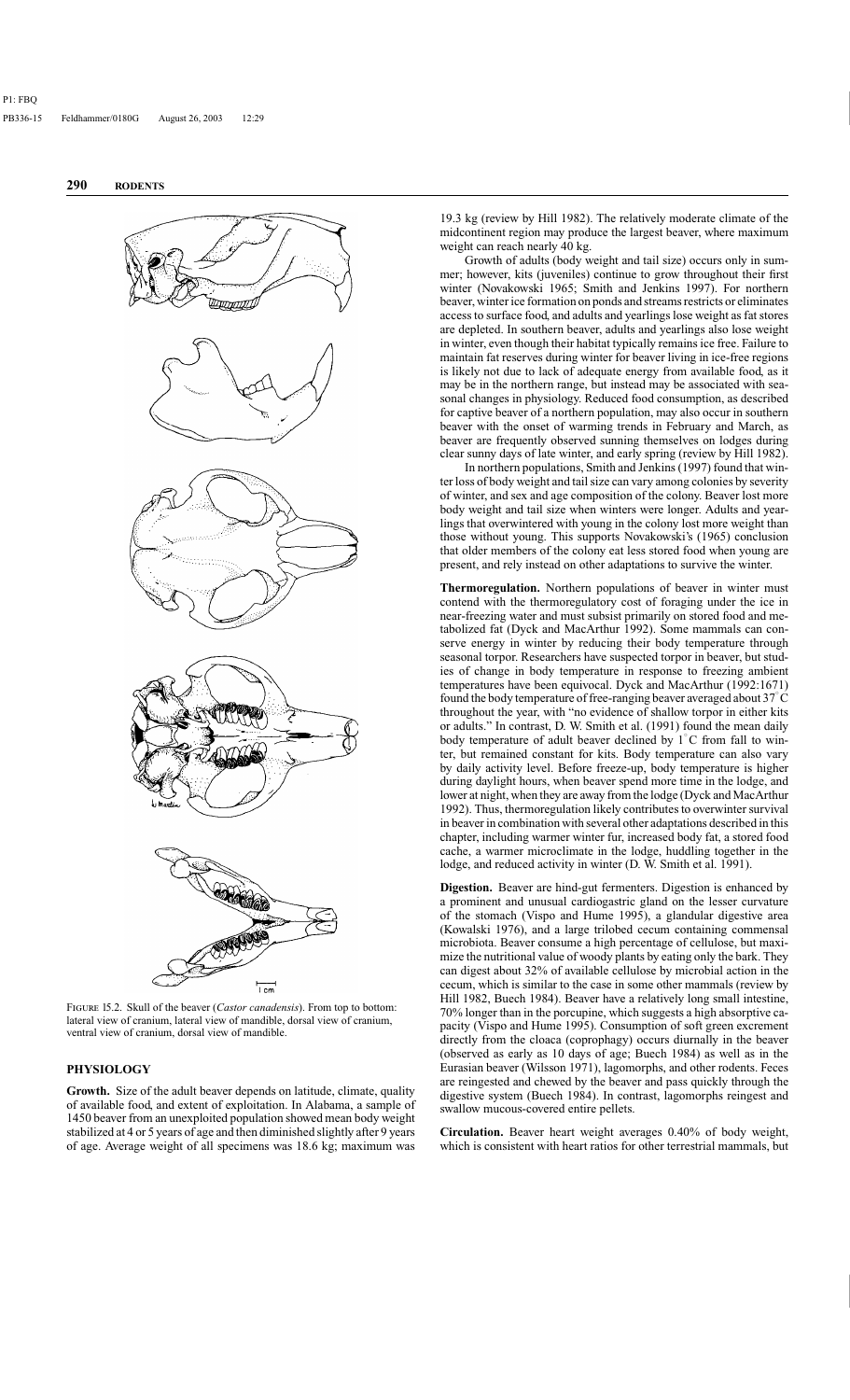relatively small compared to fully aquatic mammals (Bisaillon 1982). The cardiac blood vessels are not specialized, but are typically mammalian and resemble those of both terrestrial and aquatic mammals (Bisaillon 1981). Beaver have no unusual oxygen storage capacity, but certain changes in blood parameters, heart rhythm, and circulation enable them to make dives lasting up to 15 min without asphyxiation (review by Hill 1982). Aleksiuk (1970a:145) noted that "minute blood vessels permeate the entire tail, and a countercurrent heat exchange system is present at the base." This specialized circulatory feature helps conserve heat energy in extremely cold water and radiate heat during hot weather.

# **REPRODUCTION AND DEVELOPMENT**

**Sexual Maturity.** Beaver reach sexual maturity (defined as age at breeding that results in the first litter) at 1.5–3 years of age, although puberty may be reached several months before first breeding. Most studies have found at least some beaver had reached sexual maturity as yearlings (1.5–2.0 years old), although regional variation is evident. Gunson (1970) estimated that two thirds to three fourths of 2-yearold beaver produced young, and believed that early sexual maturity in Saskatchewan beaver was enhanced by high-quality habitat. Reproduction in yearlings may cease where >40% of suitable beaver habitat is occupied by established colonies. In Newfoundland, 24% of yearling females had bred (Payne 1975). In northern Canada, Novakowski (1965) found first pregnancies in 3 of 21 females that were approaching their third birthday, but no indications of conception in females that were almost 2 years old. In Alabama, in 2.5- to 3-year-old females, only 16 of 65 had ovulated, and there were no indications of ovulation or pregnancy in 50 yearlings. However, in Tennessee, Lizotte (1994) found sexual maturity occurred at 1.5–2.0 years of age, with a 25% pregnancy rate in this age class.

**Breeding.** Beaver are monogamous, described by Svendsen (1989:339) as "characterized by a single adult pair and young forming a family, a relatively long pair-bond where desertion of a mate is rare, and turnover of mates usually occurs after the death of one of the pair." Beaver typically breed in winter and give birth in late spring, producing only 1 litter/year. The potential breeding season is very long, with conception reported between November and March and parturition between February and November (review by Wigley et al. 1983). Latitude and climate can affect the breeding season, which is generally shorter in colder climates and longer in warmer climates (Hill 1982; Wigley et al. 1983). Breeding takes place in water (Kowalski 1976), bank dens, or lodges. Wilsson (1971) reported that *C. fiber* remains in estrus 10–12 hr and has a second estrus in 14 days if not fertilized. A gestation period of 100 days is typical for *C. canadensis* (Wigley et al. 1983), with a range of 98–111 days (review by Hill 1982).

**Sex Ratios.** Sex ratios in monogamous species are important because they can influence pregnancy rates. When averaged across age class, region, and harvest level, the sex ratio of beaver may be nearly even, but substantial variation among populations suggests caution in making this assumption. Sex ratios of trapped populations may reflect bias inherent in trapping methods, although results of different studies are inconsistent. For example, some studies found no difference in susceptibility of sexes to baited Conibear traps set under ice, but others suggested trapping was selective for adult females. Others have noted higher mortality from trapping and other causes for adult males (review by Hill 1982). In a review of 15 studies, Woodward (1977) found an average sex ratio of 98.5 males:100 females, but a ratio of 90.7:100 for adults and 111.4:100 for subadults. The combined average from studies in Saskatchewan, Newfoundland, Vermont, and Alabama was 105:100  $(N = 4867)$  (review by Hill 1982).

**Pregnancy Rates.** Knowledge of pregnancy rates among age groups in monogamous species increases accuracy in computing estimates of reproductive performance. Pregnancy rates usually increase from

1.5 years of age until about age 4 years, remain high until old age, and then decrease (Lizotte 1994). Where populations are not exploited and suitable habitat is fully occupied, there likely is less dispersal and therefore less breeding among young adults, which remain in colonies containing older dominant pairs. Thus, both habitat quality and extent of exploitation should be considered when using pregnancy rates to calculate reproductive performance.

**Reproductive Performance.** Placental scar counts (Hodgdon 1949), counts of developing embryos, and, with some limitations, counts of corpora lutea and corpora albicantia are useful indices of reproductive performance in beaver (Provost 1958). In Mississippi, counts of fetuses, placental scars, and corpora lutea all yielded statistically similar estimates of litter size, despite pre- or postimplantation losses (Wigley et al. 1984). Preimplantation losses from unfertilized ova or failure of fertilized ova to implant and postimplantation losses resulting in resorptions account for differences between ovulation rates and litter size. Intrauterine mortality was 16% in 48 beaver from Ohio and almost 19% in 40 beaver from western Massachusetts (review by Hill 1982). Where rates of prenatal loss are high, correction factors should be developed to obtain more precise estimates of litter size and annual productivity (Wigley et al. 1984).

In areas where carcasses are available from fall or early winter trapping, counts of placental scars and persisting corpora albicantia, corrected for current resorption rates and prenatal loss, respectively, provide an index of litter size from the previous spring. Sources of error, such as regression or discoloration of implantation sites by some preservatives and degeneration of corpora albicantia with the onset of the breeding season (Provost 1962), make estimates of reproductive performance in fall less accurate than those made at other times. Where trapping seasons overlap the breeding season, a combination of placental scar counts corrected for the past season resorption rates and corpora lutea counts corrected for current resorption rates can provide information on litter size. However, early in gestation, it is difficult to distinguish between corpora lutea of ovulation and corpora lutea of pregnancy, which introduces a potential source of error in estimates of reproductive performance (Provost 1962). Also, embryo counts and ovulation rates of females trapped in January and February may not provide precise estimates of current-year breeding among yearlings and subadults. These age groups may breed later than adults (Grinnell et al. 1937), particularly at southern latitudes or if they had dispersed during the summer. Thus, winter samples may not reflect reproductive performance as well as those from May or June.

Where trapping seasons occur after the breeding season, counts of developing embryos, corrected for current resorption rates, provide an accurate index of litter size among age groups. Resorption is negligible if embryos are in an advanced stage of development. Where possible, delaying the trapping season until breeding has occurred may lower the incidence of unbred females whose mates were trapped from the population before breeding (Hodgdon and Hunt 1953). Such delay also facilitates measurement of current litter size through embryo counts.

The litter size of beaver is typically two to four, although local averages may be as high as six, and the number can vary from one to nine (reviews by Hill 1982; Wigley et al. 1983). These reviews suggest that beaver in the southeastern United States tend to have smaller litters, whereas northern and perhaps western beaver tend to have larger litters. Large litters may be associated with better quality habitats and increased weight of the mother. In Mississippi, age of mother was only weakly correlated with litter size, but weight of mother was strongly correlated. Litter size can also be reduced by lack of food (e.g., due to ice on ponds) or quality of food (e.g., limited supply of preferred plants) (Rutherford 1955). Because fewer yearlings breed in relatively dense populations and litter size may be inversely related to the number of beaver in the family, reproduction in beaver may be density dependent (Payne 1984). Some evidence also suggests that beaver may breed only during alternate years in very poor quality habitat, although this hypothesis needs further investigation (D. W. Smith, pers. commun., 2001).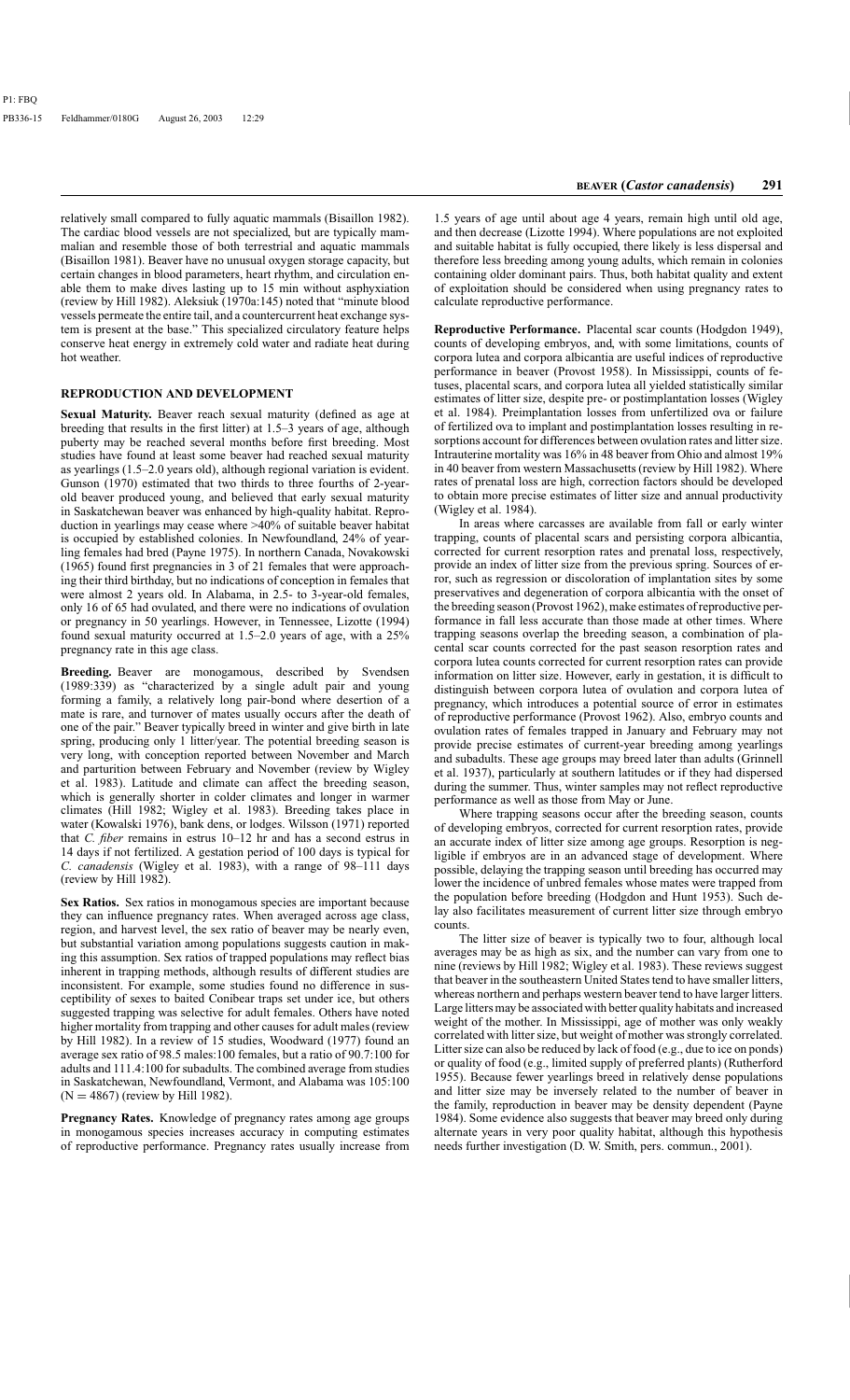**Development of Young.** Growth curves of the fetus were developed by Woodward (1977) for a 100-day gestation period. Curves may be useful for estimating peak periods of conception and parturition through extrapolation (Hodgdon and Hunt 1953).

Beaver kits are born precocial and fully furred, and weigh about 0.5 kg (review by Hill 1982). Lancia and Hodgdon (1983) studied the ontogeny of behavior in captive kits and found they were able to swim at 4 days and could dive and stay submerged at 2 months of age. Bipedal walking was noted at 1 month of age, and carrying construction materials while walking on the hind legs occurred at 90 days of age. Suckling peaked at 25 ml of milk/day at 1 month and decreased until weaned at 45–50 days. Zurowski et al. (1974) noted that the anterior nipples produced 50–75% less milk than the posterior nipples. Kits can take some solid food at 1–4 weeks of age and switch to mostly solid food by 1 month. However, they may suckle for up to 3 months even though they obtain little milk, perhaps to maintain the mother–infant bond. The fur of kits is not water repellent at birth, but after 3–4 weeks of age they begin to spread anal gland secretions on their fur, which creates water repellency by 5–8 weeks. Captive kits began to dive underwater in response to alarm at 8–10 days of age and initiated tail slapping in response to alarm at 3–4 weeks of age (Lancia and Hodgdon 1983). Rudimentary scent marking began at 13–14 days of age. Thus, very young kits express some adult behaviors, but require a long period in the family to develop their complex construction ability and other skills required for independent life.

#### **BEHAVIOR**

**Social Organization.** Individual beaver spend most of their lives in small, closed, extended-family units traditionally called colonies. Although the term "colony" is commonly used for beaver, its use has been questioned (Hodgdon and Lancia 1983) because a colony more often describes a spatially associated collection of individual families rather than a single family unit. For example, a family of prairie dogs (*Cynomys* spp.) living in the same burrow system is called a coterie and a group of families is called a colony. However, to maintain consistency with previous beaver literature, we use colony to represent an extended beaver family. Thus, a beaver colony typically contains the adult pair; young of the current year, or kits (<12 months old); and young of the previous year, or yearlings (12–24 months old). Sometimes older young may remain with the colony as subadults  $($ >24 months old) before they disperse, especially if the available habitat is near carrying capacity (Busher 1987). A small percentage of colonies may contain more than one adult male or female (Busher 1983). Established colonies inhabit discrete and defended territories. Dispersing beaver of both sexes, also called floaters, remain transient until they settle with an unpaired beaver or they build dams or lodges, which may help attract a mate. Compared to many other mammals, especially other rodents, beaver populations are characterized by relatively low natality, low mortality of young, prolonged behavioral development, high parental care, and adult longevity (Hodgdon and Lancia 1983).

Social interactions involving close contact are fairly infrequent outside the lodge, perhaps an adaptation to minimize predation risk on land. The most common interaction among individual beaver concerns food items and usually involves kits begging for food from older siblings or adults (Busher 1983). Adults discourage yearlings from begging by snapping their head toward the yearling. Grooming fur to maintain water repellency is a common activity inside the lodge. Beaver groom themselves wherever they can reach, but rely on other family members to groom their back fur (Patenaude and Bovet 1984). This social grooming appears to be primarily to maintain a layer of air in the fur, as does self-grooming, rather than to maintain social bonds or as an appeasement gesture (Brady and Svendsen 1981). Aggressive interactions are rare among family members, with most aggression directed as threats that do not result in fights. Studies of dominance hierarchy systems in beaver have been equivocal. Hodgdon and Larson (1973) described dominance hierarchy as age class (older dominant over younger) and sexual (adult females dominant over adult males). Busher (1983),

however, found only age-class hierarchy, and Brady and Svendsen (1981) found no clear patterns in any groups.

**Vocalizations and Tail Slapping.** Although seven vocal sounds have been described for beaver, most investigators recognize only three that are used outside the lodge: a whine, a hiss, and a growl (Hodgdon and Lancia 1983). The whine is the most frequent vocalization and can be repeated in rapid succession. Beaver of all ages whine, but kits account for two thirds of events, either when food is at risk of being taken away or when begging for food. Food begging by kits is usually effective, which provides kits with food without the risk of obtaining it from land (Brady and Svendsen 1981; Hodgdon and Lancia 1983). Vocalizations are also used to initiate grooming and play. Although beaver are typically docile with humans, they sometimes become aggressive, a behavior sometimes preceded by a hiss or a growl.

Probably the most familiar sound produced by beaver is the tail slap. The sound is made when a beaver forcefully strikes the water with its heavy paddle-like tail, a behavior that may precede diving underwater when alarmed (tail-slap dive). Tail slapping may function to (1) issue a warning signal to family members, which typically respond by moving to deep water or to the lodge (especially kits); (2) drive away potential predators; and (3) elicit a response from the source of disturbance (Brady and Svendsen 1981; Hodgdon and Lancia 1983). Tail slapping is used by all ages and both sexes, but studies of variation in frequency of use by sex and age have been equivocal. Hodgdon (1978) found older beaver slapped more often than younger ones, females were more easily provoked than males, and males slapped more times per event than females. Sudden alarm often elicits immediate tail slapping. However, if beaver are unsure, they often move to deep water and orient toward the disturbance with their nose in the air, a behavior that often precedes tail slapping. Smell, sound, sight, and movement are all important stimuli, either separately or in combination. The response of individual beaver to tail slapping also varies by age. Tail slapping by adults elicits the most response from all age classes, but adult beaver are the most responsive to tail slapping of other beaver. Kits are least likely to move or to elicit a response and yearlings are intermediate (Hodgdon and Lancia 1983).

**Scent Marking.** Scent marking is a highly developed communication method in beaver. Castor glands produce castoreum, a strong-smelling, urine-based brown paste containing phenolic, neutral, basic, and acidic compounds. Anal glands (also called oil glands) produce anal gland secretions consisting of waxy esters and fatty acids. Castoreum is likely derived from diet and thus subject to seasonal variation in odor; however, anal gland secretions are unique chemical identifiers of individual beaver (Sun and Muller-Schwarze 1998). Beaver use castoreum and anal gland secretions as scent marks, which they actively deposit on piles of mud and debris called scent mounds. Beaver deposit castoreum by rubbing it on scent mounds during and after construction; it is not clear how and when anal gland secretion is applied (Svendsen 1980a). Most scent mounds are constructed by adult males, who gather material in their forepaws and carry it to scent mounds in a bipedal fashion. Large numbers of scent mounds  $(>100)$  can be constructed within a territory, and they are usually placed on or near lodges, dams, and trails <1 m from water. Beaver of all ages place scent on mounds, but the frequency of marking increases with age. Males of all ages place the most scent marks (Hodgdon and Lancia 1983). In colder climates, construction and marking of scent mounds peaks soon after ice melts in the spring as beaver reoccupy their full territory and reapply scent that faded during the winter. In warmer, ice-free regions, scent marking can occur all year, but still may be more intense during the spring dispersal period. Scent marking has been observed in December and January in Alabama, where mounds can reach 35.5 cm in height.

The primary function of scent marking appears to be territorial. Scent marks may define the location and limits of the territory by creating a "scent fence" (Muller-Schwarze and Heckman 1980), which minimizes aggressive encounters with neighbors and discourages colonization by dispersing beaver. Beaver can distinguish the scent of castor fluid among family members, neighbors, and nonneighbors (beaver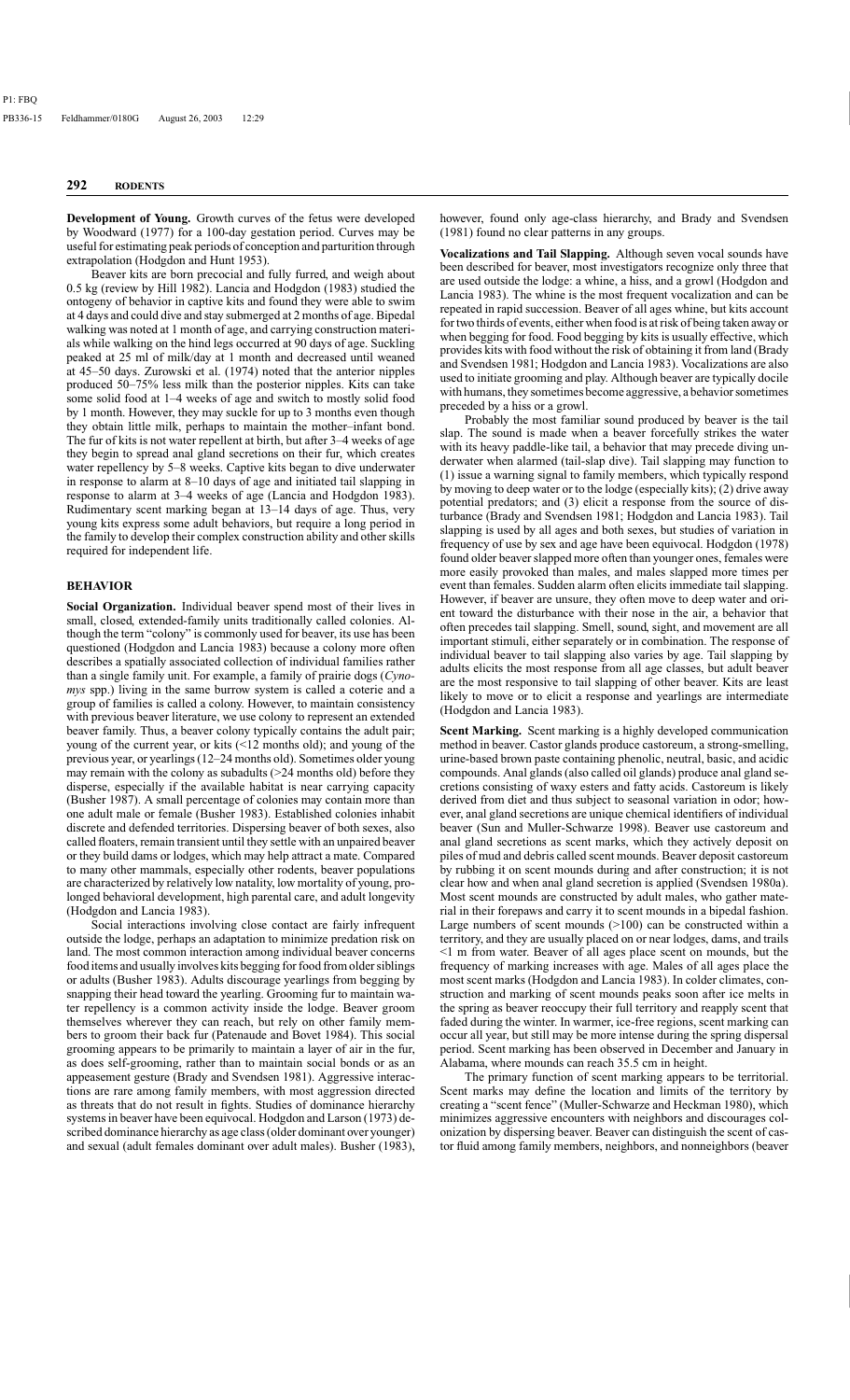from beyond adjacent territories). They "overmark" the scents from strangers more often than scents from family members (Schulte 1998). Use of foreign castor scent (as in trapping) may elicit investigation, intense scent marking, or destruction of the foreign scent as well as hissing and tail slapping behavior. In Ohio, an adult female built over 70 mounds in 1 week, likely in response to the presence of castor bait applied by trappers (Brady and Svendsen 1981). In New York, beaver obliterated foreign scent by pawing the mud, overmarking foreign scent, and transferring the mud to their own scent mounds (Muller-Schwarze et al. 1983). In addition, a territorial function for scent mounds may be expressed as a change in the motivational state of beaver. Svendsen (1980a) suggested that scent may increase the confidence of resident beaver, which smell their own scent, and decrease the confidence of nonresident dispersing beaver, thus increasing the likelihood nonresidents will flee a territory "defended" by scent mounds. Experimental field studies support a territorial function for scent marking, as Schulte (1998) found that beaver could distinguish among the scents of adjacent neighbors, far neighbors, and family members. Beaver spent more time investigating and overmarking scent from unrelated beaver than from family members.

The ability of beaver to recognize relatives from nonrelatives via anal gland secretions (but not castoreum) may help prevent inbreeding as related individuals meet each other following dispersal outside their home territory (Sun and Muller-Schwarze 1997). Experimental comparisons of compounds in anal gland secretions have not yet clearly identified underlying mechanisms, but have shown that perhaps as few as two or three compounds may be important in communicating family membership (Sun and Muller-Schwarze 1998). In addition, scent marking may help orient beaver within their territory at night, although this has not been experimentally demonstrated.

Scent marking by beaver may be density dependent and vary by season and location. In Maine, beaver colonies with close neighbors had more scent mounds than isolated colonies (Muller-Schwarze and Heckman 1980). In South Carolina, scent marking was positively correlated with colony density. Peak scent marking occurred in fall and winter, with very little marking activity in summer (Davis et al. 1994). Southern beaver may increase marking activity in the fall in response to increased food competition among colonies (Davis et al. 1994). Thus, scent marking in southern beaver may differ from that in northern beaver, which exhibit a peak of marking in the spring.

**Daily Activity Patterns.** Beaver are crepuscular and nocturnal. In icefree areas, they follow a normal 24-hr period yearlong, but in northern latitudes, they do so only during spring, summer, and fall. Winter activity periods of northern beaver commonly exhibit a free-running circadian rhythm of about 26–29 hr, likely because relatively constant light conditions preclude entrainment of a photoperiod (Lancia et al. 1982). To survive extreme cold in winter, beaver remain under the ice or inside a lodge, where temperatures are nearer a relatively moderate  $0°C$ . When beaver venture above the ice, ambient air temperatures below about  $-10\degree$ C cause substantial energy deficits. During extreme cold, beaver may exhibit no detectable movement inside the lodge (Aleksuik and Cowan 1969; Lancia et al. 1982), an energy-saving mechanism that may reduce caloric needs by 20% (McKab 1963).

**Dispersal and Other Movements.** Bergerud and Miller (1977) classified the major movements of beaver as (1) movement of the entire colony between ponds within a territory; (2) short-term wandering of yearlings; (3) dispersal of beaver, usually at age 2 years, to establish new colonies; and (4) miscellaneous movement of adults, often following loss of a mate. Dispersal of 2-year-old beaver is the primary mechanism of population expansion. Dispersing individuals may return to the home colony for short periods of time, which suggests that dispersal is innate rather than learned from or encouraged by any aggressive behavior of parents (Hodgdon 1978). Dispersal of subadults often coincides with the birth of kits in the spring and/or high runoff, especially where ice in winter limits movements (Van Deelen and Pletscher 1996). Movements in ice-free areas are less restricted, as some dispersal occurs in late February and March, and scent marking and territorial defense may

occur throughout the winter. Beaver in poor-quality habitat, or where trapping or other control measures have reduced populations below carrying capacity, may disperse at a higher rate than those in good-quality saturated habitat. Thus, habitat conditions may affect the length of time beaver remain in the family unit as subadults. However, beaver also may exhibit high dispersal in fully occupied habitat, which suggests dispersal patterns are inconsistent (Gunson 1970; Van Deelen and Pletscher 1996). Stochastic models of beaver population growth have assumed density-dependent dispersal rates (Molini et al. 1980). Distance of natural dispersal varies greatly, sometimes depending on the location of suitable but unoccupied habitat. Direction of dispersal can be either upstream or downstream within a watershed, or beaver can cross watersheds by overland travel of up to several kilometers. In a study of 46 dispersing beaver in New York, 74% initiated dispersal downstream, 35% moved to neighboring colonies, and females moved farther than males (Sun et al. 2000). In that study, 14% of dispersers were 1 year old, 64% were 2 years old, and 21% were 3 years old. If the entire colony moves to a new location, then movement usually occurs before parturition; single animals usually disperse before pairs (Hodgdon 1978). Distances moved and time of movement are important considerations in formulating management strategies.

**Home Range.** Home range of a beaver depends on sex, age, social organization of the family unit, type of occupied habitat, and seasonal constraints. During the summer, parental care for kits in and near the lodge or den can restrict the distance that adults can forage, with females staying closer to kits than do males. As young become more independent in the fall, the home range of adults may increase, although this is not always the case. In areas where ice confines movements in winter, home range is also constrained. For example, a radiotelemetry study of beaver in the taiga of southeastern Manitoba showed those in family units had smaller average summer home ranges (8 ha) than those in nonfamily units (18 ha) and that home ranges were larger in summer and fall than in winter (Wheatley 1997a, 1997b).

Habitat features, especially shoreline configuration, strongly affect home range shape and size. Home ranges tend to follow the irregular shoreline patterns of lakes, ponds, rivers, and streams. Small ponds may contain only a single family unit with a relatively circular home range, but in lakes, streams, and rivers, the home ranges of beaver are typically larger and more linear (Novak 1987; Wheatley 1997c). However, these habitat-related patterns may break down when beaver are not living in a sedentary family unit or during seasonal movements (Wheatley 1997c). In addition, intraspecific competition, or territoriality, is an important mechanism, which helps to regulate population density. Boyce (1981a) suggested that territoriality likely was responsible for a minimum intercolony distance of 1 km. Beyond that distance, availability of suitable sites for foraging, dams, and lodges more strongly influenced the distribution of colonies.

**Population Density.** Beaver population density varies spatially and temporally. Because the home ranges of adjacent beaver families are usually separated by unoccupied habitat, density estimates typically include some unoccupied habitat. Factors that contribute to variation in density of beaver populations include human exploitation (trapping), water quality, habitat suitability, area available for new colonization, length of habitation time relative to available resources, epizootic diseases, local predation events, and territoriality. There is a wide range in the density of beaver colonies, from near zero to at least  $4.6/km<sup>2</sup>$  (reviews by Hill 1982; Novak 1987). Observers in different regions have attempted to estimate the maximum density or saturation point in local populations. Saturation has been reported to vary from 0.4 colony/km of stream in northern Alberta to 1.2 colonies/km of stream in New York and Utah (reviews by Hill 1982; Novak 1987). In the headwaters of four Alabama watersheds, saturation approached 1.9 colonies/km of stream (Hill 1976).

Trapping can suppress beaver populations below habitat-based carrying capacity and is an important consideration in understanding population dynamics. Trapping often removes a larger percentage of adult beaver than it does other age classes; thus, it can increase adult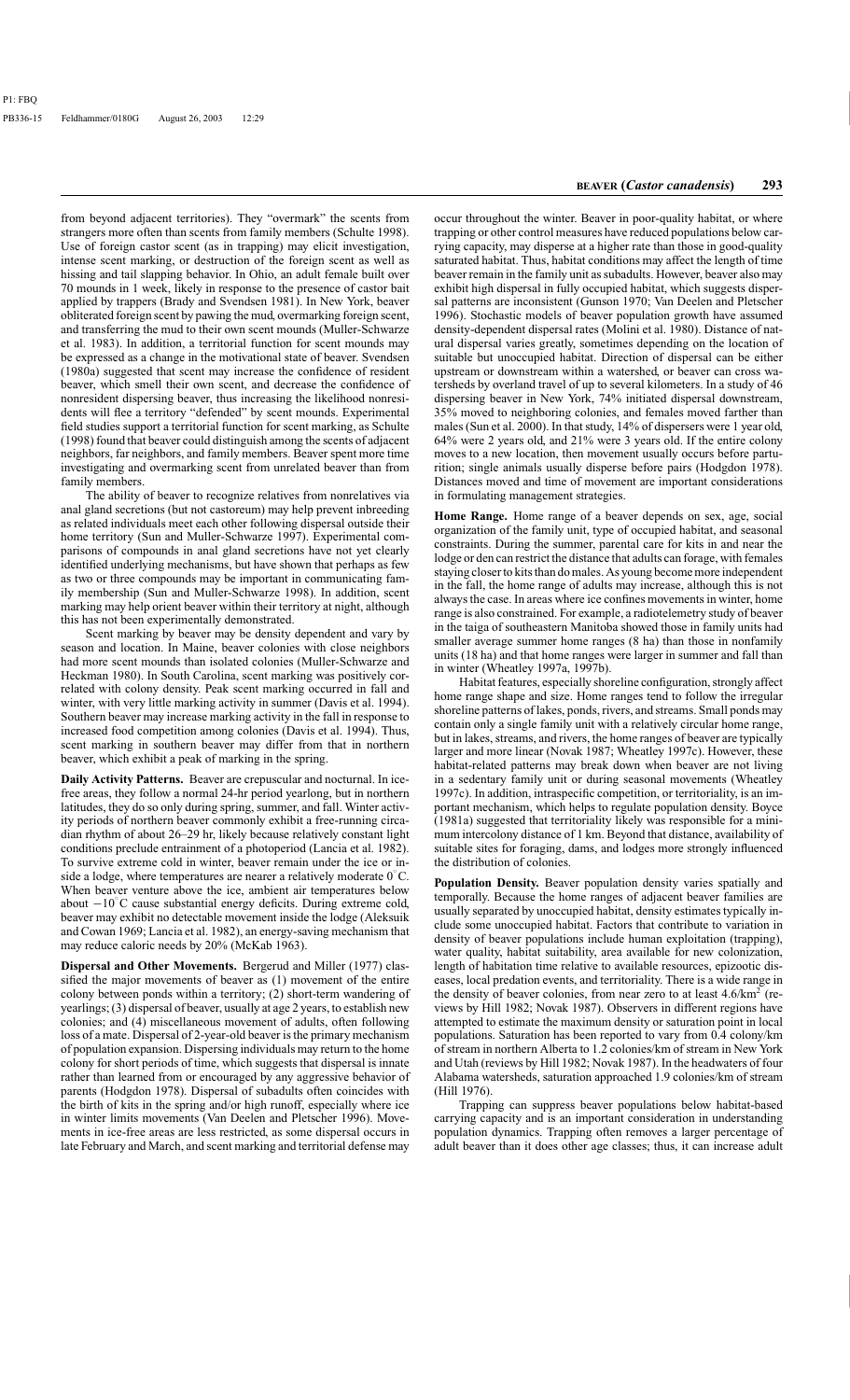mortality and affect both the density and age structure of populations. Intense trapping over many years can entirely decimate populations, as it did during European settlement of North America. In previously unexploited populations, trapping can cause rapid population reductions. In a Wisconsin study, where trapping was resumed after 19 years of protection, beaver populations were reduced by 21% in the first year and 53% in the second year (Zeckmeister and Payne 1998). Trapping can also alter the age structure of populations as removal of adults from established territories frees suitable habitat, allowing beaver to disperse earlier from their natal colony and increasing their survival (Boyce 1981b). Comparing harvested and unharvested beaver populations in New York, Muller-Schwarze and Schulte (1999) found that in unharvested populations, beaver colonized steeper stream gradients, young remained longer in the natal colony, preferred forage species were depleted and less preferred species were used more often, and beaver foraged further from their pond, lodge, or den.

Density of beaver populations that occupy particular sites may also vary as a function of the length of time sites have been occupied. For example, after beaver returned to the Prescott Peninsula in Massachusetts following an absence of more than 200 years, the population showed slow growth the first 15 years, then 15 years of very rapid growth, and then a rapid decline in numbers until it stabilized at 23% of its peak. Populations in Sagehen Creek, California, also followed a pattern characterized first by slow growth, then rapid growth, then rapid decline to a level of relative stability (Busher and Lyons 1999).

Observers monitoring short-term trends in beaver populations should consider these and other intrinsic population regulation mechanisms (such as territoriality) as factors that might explain population change. These intrinsic factors can be important confounding variables when attempting to understand extrinsic factors affecting beaver populations, such as trapping, anthropogenic habitat alteration, and competition with other species.

**Construction of Dams, Ponds, and Canals.** Beaver are unique in their ability to create favorable aquatic habitat by building dams to restrict the flow of moving water, a behavior richly described in early literature on beaver and in many popular texts (Hilfiker 1991). The widely recognized beaver dam and beaver pond have made this seldom seen nocturnal rodent a familiar and well-studied mammal in North America.

Dams may be initiated by pushing sediment, rocks, or sticks into a ridge formed perpendicular to the flow of moving water or by locating sites to take advantage of existing substrate (Hodgdon and Lancia 1983). Structure is added by anchoring leafy branches, peeled branches, or other material to the substrate (stream bottom, stream banks, large rocks, or coarse, woody debris). Branches in the bulk of the dam may be anchored and intertwined perpendicular or parallel to the flow of water; however, material on the downstream side is usually placed with the cut end pushed into the stream bottom or bank and the branched end pointing upstream to support and stabilize the dam.

Beaver use woody vegetation (bark may be peeled and eaten before placement in dams) and many other materials in dams. Dams can include conifers, sagebrush (*Artemisia tridentata*), tamarisk (*Tamarix pentandra*), aquatic plants, corncobs, cornstalks, plastic, metal, or other debris. Interestingly, when preferred foods are limited and lesspreferred foods are more abundant, beaver will select stems that are less palatable for dams and save the more palatable stems for food, especially for use in their winter food cache (Barnes and Mallik 1996; B. W. Baker, unpublished data). For example, Barnes and Mallik (1996) found that beaver preferred stems that were 1.5–3.5 cm in diameter and grew close to shore for dam-building material (mostly alder, *Alnus*  spp.). They searched for and selected larger stems (>4.5 cm) that were further from the shore as food items. Thus, beaver increased risk of predation to obtain food but not dam-building material. Barnes and Mallik (1996) speculated that smaller stems were also better for construction of dams, as they might be easier to work with and provide a tighter seal against leaks. However, conventional wisdom suggests that larger material might make stronger dams in regions that experience high spring flows, although this hypothesis has not been tested experimentally. When woody material is in place, beaver seal the upstream side of the dam with mud and herbaceous vegetation (grass, leaves). They typically use mud from the stream bottom immediately upstream of the dam, making this area of the pond the deepest. If the pond overflows the channel as it develops behind the dam, then beaver will often extend the dam laterally by adding shallow wings. Often several dams are built in succession, with water from each pond backed up to the base of the upstream dam, creating a stair-step pattern of dams and ponds, which flattens the slope of the drainage.

The sound of running water is the primary cue for beaver to maintain and sometimes initiate dams (e.g., a noisy road culvert). Although beaver typically work on dams individually, sudden or loud sounds of running water may elicit cooperative behavior, especially to repair a breach in the dam (Aeschbacher and Pilleri 1983). Beaver of all ages inspect and repair dams, but adults perform most of the work. The literature is inconsistent about the relative efforts of males and females (Hodgdon 1978; Busher 1983). Beaver may initiate and maintain dams at any ice-free time of year; however, in many areas there is a peak of activity in the fall before freeze-up and again in the spring after high flows have subsided.

The size and number of dams in a colony and the surface area and volume of water in ponds vary greatly depending on duration of occupancy, topography, substrate, flow levels, available vegetation, and other factors. As water spreads from primary dams within main channels, beaver often build small dams on the surface of the floodplain to further spread and direct water. Thus, individual dams and ponds can be very large or very small, with area inundated generally increasing through the first few years of beaver occupancy.

Beaver often dig canals to facilitate movement of food and building material within and among their ponds or increase water depth for icefree access to a lodge or food cache. The longer that beaver occupy a site, the more likely it is that they will build or extend canals to access new foraging areas. Canals built within the pond may not be visible unless the pond is drained, but canals built in the floodplain may become obvious features of the landscape. Some canals may contain burrows with an underwater entrance to provide a refuge from predators.

Beaver also create surface trails or "slides" as they transport woody material from their foraging area back to ponds and canals. These trails make it easier for beaver to drag material across the ground, permitting them to move material across greater distances. This is especially obvious in steep terrain, where gravity aids movement of material and can increase the effective foraging distance by several hundred meters.

**Lodges and Bank Dens.** Beaver construct bank dens and lodges, which are used for protection from predators and weather. Bank dens are often dug under a large tree or shrub on the stream bank to provide support for the roof of the den. They have a nest area above the water level, an underwater entrance, and small holes in the surface soil to permit air exchange. Where beaver live exclusively in rivers or deep lakes, bank dens are typically the only housing structures that are built. Even where beaver eventually build dams and lodges, they often live in a bank den until more permanent structures are completed. The only place that bank burrows are completely absent is where the substrate prohibits their construction, such as areas with very rocky soils or permafrost. In many areas, lodges and bank dens are used.

Lodges can be built in ponds or shallow lakes, where they are surrounded by water, or they can be built on the shore, often as an upward extension of a bank den. In this case, in which they often are called a bank lodge, beaver add sticks on top of the bank den and cut a hole to create a nest chamber. This process can be extended over several years if dam height and water level increase. Construction of a lodge in open water is similar, with sticks piled high enough to enable beaver to cut a nest chamber above the water surface. Mud is added to the surface of the lodge to provide a weather seal, but a portion of the top remains unsealed to allow air exchange. Beaver may have multiple active and inactive lodges within their territory. In addition to mud and freshly cut branches or dead sticks, beaver lodges may include some rocks or other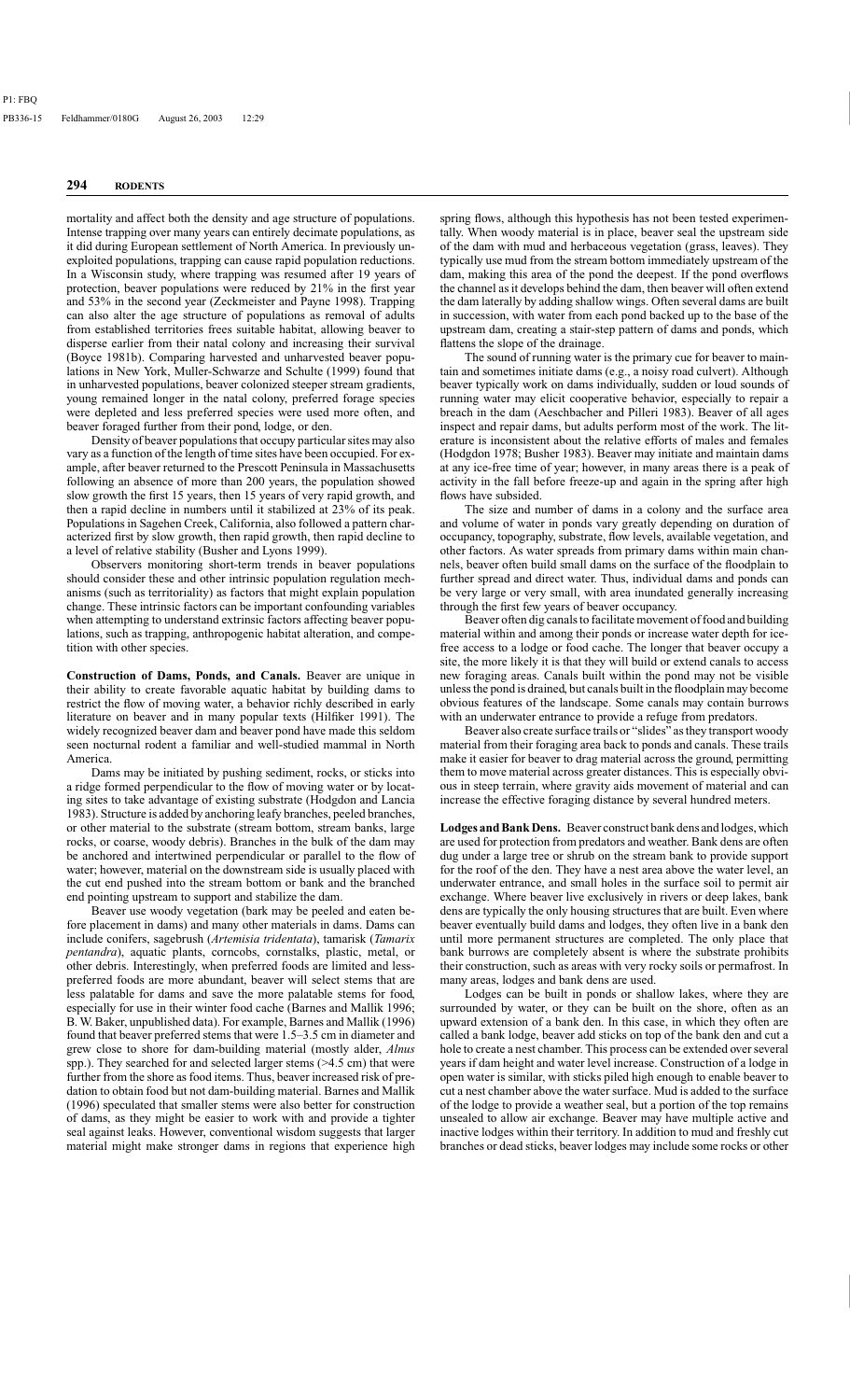**Food Caches.** In regions where ponds or streams freeze during the winter, beaver build food caches, which they access from their lodge by swimming under the ice. The use of food caches is uncommon or absent where beaver inhabit ice-free regions. Beaver typically build a cache by first floating cut branches in a deep part of the pond and then adding new material under this raft. The branches eventually become water-logged and sink to the bottom, holding the cache in place. The upper layer of the cache, called a cap or raft, becomes frozen in ice and unavailable to beaver. Interestingly, beaver often use inedible or lesspreferred species for the cap and place more-preferred food items deep enough in the cache to remain ice free and accessible throughout the winter (Slough 1978; B. W. Baker, unpublished data). Differential use of woody plants in food caches and dams can also occur. For example, beaver in Ontario preferentially used conifers and alder in dams and aspen (*Populus tremuloides*) and maple in food caches (Doucet et al. 1994a). Quality of food items in caches is especially important in colder climates, where gestation, parturition, and feeding of newborn young occur under the ice. Construction of a winter food cache usually occurs in late fall and is often initiated by the first hard frost. Beaver may build multiple food caches in a single colony and often do not consume the entire cache during the winter. In the spring, barked stems from the cache may be used to maintain the dam. During ice-free months, beaver sometimes forage by cutting stems on land and returning to a favored location at the edge of a pond to consume them in safety, leaving a pile of peeled stems suggestive of a winter food cache.

# **ECOLOGY**

**Diet.** Beaver are choosy generalist herbivores, consuming a diet of herbaceous and woody plants, which varies considerably by region and season. The number of plant species in the diet is highest in the southern part of the range and decreases toward the northern and alpine limits of the range (Novak 1987). Herbaceous plants make up much of the diet when they are available and succulent (actively growing). In the central and southern United States, beaver eat a variety of aquatic and riparian forbs and grasses as well as cultivated row crops and grains. Roberts and Arner (1984) found that beaver in Mississippi depended on the bark of woody plants in late fall and winter, but abruptly shifted their diet to herbaceous species after spring greenup in March. Using stomach analysis, they identified 16 genera of herbaceous plants, 15 species of trees and shrubs, and four woody vines in the yearlong diet. Woody material constituted 53% of the annual diet (86% in winter, 16% in summer); grasses occurred in 25% of stomach samples, including some collected in midwinter. In an Ohio study, herbaceous plants accounted for 90% of the feeding time during summer and 40–50% during spring and fall (Svendsen 1980b). In the Mackenzie Delta, Northwest Territories, leaves and the growing tips of willow (*Salix* spp.) were the main foods in July and August. Bark of willow (76%), poplar (*Populus balsamifera*) (14%), and alder (*A. crispa*) (10%) made up the diet the rest of the year (Aleksiuk 1970b). The protein:calorie ratio was 40 mg/cal in summer and 8 mg/cal for the rest of the year, indicating that beaver in northern areas shift their diet to high-protein willow leaves whenever they are available. In northern latitudes, water lily (*Nymphaea, Nuphar*) is often the most important herbaceous component of the diet (Novak 1987). Its edible rhizomes remain succulent after cutting and are often stored in a food cache for winter use (Jenkins 1981). A variety of grasses, sedges (*Carex*), rushes (*Scirpus*), and cattails (*Typha*) is important in the West and Southwest.

Deciduous woody plants are usually the most important component of the diet of beaver and often are the primary limiting factor where ice forces subsistence on a winter food cache. Beaver eat the leaves, buds, twigs, noncorky bark, roots, and fruits of deciduous woody plants, as well as acorns when available (Grinnell et al. 1937; Novak 1987). There is wide regional variation in the number and composition of woody plant species used. As few as 3 species may be used by colonies in the northern range (Aleksiuk 1970), but in the southern range, 22 species were reported in Louisiana and 38 species in South Carolina (review by Hill 1982). In a review of regional food habits, Novak (1987) suggested that local populations of beaver in southern areas included more woody plant species in their diets than did northern populations, but at regional scales the number of woody species used was similar.

Conifers also are cut or gnawed by beaver and used for food or building material, although their value varies greatly by region and availability of preferred deciduous species. In the eastern United States, loblolly pine (*Pinus taeda*) and Virginia pine (*P. virginiana*) may make up over half of the woody material cut by beaver (Novak 1987). They may repeatedly gnaw the bark of pine trees to obtain sap (Svendsen 1980b) or sweetgum (*Liquidambar styraciflua*) trees to obtain storax, an aromatic balsam, which they lick from the injured site. In many areas, especially in their northern and western range, any substantial use of conifer is considered unusual and a sign that more-preferred species are lacking (Novak 1987). Dietary use of conifer also may be seasonal, as beaver in Massachusetts selected against pine during the fall, but not during the rest of the year (Jenkins 1979).

**Food Preference.** Preference for a particular food item indicates "it constitutes a significantly larger fraction of the diet than an unbiased sample of items of the various food types available" (Jenkins 1981:560). Thus, some foods may constitute a large percentage of the diet, but may not be preferred over less available, but more favored species.

Willow is often the most available and the most used woody riparian species in much of the beaver's range. In many areas of the far north, Rocky Mountains, and intermountain west, beaver may depend entirely on willow to supply winter forage and building material (Aleksiuk 1970b). Where aspen or poplar is available, it is usually more preferred than willow (Jenkins 1981). Cafeteria-style feeding experiments in Ontario showed the following preferences (in descending order): aspen, white water lily (*Nymphaea odorata*), raspberry (*Rubus idaeus*), speckled alder (*A. rugosa*), and red maple (*A. rubrum*). Similar experiments in Nevada showed that beaver preferred aspen and avoided Jeffery pine (*P. jeffreyi*) (Basey 1999).

Selection of forage items by beaver may be related to a variety of physical and chemical factors. Evidence suggests that beaver may select aspen resprouts based on their age-related growth form (Basey et al. 1988, 1990). Aspen reproduces asexually by resprouting within a clone. Aspen clones that have been repeatedly cut by beaver produce juvenileform root sprouts (large leaves with an absence of lateral branching), which are avoided by beaver when compared to available adult-form root sprouts (small leaves with lateral branching). Although juvenileform aspen sprouts have more protein and likely provide better nutrition, they contain secondary metabolites that apparently cause avoidance by beaver. The importance of secondary metabolites to selection was further demonstrated in experiments where leaf extracts from different deciduous and coniferous species were painted on aspen leaves and then presented to beaver. Selection favored aspen leaves painted with extracts from deciduous species more so than those painted with extracts from coniferous species (Basey 1999).

Retention time of forage passed through the digestive tract varies with diet composition (likely due to lignin and fiber content) and may also influence food selection by beaver. Experiments have shown that food preference and retention time are correlated; species with a shorter retention time, such as aspen, are more preferred than those with a longer retention time. Beaver "select a diet that maximizes long-term energy intake, subject to digestive limitations" (Doucet and Fryxell 1993:201). Thus, retention time may influence intake rates and energy gained from different forage species, indicating it may be an important factor in food selection by beaver (Fryxell et al. 1994).

Physical features of the food item may also influence selection. In an experimental study of foraging behavior, Doucet et al. (1994b) found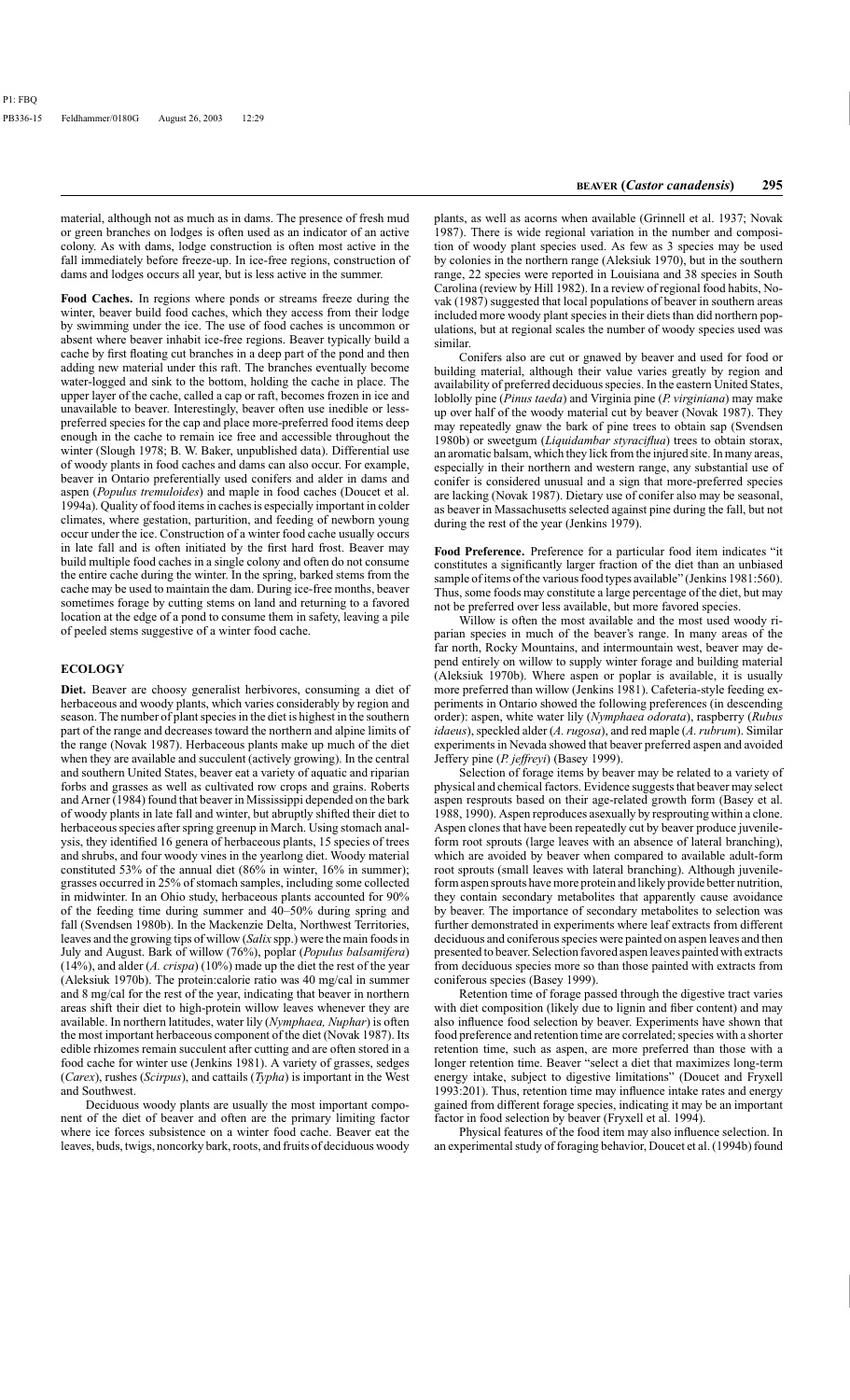that beaver could only distinguish differences in canopy biomass on a very coarse scale, which suggests they selected stems using diameter as an index of biomass. Beaver also select foods by taste, sometimes biting off small samples of bark before cutting down an entire tree. In feeding experiments, beaver avoided aspen that had been painted with an extract of red maple (Muller-Schwarze et al. 1994). In areas with a variety of trees available for food, red maple may be the only tree left standing at the edge of an older beaver pond. Odor may also affect selection. In a similar experiment using extracts of predator feces painted on aspen logs, there was a strong preference against the odors of coyote, lynx, and river otter. Thus, predator odors may be a useful management tool for preventing beaver damage (Engelhart and Muller-Schwarze 1995).

**Central-Place Foraging.** Beaver typically cut woody vegetation from terrestrial locations for food or construction material and bring it back to a central place, such as a pond, cache, aquatic feeding station, lodge, burrow, or dam. Because this behavior creates exposure to predation and has high energetic costs, beaver have been used to test general predictions of central-place foraging theory. These predictions suggest that beaver should modify their behavior to concentrate foraging near the central place and should increase their selectivity for size and species away from the central place (Fryxell 1992). Most studies have confirmed these general predictions, but exceptions to these patterns occur. For example, studies confirmed that beaver typically cut increasingly smaller stems (less provisioning time) further from the central place, as predicted by optimal foraging models (Jenkins 1980; Belovsky 1984; Fryxell and Doucet 1990). In contrast, where relatively small (1.5– 30 mm) stems are the only woody plants available, beaver may select larger stems even when located further from the central place (McGinley and Whitman 1985). Selection for larger stems is particularly evident where beaver occupy shrub habitats, such as those containing only smaller species of willow and alder. In some cases, repeated cutting by beaver can cause trees to develop and maintain a shrubby growth form (e.g., Fremont cottonwood, *Populus fremontii;* McGinley and Whitman 1985).

The size–distance relation in food selection by beaver also may be affected by species preferences. For example, Jenkins (1980) found that beaver cut larger stems of preferred species, such as oak and cherry (*Prunus*), further from the central place than less-preferred species. In contrast, although Belovsky (1984) did find that beaver had strong food preferences, preferences did not change relative to distance from beaver ponds. In many cases, the interaction of species preferences with stem size and distance from the central place has been difficult to document in the field because depth to water and other plant-growing conditions preclude equal availability of stems to beaver. Modeling the diet of beaver is one way to overcome limitations of field experiments. For example, Belovsky (1984:220) found that beaver at Isle Royale selected their diet "consistent with an energy-maximizing solution to a linear-programming model." This energy maximization model was further confirmed by Fryxell (1992) with a second line of evidence, which found both density and distance were important predictors of food selection by beaver.

Chemical factors and stem size may also influence stem selection by beaver. If aspen responds to repeated beaver cutting by producing a juvenile growth form, then higher concentrations of phenolic compounds (secondary metabolites) may inhibit further cutting by beaver and influence the predictive value of optimal foraging models for beaver. Basey et al. (1988) found beaver avoided aspen stems <4.5 cm in diameter in favor of those >19.5 cm in diameter near a 20-year-old beaver pond where 51% of stems had been previously cut by beaver and the remaining 49% of stems were in juvenile form. In contrast, beaver at a newly occupied site selected smaller aspen stems and against larger ones. Taken together, these results suggest that phenolic compounds, or other factors in addition to size of stem, may influence selection by beaver.

**Food Consumption and Production.** Estimates of daily forage consumption rates (wet woody biomass) for beaver vary from 0.5 kg/day (Dyck and MacArthur 1993) to 2.0 kg/day (review by Stegeman 1954). ln an interesting account of a Colorado beaver colony fed by a Forest Service contractor in the 1920s, it was estimated that each beaver consumed (although possible use in dams was not described) an average of about 900 kg of green aspen/year (Warren 1940). In a study of the energy content and digestibility of cached woody biomass, Dyck and MacArthur (1993) concluded that the total winter energy requirements could not be met from the submerged food cache in their study colony. Supporting research has shown that when food is limited, beaver may metabolize body tissue during winter.

Estimates of beaver food (twigs and bark) produced by trees and shrubs may be useful for predicting the carrying capacity of beaver where woody biomass limits population density. Beaver food estimates are derived from graphs or equations that model annual production (current annual growth) and total biomass based on measures of basal stem diameter. Estimates have been derived for aspen (Aldous 1938; Stegeman 1954), willow (Baker and Cade 1995), and five species of riparian shrubs in Minnesota (Buech and Rugg 1995). The maximum diameter of twigs that are entirely consumed by beaver is a critical consideration in deriving estimates of beaver food. The diameter used is often based on assumptions made from observing the size of peeled stems, but may vary greatly by species and region. For example, Aldous (1938) assumed beaver ate all stem portions <12.7 mm in diameter for aspen, Buech and Rugg (1995) assumed <5 mm for Minnesota shrubs, and Baker and Cade (1995) assumed <3 mm for coyote willow (*S. exigua*). Application of results among studies and different woody species requires caution. In addition, intense ungulate or livestock herbivory of the terminal leaders on shrubs may strongly reduce the biomass of beaver food relative to unbrowsed stems of equal diameter (B. W. Baker, pers. obs.).

**Habitat Requirements.** The ability of beaver to alter existing habitat conditions to meet their needs has allowed populations to inhabit a variety of natural and human-made habitats in North America. They have successfully colonized tundra and taiga in the far North, bottomland hardwood forests and marshes in the deep South, riparian areas in both cold and hot deserts, and elevations that vary from sea level to above 3400 m (reviews by Hill 1982; Novak 1987). Although beaver can occupy a wide variety of habitats, some generalizations are evident. A comprehensive evaluation of beaver habitat requirements in the Rocky Mountains showed they generally preferred wide valleys with a low (<6%) stream gradient, which offered relatively more food and reduced risk of severe floods (Retzer et al. 1956). Beaver typically inhabit streams with at least intermittent flow and lakes or ponds with standing water, but they can also inhabit bogs that lack open water. In Minnesota, they occur in sedge-moss and other bogs, where they can enlarge natural moats to create ponds of standing water and build floating lodges able to adjust to fluctuating water levels, and thus maintain protection from predators (Rebertus 1986).

Early studies of beaver formed the foundation for later mathematical models, which quantified habitat requirements and created a framework for making and testing predictions. Slough and Sadleir (1977) sampled colony density and associated habitat conditions at 136 lakes and 45 stream sites in Ontario and used regression analysis to develop a land classification system for beaver. Howard and Larson (1985) used principal component analysis of habitat variables to predict beaver colony density in Massachusetts. Percentage hardwood vegetation, watershed size, stream width, and stream gradient were important predictors in their classification system. Allen (1983) used existing literature and expert opinion to develop a general habitat suitability index (HSI) model for beaver, which used nine variables to rate habitat quality on a scale of 0.0–1.0. These variables included measures of canopy cover, height, stem diameter, species of trees and shrubs, stream gradient, water level fluctuation, and shoreline development (ratio of length and area). The HSI model assumed a minimum habitat area of 0.8 km of stream or  $1.3 \text{ km}^2$  of lake or marsh as a prerequisite of suitable beaver habitat. This model has been widely used by environmental planners to quantify potential impacts from development projects and mitigate habitat loss.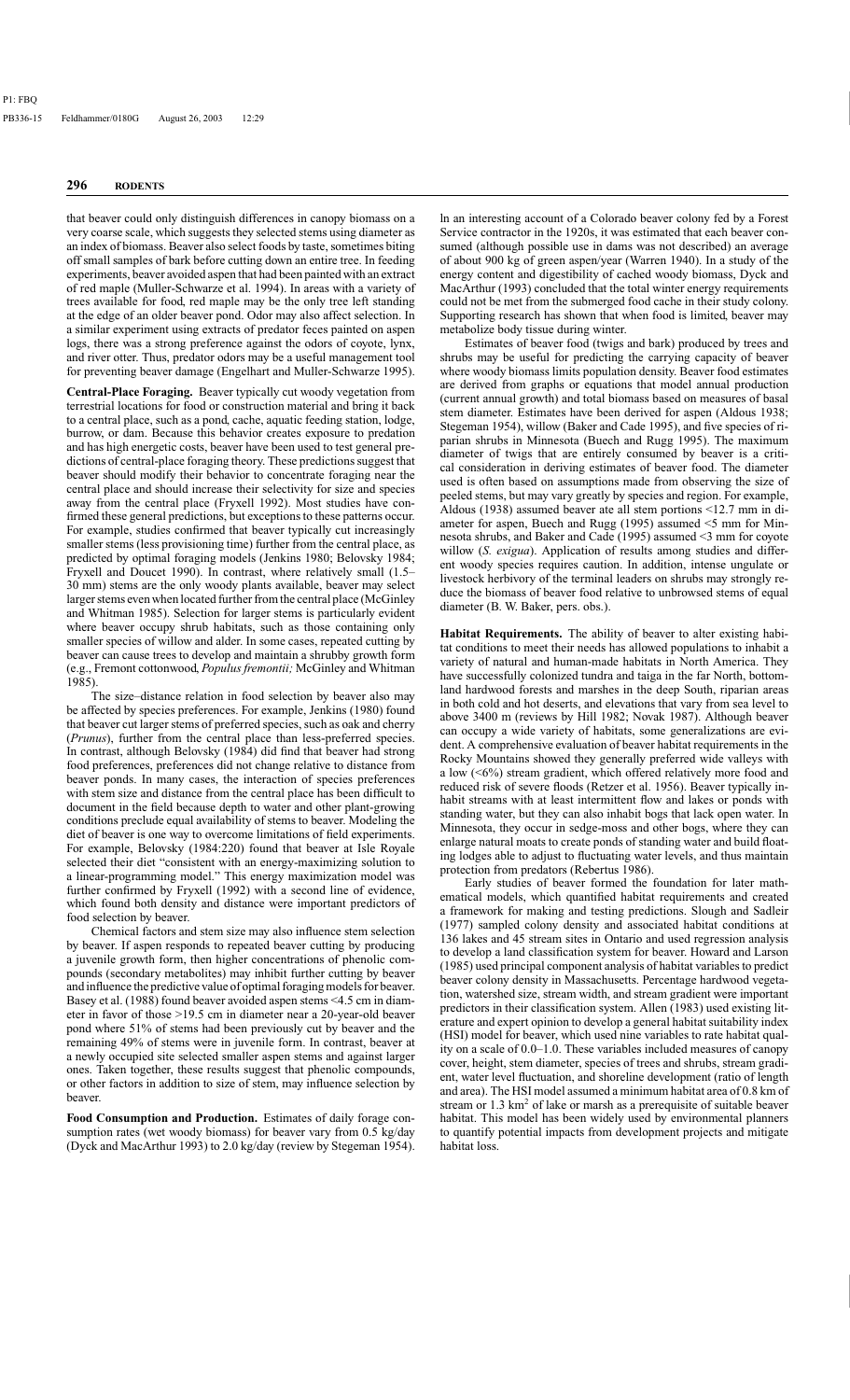Other researchers have developed alternative habitat models and modified existing models for different habitats and regions. For example, researchers in prairie regions found beaver selected riverine lodge-site locations in areas that had thick, concealing vegetation cover (which was often left uncut) and steep shoreline banks (Dieter and McCabe 1989). In the Truckee River basin of California, physical features of the stream, such as a lower gradient and a greater depth and width, were more important than vegetation in describing the location of lodge sites selected by beaver (Beier and Barrett 1987). In contrast, Barnes and Mallik (1997) found that concentration of woody plants 1.5– 4.4 cm in diameter and size of the stream and its upstream watershed area were important predictors of dam-site location in northern Ontario. In Oregon streams, McComb et al. (1990) found that beaver selected dam sites where the substrate was less rocky, the water was shallower, the channel had a lower gradient, and woody vegetation (e.g., *Alnus*) had a greater canopy cover. They concluded that Allen's (1983) HSI model was useful in predicting habitat quality for beaver at their sites, but required some site-specific modifications.

In contrast, others have found that Allen's HSI model was a poor predictor of beaver habitat quality in their region. For example, a Kansas study suggested that water quality, river substrate type, and adjacent agricultural land-use practices are important predictors of riverine habitat quality for beaver in the central United States (Robel et al. 1993). In an Oregon study, many potential beaver sites were highly rated by the HSI model even though they were unoccupied by beaver at the time of study, which suggested poor model performance to the investigators (Suzuki and McComb 1998). However, low density or absence of beaver in apparently suitable habitat is not unusual and may be caused by many non-habitat-based factors, such as trapping, disease, territoriality, or simply the inherent variation of natural systems. At occupied sites, cutting of preferred species by beaver may alter the density and species composition of vegetation, and thus affect how the habitat might be rated by habitat models (Suzuki and McComb 1998).

## **MORTALITY**

**Predation.** Predation by the timber wolf (*Canis lupus*) can be an important limiting factor of beaver populations where they occur together. Wolves prey on beaver during the ice-free period, when nearly half their diet may consist of beaver (Potvin et al. 1992). In Algonquin Park, Ontario, as white-tailed deer (*Odocoileus virginianus*) populations declined over a 9-year period, beaver gradually became the most important prey item: 55% of wolf scats had beaver remains (Voigt et al. 1976). In an experimental study in Quebec, density of beaver colonies increased 20% after 3 years of wolf control and then declined again after wolf control ceased, indicating wolf predation may have suppressed populations below the carrying capacity of the habitat (Potvin et al. 1992). Habitat conditions that force beaver to forage farther from water may increase predation rates by wolves. On Isle Royale, beaver foraged further (>100 m) from ponds when wolf populations were low and closer (<35 m) to ponds when wolf populations were high (D. W. Smith, unpublished data). Thus, the impact of wolf predation on beaver populations can be locally significant, but varies greatly depending on wolf density, alternative prey availability, and other factors.

Coyotes (*Canis latrans*) and mountain lions (*Puma concolor*) also prey on beaver, as do some other mammalian predators of generally minor importance, such as bears (*Ursus* spp.), wolverines (*Gulo gulo*), river otters (*Lontra canadensis*), lynx (*Lynx canadensis*), bobcat (*Lynx rufus*), and mink (*Mustela vison*) (review by Hill 1982). However, unusual circumstances can alter typical predation patterns. Black bear (*U. americanus*) predation strongly suppressed beaver populations on an island in Lake Superior (Smith et al. 1994). In this case, bears colonized one of two similar islands in the 1970s that beaver had colonized in the late 1940s or early 1950s. As the bear population grew, they focused predation on beaver, the only source of meat on the island, digging into 18 of 26 beaver lodges and causing surviving beaver to concentrate foraging on trees <30 m from water.

**Disease.** Water-borne tularemia is a zoonotic disease caused by the bacterium *Francisella tularensis* biovar *palaearctica* (type B), which commonly occurs in semiaquatic mammals such as beaver and muskrat (*Ondatra zibethicus*) and occasionally becomes epizootic. Type B tularemia is not fatal to humans and is responsible for only 5–10% of human tularemia infections in North America. Type A tularemia is responsible for the remaining human infections. It can be fatal to humans and has a terrestrial cycle in rabbits (*Sylvilagus* spp.) and ticks (Morner 1992). Tularemia infections in beaver are typically subclinical without noticeable effects on the individual or the population, but they can be fatal to beaver and cause mass mortality from local or regional epizootics. Tularemia in beaver sometimes can be traced to infections in terrestrial rodents that deposit urine or feces in water, or die in water, which then harbors *F. tularensis* bacteria. For example, an outbreak of tularemia in Montana during 1939–1940 caused widespread mortality of beaver (several hundred carcasses were found) and coincident infection and mortality of meadow voles (*Microtus pennsylvanicus*) that inhabited the grassy streambanks (Jellison et al. 1942). Interestingly, rabies has been documented in beaver, but little is known about its pathogenesis or epizootiology (J. Rupprecht, 47th Wildlife Disease Association Conference, oral commun., 1998).

**Other Mortality.** Starvation can be an important cause of mortality, especially at northern latitudes, when beaver are unable to construct a food cache large enough to sustain them through the winter (Gunson 1970; Bergerud and Miller 1977). Sudden snowmelts in midwinter or violent spring breakups can raise water levels in streams and may destroy lodges and occupants or drown large numbers of beaver under the ice (Hakala 1952).

#### **BEAVER AS A KEYSTONE SPECIES AND AN ECOSYSTEM ENGINEER**

A keystone species is one that greatly influences the species composition and physical appearance of ecosystems (Paine 1969) and whose effects on ecosystem structure and function are both large overall and disproportionately large relative to its abundance (Power et al. 1996). An ecosystem engineer is a species that directly or indirectly controls resource availability by causing "physical state changes in biotic or abiotic materials" (Jones et al. 1997:1946). The beaver is a definitive example of both a keystone species and an ecosystem engineer.

The dam-building, canal-building, and foraging activities of beaver have profound effects on ecosystem structure and function. Beaver dams slow current velocity, increase deposition and retention of sediment and organic matter in the pond, reduce turbidity downstream of the dam, increase the area of soil–water interface, elevate the water table, change the annual stream discharge rate by retaining precipitation runoff during high flows and slowly releasing it during low flows, alter stream gradients by creating a stair-step profile, and increase resistance to disturbance (reviews by Naiman et al. 1988; Gurnell 1998). Canals dug by beaver spread impounded water across a larger surface area, and thus magnify the effects of single dams. The foraging activity of beaver alters the species composition, density, growth form, and distribution of woody vegetation. These effects on vegetation and the physical characteristics of streams strongly alter the composition of the animal community. Because research did not begin until after beaver populations recovered following near extinction by presettlement trapping and extensive habitat loss, researchers have observed a human-impacted and likely conservative picture of how beaver have altered ecosystem structure and function (Naiman et al. 1988).

**Effects of Beaver on Geological Processes.** In 1938, researchers evaluating the formation of broad, flat alluvial valleys in the Catskill region of New York discovered that geological processes alone could not explain observed sediment deposition rates (Ruedemann and Schoonmaker 1938). They suggested that during the 25,000 years since the last glaciation, layer on layer of sediment-filled beaver ponds caused the "complete aggrading of valley floors, originally in small descending steps, which disappear in time and leave a gently graded, even valley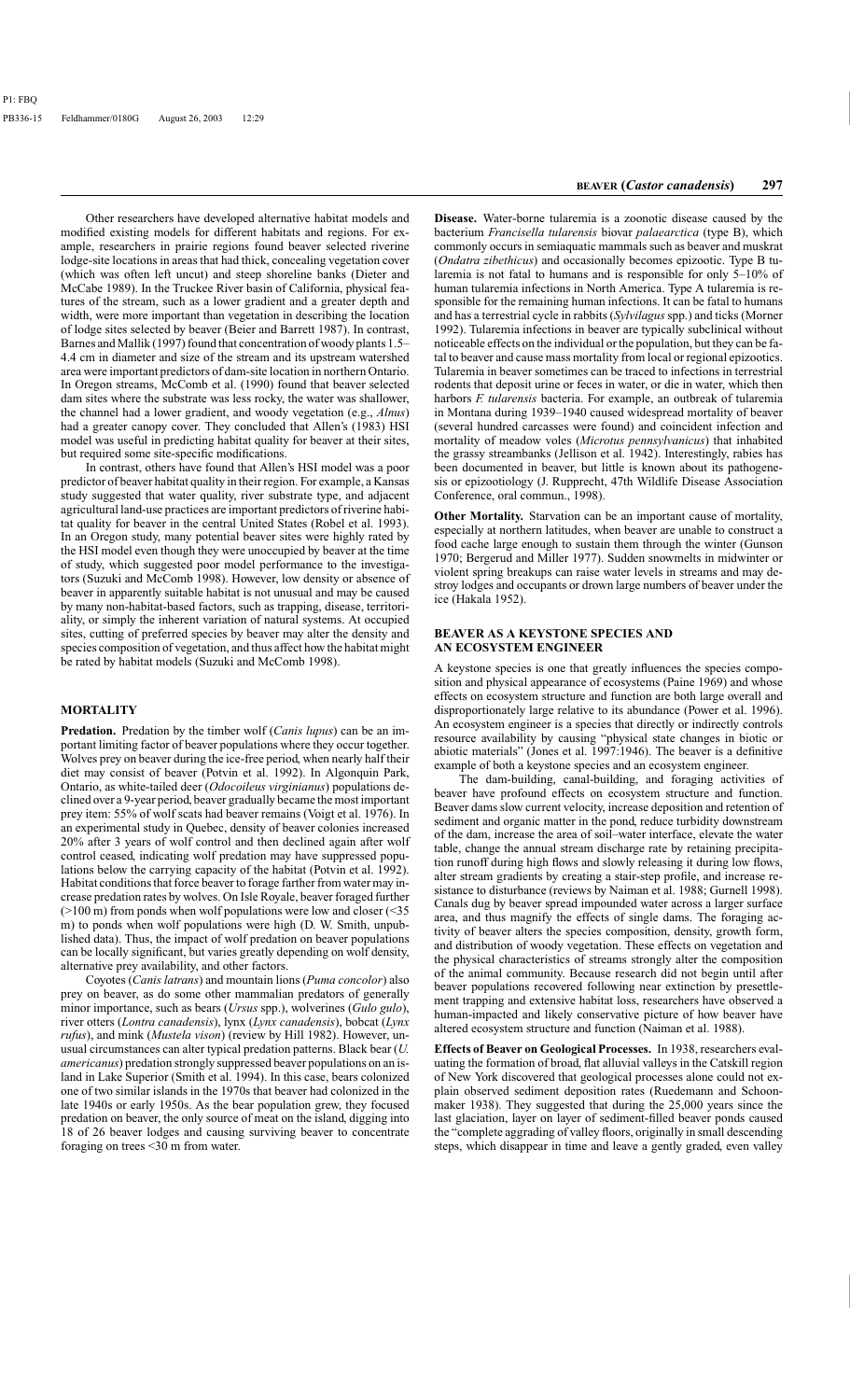plain horizontal from bank to bank" (Ruedemann and Schoonmaker 1938:525). Unfortunately, the theory of beaver-assisted alluvial valley formation remains largely unproven by rigorous research across varied landscapes. One exception is a study in Glacier National Park, Montana, where comparisons of sediment depth and pond age confirmed that beaver ponds gradually accumulated sediment as they aged (Meentemeyer and Butler 1999). Thus, unless dams fail, beaver ponds will eventually fill with sediment and become beaver meadows. This process of accelerated meadow development by beaver dams is likely more important in meandering, low-gradient, valley-bottom streams, where conditions favor stable dams that spread sediment-laden water over a large surface area, rather than in steep, V-shaped, high-energy streams, where beaver dams tend to fail at a greater rate.

Beaver dams also affect erosional processes within stream channels, typically increasing channel aggradation. As sediment-loaded water enters a beaver pond, it slows in velocity and drops sediment, increasing aggradation. However, water downstream of dams can be underloaded with sediment and increase erosional forces as the stream regains lost sediment (Meentemeyer and Butler 1999). This can lead to a localized increase in bank sloughing below beaver dams in areas with erosive soils. In most cases, the net effect of beaver dams is to decrease channel and streambank erosion and increase channel aggradation (Parker et al. 1985). Catastrophic beaver dam failures are rare events, but can occur following unusually large rainfalls or high spring runoffs. In 1994, a beaver dam in central Alberta failed and released  $7500 \text{ m}^3$  of water, causing a flood wave that was 3.5 times the maximum recorded discharge for the stream (Hillman 1998). In this case, the flood wave was largely attenuated by downstream wetlands, including several beaver ponds.

Beaver dams may also act as a filter to decrease nonpoint-source water pollution. In a study of Currant Creek, Wyoming, a highly erosive second-order stream, concentrations of suspended solids, total phosphorus, sodium hydroxide-extractable phosphorus (biologically available P), and total Kjeldahl nitrogen were reduced in water flowing through beaver ponds during high spring runoff (Maret et al. 1987). The effect of beaver ponds on these parameters continued during summer low flows, but was of lower magnitude. Effects disappeared at about 1.6 km below the beaver dams, likely due to inputs from bank erosion (Parker et al. 1985; Maret et al. 1987). Beaver ponds may also influence water quality by affecting the number and composition of bacteria in the stream. In Wyoming, some species of bacteria apparently increased and others decreased as water flowed through beaver ponds; however, results were confounded by the effects of different livestock grazing systems (Skinner et al. 1984).

**Effects of Beaver on Ecological Processes.** In addition to geological affects, beaver alter the landscape by creating layers of spatially distinct volumetric units, or patch bodies, which include the bedrock, the water-saturated anerobic soil under the pond, the moist aerobic soil at the water's edge, the pond, the browse zone concentric to the pond or central place, and the overlying atmosphere (Johnston and Naiman 1987). These patch bodies create a shifting mosaic of conditions in the landscape, which varies spatially and temporally as beaver populations colonize new territory or abandon old sites (Naiman et al. 1988). The inherent habitat matrix strongly influences how these patch bodies affect ecosystem process. Effects are greatest where contrast is greatest. Beaver that create dams in existing wetlands have less effect than those that dam streams in upland forest or desert shrubland. Basin geomorphology and length of occupancy also affect the magnitude of influence. Beaver typically select the best pond sites first and move to less desirable sites as populations grow or as resources are depleted. Ponds built in better sites have greater longevity and affect the disturbance dynamics in the system. In a Minnesota study, a series of aerial photographs between 1940 and 1986 showed the rate of patch formation was much greater during the first two decades following colonization than during the second two decades, which suggests that geomorphology eventually limited the availability of pond sites after the initial better sites were occupied (Johnston and Naiman 1990a).

Beaver activity strongly alters the biogeochemical characteristics of watersheds through the accumulation, availability (standing stocks), and translocation of nutrients and ions (Naiman et al. 1994). In a comparison of stream riffle areas to beaver ponds, Naiman et al. (1988) showed riffles had only 48% of the carbon inputs, 5% of the carbon standing stock, and 6% of the carbon outputs as did beaver ponds. In addition, the turnover time of carbon in beaver ponds averaged 161 years, much slower than the 24 years found in riffles. Beaver ponds affect the amount and distribution of nitrogen in the system, as ponds create anerobic conditions, slow flows, and increase oxygen demand by retaining organic matter. In Quebec, a beaver-modified section of stream "accumulated  $10<sup>3</sup>$  times more nitrogen than before alteration" (Naiman and Melillo 1984:150). Anerobic conditions caused by water-saturated soils in beaver ponds fundamentally alter biogeochemical pathways (Naiman et al. 1994). When beaver create ponds in forested uplands, most upland vegetation dies from inundation and woody material cut by beaver is moved to the stream for dams and lodges. The organic horizons of pond sediments accumulate chemical elements from formerly upland plants that become available for vegetative growth when the ponds fill with sediments or dams fail and abandoned sites become beaver meadows. Even small dams can accumulate a tremendous amount of sediment. For example, dams containing  $4-18$  m<sup>3</sup> of wood retained 2000–6500  $m<sup>3</sup>$  of pond sediment in a boreal forest system in Quebec (Naiman et al. 1986). In a long-term Minnesota study, beaver activities increased the standing stock of chemical elements in the organic horizon of ponds by 20–295% (Naiman et al. 1994). Transport of water through beaver ponds can also neutralize acids, increase pH, and increase dissolved oxygen concentrations in acidic stream systems (M. E. Smith, et al. 1991). Thus, the activities of beaver can strongly modify the biogeochemical characteristics of stream systems and fundamentally influence forest ecosystem dynamics at landscape scales.

**Effects of Beaver on Invertebrates.** Beaver ponds affect the species composition and abundance of stream invertebrates as the community responds to increased sediment deposition and still water behind dams. Invertebrate taxa that prefer running water are replaced by pond taxa. Community function is changed as collectors and predators increase in importance and shredders and scrapers decrease in importance (McDowell and Naiman 1986; Naiman et al. 1988). In Quebec, density and biomass of invertebrates in pond sites were two to five times greater than in riffle sites in the spring and summer, but were similar in the fall (McDowell and Naiman 1986). The number of species in ponds was similar to that in the natural stream channel, but resembled that in slowwater habitats of larger order streams, indicating that invertebrates in the beaver ponds may not be unique in the watershed (Naiman et al. 1988). In a study that compared stream riffle sites above and below beaver dams in the Adirondack Mountains, sites immediately below dams had lower invertebrate richness and diversity, but higher total invertebrate, predator, and collector–gatherer densities (M. E. Smith et al. 1991).

Beaver may also affect the invertebrate community by changing the structure and chemistry of plant hosts. In a study of leaf beetles (*Chrysomela confluens*) and their cottonwood (*P. fremontii* × *P. angustifolia*) hosts, beetles were attracted to beaver-cut cottonwood regrowth even though it contained twice the level of defensive chemicals (to protect the plant from herbivory) as normal juvenile regrowth (Martinsen et al. 1998). In this case, beetles may have sequestered these chemicals for their own defense against mammalian predators. Beetles also may have obtained a nutritional benefit from beaver-cut regrowth because it contained more total nitrogen than nonresprout growth. Thus, beetles grew faster and were heavier at maturity.

Beaver impoundments also may affect local mosquito populations, but not necessarily as conventional wisdom might suggest. At a New York site, observers noted marked reductions in mosquito populations after beaver impounded an area of poorly drained forest (Butts 1992). Before impoundment, the area supported large larval populations of the *Aedes* mosquito, which is unable to breed in the permanent water developed by beaver.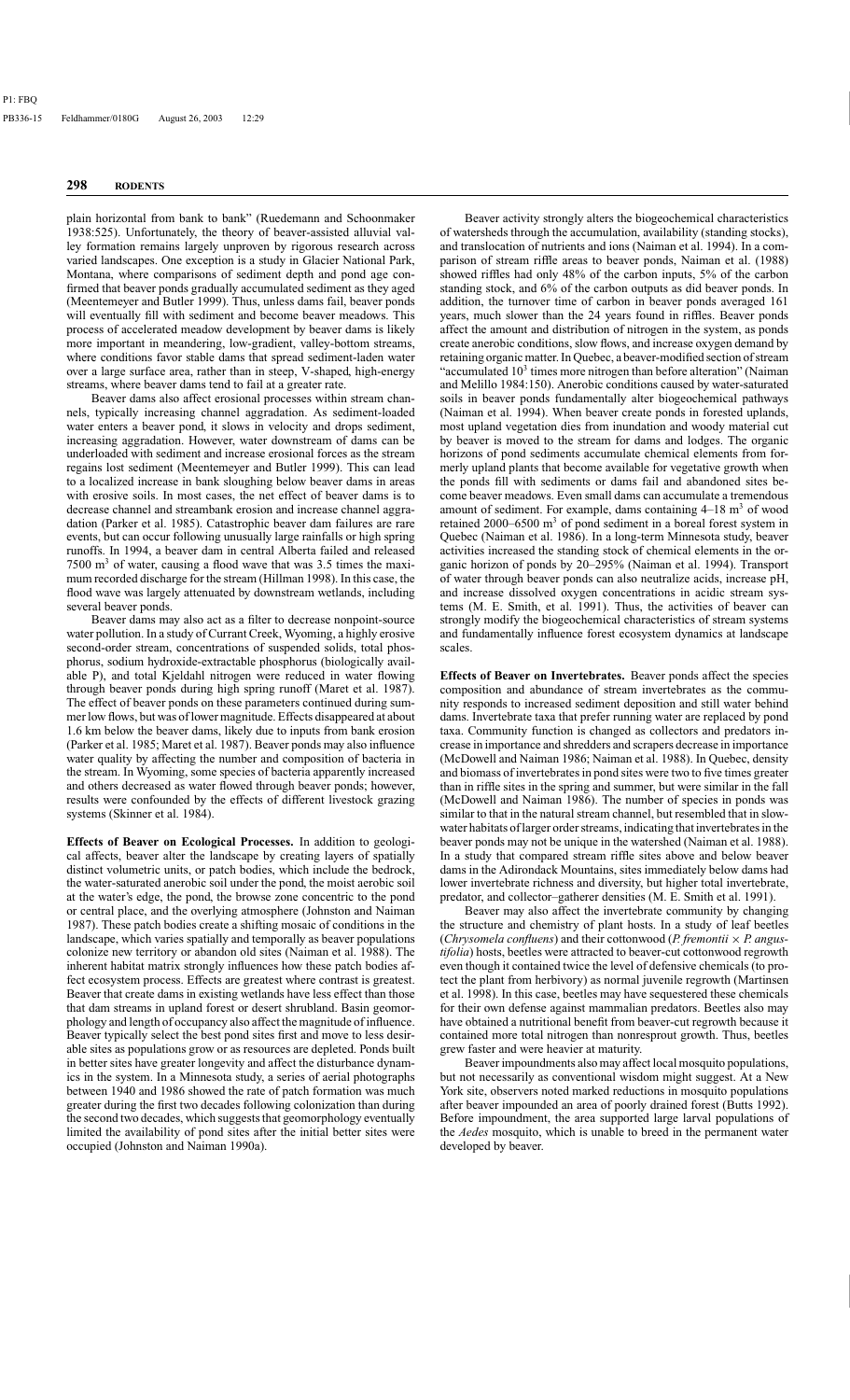**Effects of Beaver on Fish.** Dams, ponds, canals, and foraging of beaver may alter the density, distribution, species composition, and population characteristics of fish populations. Trout habitat in streams is usually improved by beaver where low flows or cold water temperatures limit trout distribution or production. However, trout may be harmed if water is warmed beyond their tolerance. Beaver benefit trout by creating deep pools, which resist freezing in winter (often capped with ice and snow, which prevents formation of anchor ice) and maintain cooler temperatures in summer. Beaver provide additional benefits by increasing the size of the wetland area, improving physical cover, and increasing the invertebrate forage base because of changes in the substrate and higher water temperatures in ponds (reviews by Hill 1982; Olson and Hubert 1994). In Wyoming, standing stock (kg/ha) and density of brook trout (*Salvelinus fontinalis*) in beaver ponds were correlated with surface area, mean water depth, water volume, discharge into pond, elevation, and a morphoedaphic index (Winkle et al. 1990). However, where trout populations are limited by high water temperature in the eastern United States, beaver ponds may increase temperatures beyond tolerable limits, and beaver dams are often removed to improve trout habitat. However, a study of the thermal effects of beaver dams in Wisconsin found no consistent relationship between size or number of beaver ponds and degree of downstream warming (McRae and Edwards 1994). They found that large ponds may act as thermal buffers, which dampen daily fluctuations in water temperature and only slightly raise downstream temperatures. Thus, large-scale beaver dam removal in headwater streams may have net negative consequences on trout populations as their positive effects on invertebrates and ecosystem processes are lost.

Beaver dams may be detrimental to populations of trout and salmon if they restrict or prevent fish passage. However, some studies have shown that trout can pass over dams during high water and may pass through newly constructed dams at any season (review by Olson and Hubert 1994). In the Pacific Northwest, many beaver dams are partially washed out each year by winter high water. However, dams can still benefit fish that use the remaining ends for cover, thus providing value as coarse, woody debris. During summer low flows in this area, beaver dams improved rearing habitat for coho salmon (*Oncorhynchus kisutch*), as beaver ponds were larger and contained more coho fry than pools without beaver (Leidholt-Bruner et al. 1992).

Beaver activities can have profound effects on fish community structure. In an experimental study of a headwater stream in northern Minnesota, beaver ponds appeared to act as reproductive "source" populations for fish, which dispersed to adjacent streams, which functioned as reproductive "sinks" in the landscape. Thus, the boundary influences of beaver ponds were "critical in controlling fish dispersal between ponds and streams and the subsequent abundance and composition of fish in lotic ecosystems" (I. J. Schlosser 1995:908). The age and size of beaver ponds also affect stream dynamics. In Georgia, fish species richness per pond increased until ponds were 9–17 years old and then decreased as ponds aged in headwater streams, but showed little change relative to pond age in downstream sections (Snodgrass and Meffe 1998). In larger ponds, fish species shifted from lotic to lentic species, and larger predators replaced small-bodied minnows in older ponds. The size of beaver ponds is also important. As expected from general species–area relationships, fish species richness increases with size of pond, but very small beaver ponds can have higher than expected richness compared to ponds of a similar size not impounded by beaver (Keast and Fox 1990). Thus, beaver have a strong effect on fish species richness, but the effect is dependent on the size and age of beaver ponds and how ponds are distributed within the landscape.

**Effects of Beaver on Vegetation.** Beaver affect vegetation by building dams and removing woody plants as food and building material. Beaver dams raise the water table by creating a pond area that may be inundated by several meters of water and an umbrella-shaped zone of influence that radiates out from the pond, creating a new water table gradient controlled by soil texture and other factors. The soil behind dams can act like a sponge, retaining water during wetter months and slowly releasing it during drier months. In areas of low or irregular precipitation,

beaver dams may convert streams from intermittent flow to perennial flow. Changes in the amount, timing, or duration of available water can create a competitive advantage for many species of riparian–wetland plants, thus increasing their survival and dominance in the landscape. For example, in some western shrub–steppe ecosystems, beaver may help control invasive tamarisk by creating a competitive advantage for willow as dams alter hydrological and ecological conditions within incised stream channels (B. W. Baker, pers. obs.). Higher water tables caused by beaver ponds generally kill upland vegetation and promote establishment and growth of wetland vegetation.

Beaver can improve conditions for seedling establishment of willow, cottonwood, and other riparian species. Sediment deposited behind beaver dams creates an ideal moist soil substrate, which can become exposed as water levels in the pond decrease due to a dam washout or other cause. Beaver cuttings may be an important mechanism of plant establishment for some woody species such as willow (Cottrell 1995). Stems that are cut by beaver but not eaten can become imbedded in dams, lodges, or moist soil in or near ponds and sprout adventitious roots and new stem growth. Because a high percentage of stem segments is not consumed by beaver, they may substantially contribute to plant establishment, although the relative importance of this method is not well understood at the community level.

Cutting by beaver can stimulate vigorous resprouting, which may increase biomass production in many woody riparian species. Plants can sprout new shoots by activating dormant meristems located below the cut on the same stem or on below ground plant tissue, or from previously developed root suckers. In a study of red willow (*S. lasiandra*) in Oregon, trees that had a higher percentage of stems cut by beaver responded by producing a higher percentage of regrowth the following season (Kindschy 1985). Where stem cutting is concentrated in late fall to build dams or prepare a food cache, plants are dormant when cut and respond with new shoots in the next spring in an attempt to recover former root:shoot ratios, maximizing plant production and minimizing plant damage. Cutting by beaver can also stimulate plants to initiate growth earlier in the spring, further increasing stem production (Kindschy 1989). However, biomass of new shoots can be decreased if regrowth is browsed by native ungulates or livestock.

The interaction of stem cutting by beaver and intense browsing by livestock or native ungulates can strongly suppress regrowth and may result in declining riparian plant communities. Summer browsing by livestock that congregate along riparian areas can be particularly detrimental to recovery of beaver-cut willow, when new green shoots become highly preferred as grasses cure and become less palatable (Kindschy 1989). Intense browsing by native herbivores can also severely suppress regrowth of beaver-cut stems. When beaver cut tall stems, regrowth occurs at or near ground level, placing the apical portions of stems within easy reach of herbivores. Browsing the tips of stems (leaders) releases apical dominance and may cause plants to develop a short stature. In an experimental study at Rocky Mountain National Park, Colorado, intense elk (*Cervus elaphus*) browsing of willow (*S. monticola*) regrowth during 3 years following simulated beaver cutting produced plants of low vigor, which were small, short, and hedged with a high percentage of dead stems (B. W. Baker, unpublished data). In contrast, regrowth of unbrowsed plants was vigorous, large, tall, highly branched, and leafy with a low percentage of dead stems. Browsed and unbrowsed plants recovered more stems per plant (about 70 after 3 years) than were present before simulated beaver cutting, but elk browsing strongly suppressed recovery of plant biomass. After 2 years of regrowth, browsed plants had recovered only 6% of their precut biomass, whereas unbrowsed plants had recovered 84%. Thus, beaver cutting and elk browsing may interact to decrease woody plant height and biomass, eventually reducing beaver habitat suitability and the positive effects of beaver on community structure and function.

Foraging by beaver can significantly alter forest composition and plant succession. Besides humans, beaver are the only species in North America that can affect overstory vegetation by felling mature trees (Johnston and Naiman 1990b). In contrast to many other herbivores, beaver foraging is restricted to a central place within riparian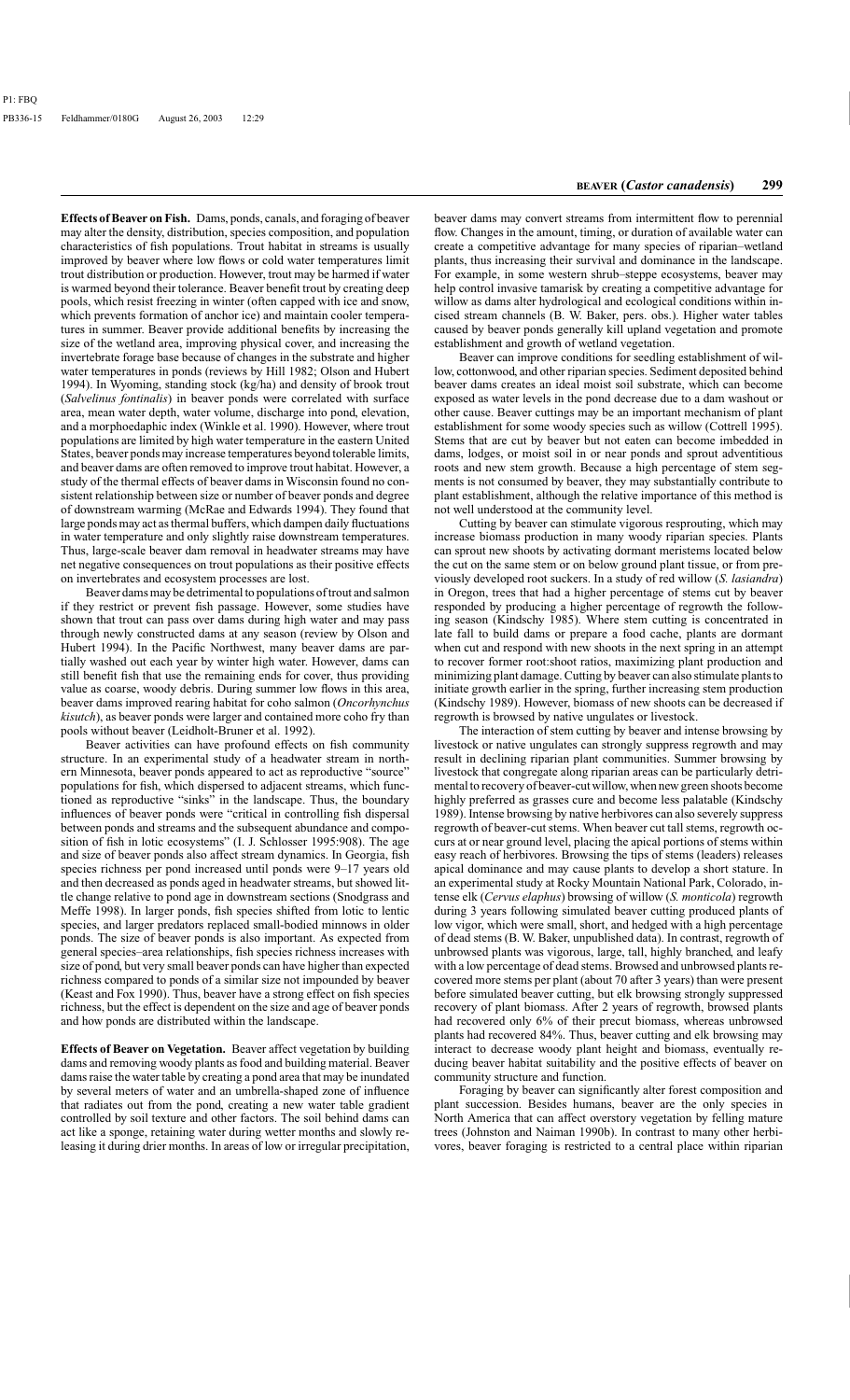communities where their habit of felling much more woody material than they actually consume dramatically increases the magnitude of their effects relative to other woody-plant foragers. In a Minnesota study, intense foraging by beaver decreased tree density and basal area by up to 43% near ponds, where individual beaver harvested an average of 1400 kg/ha/year of woody biomass over a 6-year period (Johnston and Naiman 1990b). Selective foraging decreased aspen and increased alder and conifer, with long-term effects on forest succession. In Wisconsin, beaver substantially reduced the density of preferred understory tree species (W. J. Barnes and Dibble 1988). Because understory species normally replace overstory species in areas without beaver, it was predicted that selective foraging by beaver strongly altered riparian forest succession. Donkor and Fryxell (1999) also found that the foraging activity of beaver altered forest succession by replacing deciduous species with conifers. They suggested this detracted from the keystone role of the beaver because the already dominant conifer community was increased.

Woody plant communities along major river systems can also be affected by the foraging behavior of beaver. In rivers too large for beaver to dam, bank-dwelling beaver can have significant effects on the structure of woody riparian vegetation. Regulation of rivers by major dams can modify the effects of beaver as peak flows are decreased and base flows are increased, which affects growth of woody vegetation and its use by beaver. In a comparative study of the unregulated Yampa River and the regulated Green River in northwestern Colorado, Breck (2001) found that beaver harvested a higher percentage of willow and cottonwood on the regulated river, where the constant flow regime caused vegetation patches to be more uniformly available to beaver. In the unregulated river, shifting channels constantly changed access to shoreline vegetation.

Abandonment of beaver ponds creates new habitat for plant establishment. Beaver meadows dominated by grasses and sedges often develop on the rich sediment that settles in beaver ponds. Meadows may eventually be replaced by forests, but in some cases succession is slower than expected. In northern forests, beaver meadows may resist invasion by conifers and persist for many decades as graminoid meadows (Terwilliger and Pastor 1999). Successful conifer (*Abies, Picea*) invasion requires the presence of ectomycorrhizal fungi, which form an obligate association with tree roots. Because past flooding would have killed these necessary fungi, beaver meadows require dispersal of fungi from nearby forest soils before conifers can invade. One possible mechanism of ectomycorrhizal fungi dispersal is via small-mammal feces. However, an evaluation of the red-backed vole (*Clethrionomys gapperi*) as a vector showed only about one third of plants grown in beaver meadow soils inoculated with vole feces had ectomycorrhizae present, compared to 100% of plants grown in forest soil. In addition, the potential of red-backed voles to facilitate dispersal of fungi is limited by their general avoidance of beaver meadows (Terwilliger and Pastor 1999). Thus, persistence of beaver meadows in forest communities may be controlled by complex ecological mechanisms.

**Effects of Beaver on Mammals.** A variety of mammals use the lush vegetation around beaver ponds as food and cover or rely on beaver to provide aquatic habitat (review by Olson and Hubert 1994). Beaver ponds are often important habitat for moose (*Alces alces*) because they increase production of woody plants and aquatic vegetation, which can contribute substantially to their total diet. In some cases, moose may compete with beaver for limited food supplies; however, the extent of their interaction and its effect on riparian vegetation are not well understood. Elk and deer can also be attracted to the increased abundance, palatability, or availability of woody and herbaceous forage at beaver ponds. Beaver ponds also create habitat for other semiaquatic mammals, such as river otter, mink, and muskrat, some of which may occur in a large percentage of active or abandoned ponds. In Idaho, the density and standing crop biomass of small-mammal populations was two to three times higher in willow-dominated beaver pond habitat than in adjacent riparian habitat (Medin and Clary 1991). Montane voles (*M. montanus*) and shrews (*Sorex* spp.) were the most abundant small mammals in the beaver pond habitat, and their populations accounted for most of the differences. However, neither species richness nor species diversity of small mammals was influenced by beaver in this study.

**Effects of Beaver on Reptiles and Amphibians.** Beaver ponds and associated riparian habitat likely alter the species composition and abundance of regional herpetofauna throughout the range of beaver. However, few studies have quantified these effects and some conclusions have been equivocal. For example, Russell et al. (1999) compared new  $(\leq 5$  years) and old  $(\geq 10)$  years) beaver ponds to unimpounded streams in South Carolina. They found that richness and abundance did not differ among sites for amphibians, but both were higher for reptiles at the older beaver ponds than at new ponds or unimpounded streams. Reptile species diversity was highest at old ponds, intermediate at new ponds, and lowest at unimpounded sites. They suggested that beaver have generally benefited herpetofauna in the Piedmont of South Carolina, as the range of several species, such as common musk turtle (*Sternotherus odoratus*) and eastern mud turtle (*Kinosternon subrubrum*), has increased concurrent with the range expansion of beaver.

**Effects of Beaver on Birds.** Waterfowl use beaver ponds for nesting and brood-rearing habitat and as stopover sites during migration. Beaver ponds enhance vegetation growth, which improves dense nesting cover and enhances interspersion of cover and water, improving nest isolation for territorial waterfowl pairs and increasing nest density (review by McCall et al. 1996). When beaver ponds flood timber, dead trees provide nesting sites for waterfowl (cavity nesters) that are relatively safe from predators. Beaver ponds increase the production of invertebrates and aquatic vegetation, which improves brood-rearing habitat. The benefits of beaver ponds to waterfowl may be expressed by increased production of waterfowl as regional beaver populations increase. For example, when beaver populations in south-central Maine increased in the 3–4 years following a trapping closure, density of Canada geese (*Branta canadensis*), hooded mergansers (*Lophodytes cucullatus*), and mallards (*Anas platyrhynchos*) also increased, as did the number of wetlands used by these species (McCall et al. 1996). Waterfowl in Finland also responded positively to increasing beaver populations, but response varied by species. Teal (*Anas crecca,* the European race of the green-winged teal) increased to become the dominant species during the first 2 years following flooding by beaver, but populations of mallards and wigeon (*Anas penelope*) did not respond (Nummi and Poysa 1997).

Beaver ponds can be preferred to similar open-water wetlands by breeding waterfowl. In Ontario, open-water lakes made up 47% of the study area, but were avoided by blue-winged teal (*Anas discors*), mallards, and wood duck (*Aix sponsa*). However, beaver ponds constituted only 25% of the area and were preferred by wood ducks (Merendino et al. 1995). Preference for beaver ponds may be due to their increased production of invertebrates important to waterfowl broods. For example, populations of water fleas (*Cladocera* spp.), a small invertebrate preferred by young ducklings, were abundant in first-year beaver ponds, with populations of larger invertebrates more important in 2- and 3-yearold ponds (Nummi 1992). Beaver ponds substantially enhance waterfowl habitat in the western United States, where riparian areas constitute <2% of the landscape. Breeding waterfowl surveys in Wyoming found that streams with beaver ponds had 7.5 ducks/km, but similar streams without beaver ponds had only 0.1 duck/km (McKinstry et al. 2001). A survey of 125 land managers found that beaver had been removed from 23% of 28,297 km of Wyoming streams and that >3500 km of streams without beaver had potential for beaver reintroduction to improve waterfowl nesting habitat (McKinstry et al. 2001). Finally, beaver ponds can be highly important for migrating waterfowl throughout North America and for wintering waterfowl in ice-free southern regions (Ringelman 1991).

In addition to waterfowl, a variety of other bird species benefit from beaver activity. Beaver ponds can increase the area of open water, length of the shoreline, density of dead standing trees, and biomass, height, and canopy cover of shrubs. The abundance and diversity of terrestrial insects important to foraging birds are enhanced by changes in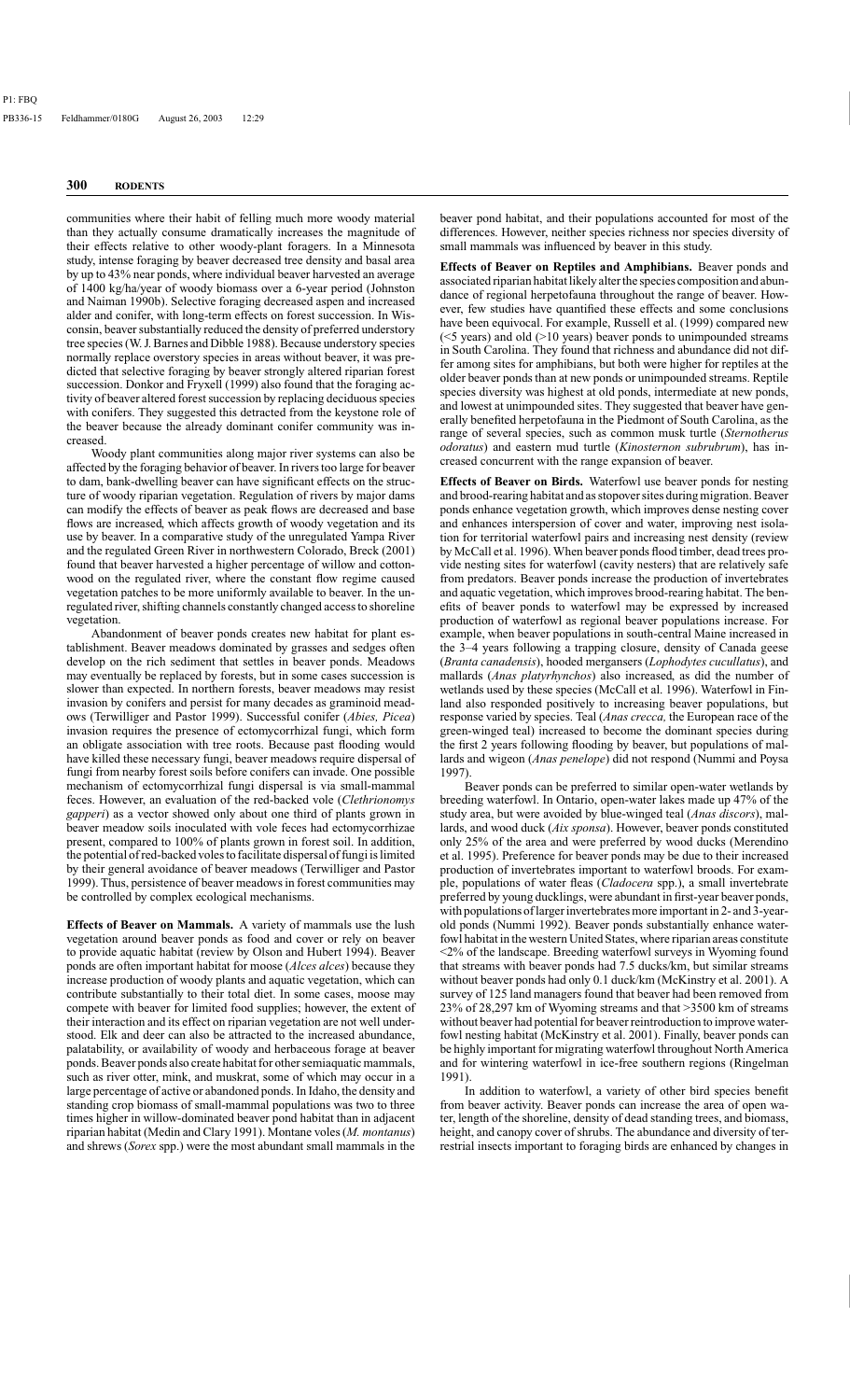riparian and aquatic vegetation and availability of standing water for larval development. These habitat changes may dramatically increase bird species richness, diversity, and abundance (Krueger 1985; Medin and Clary 1990). Active beaver sites contained 92% of 106 bird species observed in 70 New York wetlands (Grover and Baldassarre 1995). Beaver sites also were important habitat for red-winged blackbirds (*Agelaius phoeniceus*), Brewer's blackbirds (*Euphagus cyanocephalus*), common snipe (*Gallinago gallinago*), and spotted sandpipers (*Actitis hypoleucos*) in Wyoming (Brown et al. 1996). In South Carolina, beaver ponds were an important avian habitat in all seasons, but reached maximum bird diversity in spring and summer and maximum number of individuals (all bird species combined) during fall migration (Reese and Hair 1976). Beaver ponds are especially important in arid environments, where riparian–wetland habitat provides an oasis for birds. Any increase in area or structural complexity of riparian vegetation usually benefits the avian community.

#### **ECONOMIC STATUS, MANAGEMENT, AND CONSERVATION**

**Economic Value.** The ecological role of beaver discussed in the previous section has tremendous indirect economic benefit through wetland creation, water storage, improved water quality, erosion control, sediment deposition, and recreation. These indirect benefits may far outweigh the direct monetary value obtained from their fur, and may offset any direct or indirect costs due to beaver damage. However, because the monetary value of these indirect ecological benefits has not been quantified, fur trapping and damage control are typically considered of primary economic importance.

Native Americans valued beaver for food and clothing and early Europeans valued the underfur of beaver pelts for the manufacture of felt hats. In 1610, France granted Samuel de Champlain the first fur-trading monopoly in North America, initiating 200 years of intensive beaver trapping, which continued until the early 1900s, when beaver populations had been nearly extirpated and demand for felt hats had declined (reviews by Hill 1982; Hill and Novakowski 1984; Novak 1987). Since then, strict harvest regulations, reintroduction programs, and cutting and burning of climax boreal forests (setting back succession) have greatly benefited beaver populations. Annual harvests during the 1980s sometimes exceeded 1 million beaver pelts, more than recorded at any other time (Novak 1987). Although beaver trapping is still an important part of the fur industry in Canada and the United States, erratic and relatively low pelt prices have caused the economic importance of trapping beaver (numbers marketed and value of pelts) to decline relative to furbearers such as red fox (*Vulpes vulpes*), mink, and several other species (Hill and Novakowski 1984; Novak 1987). In addition, the value of beaver pelts varies by region, with those from warmer southern climates valued lower and those of colder northern climates valued higher. Pelt prices are a primary incentive for most trappers. Prices influence annual harvest levels and the ability of resource managers to use recreational trapping as a tool to reduce beaver populations or remove unwanted individuals.

Strict trapping regulations or trapping bans can limit beaver trapping as a management tool. In recent years, recreational trapping has been the target of animal rights groups, which have successfully used the public initiative/ballot referendum process in some states (e.g., Amendment 14 in Colorado, November 1996) to eliminate or severely curtail trapping of furbearers. The long-term implications of trapping bans on beaver populations in these areas remain to be determined. One possible outcome may be that in some areas where private landowners once considered beaver a valuable fur resource they may instead be viewed as a pest species, with negative consequences to populations (Hill 1982). Regulations that control or ban recreational trapping in many jurisdictions do not apply to landowners who are protecting private property.

**Beaver Damage.** Expanding populations of humans and beaver inevitably lead to property damage. From the point of view of a landowner or other person experiencing damage, the cause is "nuisance beaver"; however, from the point of view of a beaver or some concerned citizens, the cause is "nuisance people." From either view, beaver damage can be prevalent, severe, and costly.

Beaver damage varies by type, magnitude, and region. Common complaints regarding beaver damage include flooding of roads (often by plugging culverts) and pastures, eating or flooding agricultural crops (e.g., corn), damage to timber by flooding and cutting (mainly in the relatively flat Southeast), burrowing damage to dikes, ditches, and dams (mainly the arid West), cutting or flooding ornamental plants around homes or businesses, flooding habitat of rare plants or animals, damaging wild trout habitat, damaging fish ponds by plugging the overflow pipe, and potentially increasing the risk of human infection via *Giardia lamblia,* although some data suggest this is unlikely (Hill 1982; Woodward et al. 1985; Hammerson 1994; Olson and Hubert 1994). Annual cost of damage can be very high. In the early 1980s, annual beaver damage in the United States was estimated at \$75–100 million; in the Southeast, the 40-year cumulative damage was estimated at \$4 billion (review by Novak 1987).

The importance of timber damage in the southeastern states was recognized soon after beaver were reintroduced; timber damage there far exceeds all other types of complaints (review by Hill 1982). Timber damage was reported by 67% of respondents to landowner questionnaires in Alabama (Hill 1976). In South Carolina, a 1984 survey showed beaver flooded >35,000 ha of timber, often flooding trees during the entire growing season with low dams <0.5 m high (Woodward et al. 1985). If the root systems remain inundated for one to two growing seasons, many species of tree usually will die. Beaver kill timber of all size classes, with loss of larger trees causing greater financial impact on producers. Beaver frequently gnaw bark from hardwoods, which increases the risk of disease and subsequent rotting.

**Damage Control.** Killing unwanted individual beavers and controlled harvests of beaver populations are the most common, and often the most effective, methods of reducing beaver damage, even though lethal control is becoming increasingly less acceptable to the public. In Mississippi, about 20,000 beaver are harvested annually, with 80% of the carcasses discarded without use of meat or fur (Schulte and Muller-Schwarze 1999). Nonetheless, annual harvest may be the most prudent approach to animal damage problems, particularly where such harvest can involve citizen participants with no resultant public expense (Hill 1974, 1976). Trapping techniques for taking beaver vary with trapper preference and climatic conditions, the greatest differences occurring between areas that have extremely thick ice and those that are ice free. Successful harvest techniques involve shooting, snaring, and trapping with either No. 3 or No. 4 leghold traps or No. 330 Conibear traps (Hill 1982; Miller and Yarrow 1994). Shooting beaver from boats or from land may or may not be an effective control method (Hill 1982; Olson and Hubert 1994) and raises significant safety concerns. Alligators (*Alligator mississippiensis*) have been evaluated as a control method in the Southeast, but are generally not effective (Hill 1982). Poison bait substances, such as strychnine alkaloid baits and compound 1080, have been evaluated as a lethal control method, but are not approved for this purpose. They also pose political and practical problems, which will likely preclude their development (Hill 1982; Hammerson 1994). Thus, if the decision is to kill problem beaver, then trapping likely remains the most effective method.

However, trapping beaver can be an ineffective control measure if landowners create a sink population by trapping beaver from their own land but fail to reach consensus for control among adjacent landowners containing a source population of beaver. Even when consensus for control is reached, migration of beaver from less-controlled sites to more-controlled sites imposes an external cost (negative diffusion externality) when landowners must incur the future cost of repeated trapping (Bhat et al. 1993). When attempting to minimize beaver damage to timber resources, the cost of trapping must be weighed against the benefit of increased timber production. Integrating a trapping plan with a timber plan via a cost-minimizing, area-wide bioeconomic model may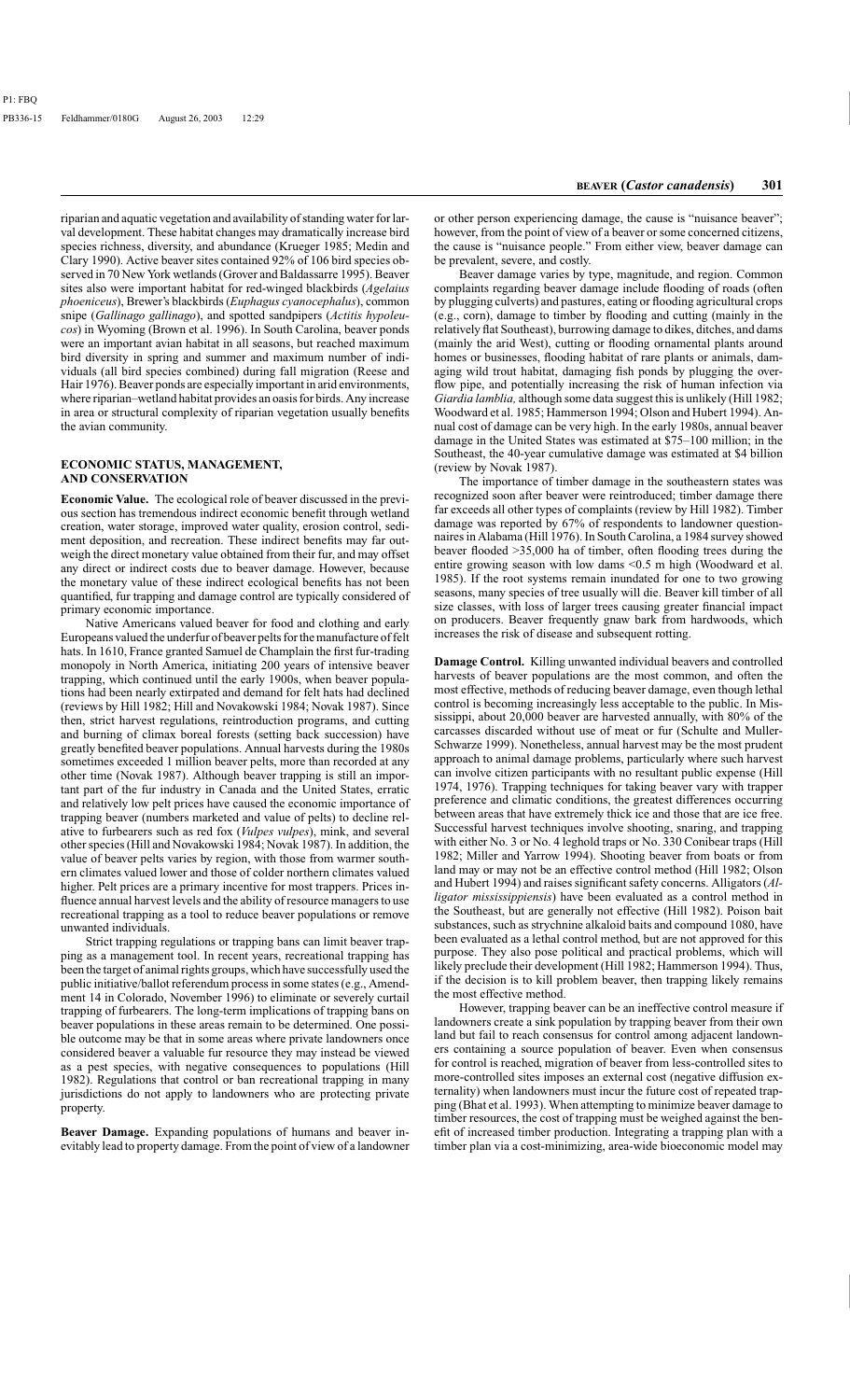help strike the optimal balance between timber damage and trapping costs and maintain a more even density and distribution of beaver in the management area (Bhat et al. 1993).

Timing of trapping is also important where inundation of timber is the primary problem. In this case, it may be most effective to eradicate problem beaver colonies by the end of May and continue to remove immigrants from June to September, or until dispersal rates are relatively low (Houston et al. 1995). In some cases, trees may tolerate relatively high levels of beaver damage without any major effect on the forest. In a study of beaver damage to bald cypress (*Taxodium distichum*) trees in Texas, 85% of the trees near lodges had their bark peeled by beaver with only minimal effects on tree survival (King et al. 1998). Thus, managing timber damage requires understanding the response of the particular tree species to foraging and flooding by beaver, gaining cooperation of all landowners within the affected area, and evaluating costs and benefits of beaver control relative to timber production.

Livetrapping and relocation of problem beaver is more acceptable to the general public and has become fairly popular in urban areas. However, this can be cost prohibitive without volunteer labor and is not an option if suitable relocation sites are not available (Hammerson 1994). Moreover, released beaver may suffer high mortality from predation or from their inability to successfully assimilate into established populations. Hancock traps are usually preferred to Bailey traps for removing problem beaver, although properly used snares may be more effective and less costly than either trap type (Hill 1982; Novak 1987; Hammerson 1994; McKinstry and Anderson 1998). In some situations, hand-held nets can help capture beaver on land or in shallow water from boats (Rosell and Hovde 2001). Chemosterilents and surgical sterilization also have been evaluated for beaver control, but remain impractical for treating wild populations (reviews by Hill 1982; Hammerson 1994).

Beaver repellents or wire fencing may be an effective means of protecting plants from cutting or discouraging beaver occupancy of selected sites. Tree trunks can be protected by hardware cloth, chain link, or similar wire mesh connected at the ends (leaving room to allow tree growth) and extending about 1 m above the ground (Hammerson 1994). A solution of 10% creosote and 90% diesel fuel sprayed or painted on tree trunks reduces gnawing damage by beaver, as does a mixture of acrylic paint and sand, which acts as an unpalatable abrasive. Commercial deer repellents (Thiram, Magic Circle) may also be effective chemical repellents (Hammerson 1994). Chemical extracts from native tree species that beaver avoid (Jeffery pine) also may be effective as a beaver repellent (Basey 1999). Marking areas with beaver scent (artificial scent mounds) may discourage occupancy in the short term, but this method is likely an ineffective long-term solution. Scent marking by beaver more likely acts as a form of territoriality rather than as a scent fence (Welsh and Muller-Schwarze 1989; Sun and Muller-Schwarze 1998; Schulte and Muller-Schwarze 1999).

Flooding by beaver can often be prevented or managed by installation of beaver-proof road culverts and other water control structures or by installation of flow control devices in existing beaver dams (Fig. 15.3). Damage occurs when beavers plug culverts or impound water against the beds of roads or railroads, causing flooding or washouts. Techniques for minimizing or preventing beaver from plugging road culverts include using oversized pipe-arch culverts (Fig. 15.3A), lowprofile box culverts (Fig. 15.3B), and various designs of beaver exclosure fencing (Fig. 15.3C) which prevent beaver from building a dam at the upstream end of a road culvert (Buech 1985; Hammerson 1994; Olson and Hubert 1994; Jensen et al. 1999; S. Lisle, oral communication, Beaver and Common-Sense Conflict Solutions Conference, 1999). In most cases, preventing damage with proper culvert design is far more cost-effective than the repeated, labor-intensive unplugging of dammed culverts or removing unwanted beaver (Jensen et al. 1999). Flow control devices installed in existing beaver dams have been very effective at mitigating damage to roads or other developments while maintaining the ecological and esthetic values of beaver presence. For example, the Clemson beaver pond leveler (Fig. 15.3D) can control the water level in beaver ponds by using tubes or similar structures laid perpendicular to the dam with the upstream end porous and protected from plugging by

beaver (Buech 1985; Hammerson 1994; Olson and Hubert 1994). The most widely used method to control flooding is to dynamite or otherwise remove problem beaver dams. However, this method is usually the least effective because beaver will often rebuild dams within a few days if building materials are still available. Altering habitat to make sites unsuitable to beaver may be possible in some cases, but may require habitat changes that are unacceptable to landowners.

Methods for controlling beaver or their damage often require special training, materials, and permits. State and local regulations should be consulted before attempting to control populations or to mitigate damage, such as by installing water control structures that affect instream flow.

Public Opinion. Public opinion is an important consideration when choosing methods to control beaver damage. Many people have an emotional attachment to beaver and are vehemently opposed to any control methods that may cause their pain, suffering, or death. However, attitudes toward beaver control methods vary greatly among individuals, communities, regions, and type of land tenure. Rural residents, especially in agricultural areas, may have less opposition to lethal control than urban residents. People who experience beaver problems may accept harsher control than those without problems. Cultural values attributed to the presence of beaver also vary by region. Beaver may be more socially and economically valued in regions of Canada and the northern United States than in the Southeast, where fur values are lower, damage to timber and development is more severe, and beaver have less historical and cultural value.

Social acceptability of beaver control depends on many factors. Residents in suburban areas of New York were willing to accept increasingly invasive control when they had increasingly severe concerns about problems (Loker et al. 1999). Contrary to predictions, residents were willing to use more severe control measures for nuisance and economic damage problems than for concerns about public health and safety (results combined for white-tailed deer, Canada geese, and beaver). In another New York survey, nearly 50% of stakeholders took lethal actions to solve beaver problems; highway superintendents were more likely than the general public to attempt to solve beaver problems and to use actions that were nonlethal but invasive (Enck et al. 1997). In Wyoming, managers of private and public lands were concerned that beaver caused problems when they blocked irrigation ditches, girdled timber, blocked culverts, and flooded pastures, roads, crops, and timber. However, 45% of private landowners with beaver on their land and all public land managers were interested in the proactive use of beaver for riparian management (McKinstry and Anderson 1999).

**Population and Harvest Management.** Do beaver populations "need" to be harvested so they do not "eat themselves out of house and home ?" This management philosophy is pervasive in the culture of laypeople and professional wildlife managers. But is it true ? Why would beaver need the help of humans to control their populations, whereas nongame mammals seem to manage just fine without it (aside from pervasive anthropogenic stressors) ? How does the absence of wolves or other predators affect beaver carrying capacity ? Clearly, answers to these questions are beyond the scope of this chapter, but recent evidence provides some interesting discussion points. For example, densities of beaver colonies did not differ in a comparison of unexploited, saturated populations and exploited, thinned-out populations. Beaver in the saturated populations, however, colonized steeper gradients, had families with a larger percentage of 3-year-olds, depleted preferred trees and fed on less palatable species, and extended trails to more distant foraging sites (Muller-Schwarze and Schulte 1999). Because the maximum density of colonies (usually a minimum distance of about 0.9 km between colonies) may be controlled by territorial behavior rather than by habitat conditions, beaver populations in optimum habitat may become saturated or self-limiting below habitat-based carrying capacity. Beaver typically maintain intercolony distances and body weight regardless of population density. In some areas, forage near the central place may become temporarily depleted or ponds may become silted-in, causing colonies to periodically move to former beaver habitat that has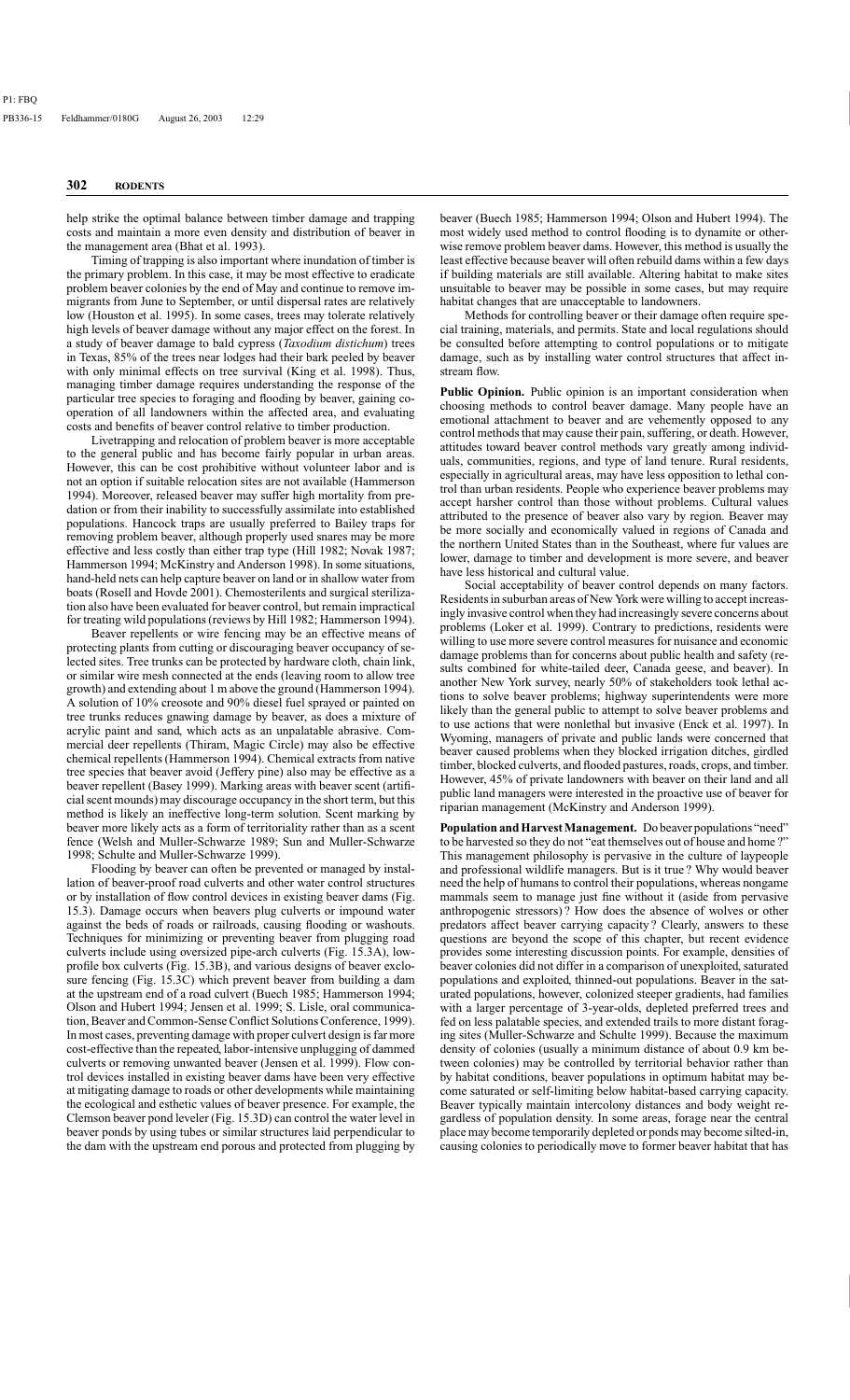

FIGURE 15.3. Examples of water control structures used to manage beaver (*Castor canadensis*) impacts. SOURCE: Adapted in part from Jensen et al. (1999).

recovered or to new habitat. In other areas, beaver may persist indefinitely within the same stream reach. In the Rocky Mountains, beaver may temporarily abandon mixed aspen–conifer sites after removing available aspen from nearby uplands, but may indefinitely occupy riparian–willow sites, where dams create moist, bare soil and a high water table, which helps establish and perpetuate the willow community. Despite lack of any inherent control needs, beaver harvest provides valuable recreational and income opportunities for trappers and is the primary means of reducing beaver damage to timber and other resources. Thus, justification for beaver harvest should be based on the economic value of fur trapping or "managerial decisions [that] address conflicts between beaver and humans, and not necessarily any requirements of the beaver themselves" (Muller-Schwarze and Schulte 1999:176).

Beaver populations are managed by state, provincial, and territorial wildlife agencies in the United States and Canada. Agencies are responsible for setting seasons, setting bag limits or area-specific quotas, licensing trappers, stamping or tagging pelts, licensing fur dealers and auction houses, and enforcing laws and regulations (Novak 1987). Trapper education is an important part of beaver management. Trappers in the field influence the age, sex, and distribution of animals removed as they make decisions about how, when, and where to set and check traps. Harvest rates, or quotas, are based on allowable harvest to maintain sustained yield. Rates suggested by different studies have varied from 10% to 70%, depending on habitat type, elevation, and region. The most typical recommended annual harvest rate is 20–30% of the population, which is about 1.0–1.5 beaver/colony/year. Beaver are highly vulnerable to overharvest, so managers must closely monitor populations. Their slow rate of reproduction and delayed sexual maturity preclude reproduction as a means to offset intensive annual harvest.

Regional differences among habitat types and land management prescriptions warrant regional beaver management plans (Snodgrass 1997). Managing beaver by managing their food supply may be possible in some regions. For example, prescribed burning may encourage aspen production in mixed conifer habitat, but may be of limited value where multiple forage species are available.

**Using Beaver for Habitat Restoration and Improvement.** The ability of beaver to store water, trap sediment, reduce channel erosion, and enhance establishment and production of riparian vegetation can be used as a proactive management tool to restore degraded riparian habitat. Beaver were abundant in forested, shrub–steppe, and some hot desert habitats in the western United States until fur trapping decimated populations. Ranchers followed trappers in settlement of the West, and immense numbers of sheep and cattle subjected newly beaverfree riparian areas to intense overgrazing. Overgrazing stripped streambanks of soil-binding vegetation, and channels responded with accelerated erosion and severe downcutting (see Elliott et al. [1999] for a discussion of possible mechanisms to explain observed channel incision). Mechanical restoration and revegetation (willow, cottonwood) of incised channels can be expensive, labor-intensive, and often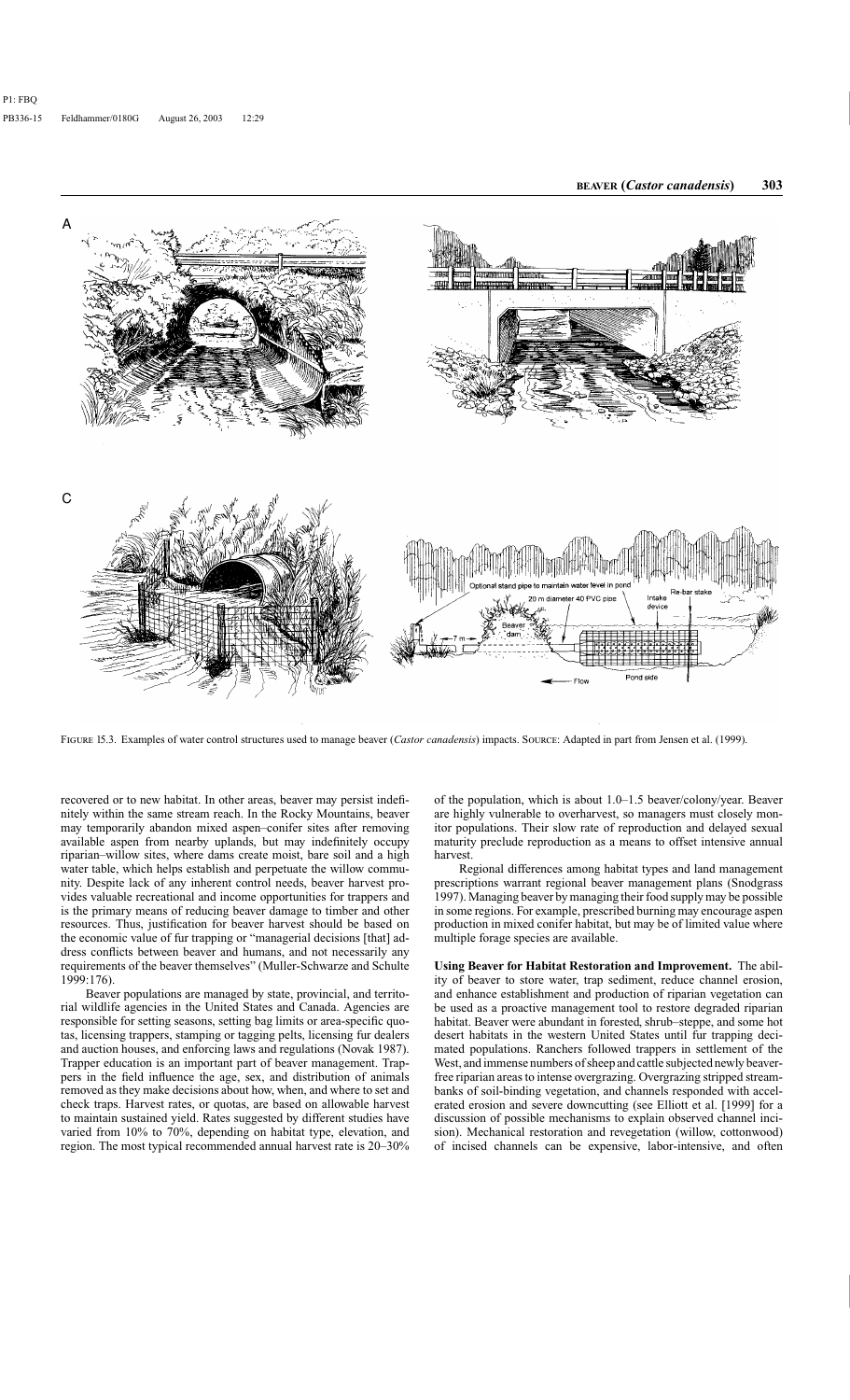unsuccessful. Thus, natural restoration of riparian systems can be an attractive alternative.

Reintroduction of beaver into degraded riparian systems has shown promise as a restoration tool, even where willow or other suitable winter food may be lacking (Fig. 15.4). Livestock grazing must be managed before beaver reintroduction to allow development of an adequate biomass of herbaceous aquatic and riparian vegetation for summer beaver food and to permit establishment and growth of willow or other woody riparian vegetation for winter beaver food. Aspen, cottonwood, or willow can be provided at reintroduction sites, or where beaver have initiated dam building on their own, to encourage beaver to remain at the site and to provide them with stronger dam-building material, which might otherwise be lacking (Apple et al. 1985). In some cases where overwinter food is lacking, beaver may subsist on herbaceous vegetation long enough to build dams and ponds. These features may initiate a positive riparian response, which stimulates growth of willow or other woody vegetation suitable as winter food. A winter food cache provides beaver with more permanent habitat and the ability to successfully raise young. Thus, beaver can create a positive feedback mechanism by temporarily expanding into marginal habitat (naturally or by introduction), improving conditions for the establishment and survival of woody riparian vegetation, and persisting long enough to raise young, which can disperse to new marginal habitat.

Beaver restoration in western riparian areas may also help control tamarisk, an invasive woody species (Fig. 15.4). In northwestern Colorado, beaver used tamarisk, sagebrush, and greasewood (*Sarcobatus vermiculatus*) as building material for a series of dams, which coincided with increase in the distribution and abundance of coyote willow (*S. exigua*) relative to tamarisk (B. W. Baker, unpublished data). A similar response was observed on the Zuni Indian Reservation in New Mexico following the relocation of 23 beaver to seven restoration sites (Albert and Trimble 2000). As beaver selectively cut vegetation and impound water and sediment behind dams, they alter conditions driving establishment and survival in riparian plant communities. Thus, beaver may create a competitive advantage for willow relative to tamarisk in some riparian systems, although specific mechanisms need further study at various spatial and temporal scales (B. W. Baker, unpublished data).

Beaver have also been useful as a timber management tool in the southeastern United States. Flooding by beaver ponds kills existing noncommercial vegetation, thus preparing sites for reforestation with commercially valuable timber. By draining ponds and removing beaver, landowners can reduce the cost of clearing land, often a major component of timber production (Houston et al. 1992).

**Population Estimation.** Population density of beaver is usually expressed as number of colonies or individuals in areal or linear units. Areal estimates are more appropriate where wetlands are diffuse and linear estimates are better where beaver habitat is limited to welldefined watercourses. Estimates of number of individuals are often derived from colony counts, but are not meaningful unless the mean number of beaver per colony is based on local data and not the general literature. Multiplying number of colonies by the general average of 5 or 6 beaver per colony only adds false precision to population estimates.

Estimates of mean colony size are very difficult to obtain and vary temporally and spatially, but are important in setting harvest quotas (Novak 1987). Colony size can be estimated by using night-vision scopes to count beaver as they move about their territory, driving beaver from their lodges using smoke or dogs, draining the pond and dismantling the lodge (not recommended), attempting to trap all the beaver in a colony (difficult to accomplish, thus a conservative estimate), and employing models that use age and reproductive data from populations of trapped beaver (Novak 1987) or data on the interactions among natality, mortality, and dispersal (Bishir et al. 1983).

Size of the food cache may be a useful predictor of colony size, but more research is needed to better understand relationships, as studies in different regions have been equivocal. In Montana, aerial cache surveys of prairie rivers located about 90% of caches, but colony size varied among years and areas. Thus, cache counts alone are not good predictors of population size or trend (Swenson et al. 1983). Estimates of cache size were a significant predictor of colony size in a Montana study (Easter-Pilcher 1990). This was not the case in a Wyoming study, however, perhaps due to variation in cache-building behavior among different age cohorts (Osmundson and Buskirk 1993).



FIGURE 15.4. A conceptual model of the use of the beaver (*Castor canadensis*) activity as a possible mechanism for riparian restoration in shrub–steppe ecosystems.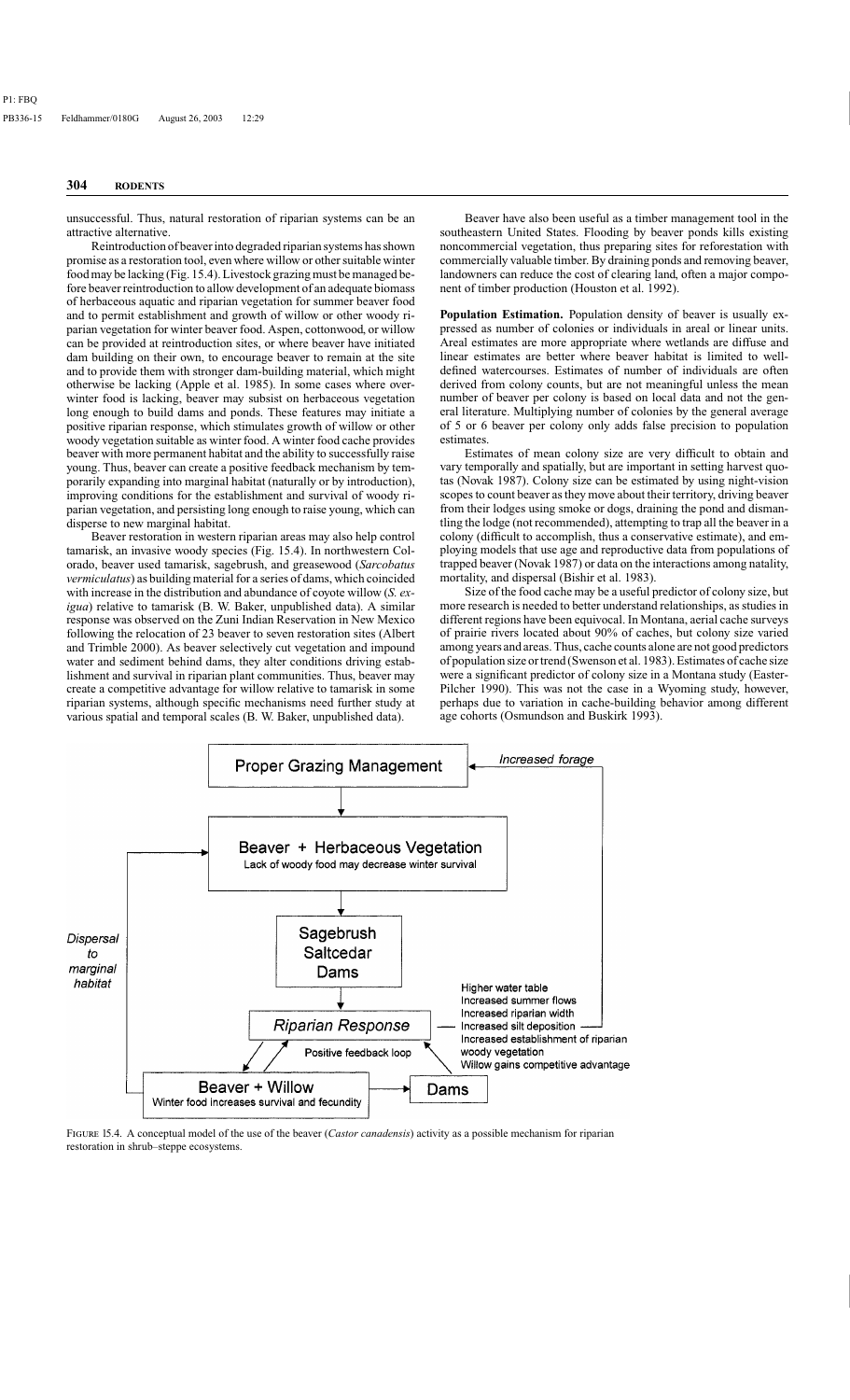Aerial surveys have been widely used to estimate the size and distribution of beaver populations, but evaluations of their efficiency, accuracy, and precision in terms of costs and benefits suggest their value is highly variable (Novak 1987). Surveys are usually conducted in the fall after leaf drop but before freeze-up. Results depend on search methods, topography, overstory vegetation, type of aircraft, and behavior of beaver (reviews by Hill 1982; Novak 1987). For example, aerial surveys only located 41 of 146 ground-located beaver colonies in Kansas riverine habitat, where beaver lived in bank dens and did not build food caches (Robel and Fox 1993).

Various combinations of aerial photography, aerial videography, and geographic information systems (GIS) can also be used to survey beaver populations and evaluate habitat conditions. Aerial photographs can be used as a reconnaissance aid to locate beaver habitat in remote locations for later ground or aerial survey; to map locations of dams, ponds, and lodges via photointerpretation methods; to find and/or plot colony locations during ground surveys (<1:3000-scale best); and to create overlays of beaver colony locations and habitat features that can be digitized into a GIS (Parsons and Brown 1978; Novak 1987; Baker et al. 1992; Werth and Boyd 1997). A GIS is essential for some types of landscape-level analysis of beaver habitat and may be better than manual methods for others, depending on costs and technical requirements (Johnston and Naiman 1990c). Global positioning systems (GPS) allow users to plot exact locations of active or inactive lodges and dens, which can be integrated with GIS systems to develop highly accurate beaver habitat models or monitoring programs. Aerial videography via a helicopter-mounted video camera may be useful for locating and monitoring beaver populations, especially in meandering riparian systems that are difficult to observe from low-level, fixed-winged aircraft (B. W. Baker, pers. obs.). Video has the advantage of instant availability on return from the flight and can be integrated with on-board GPS systems to create georeferenced data for computer analysis; however, videography is less useful than aerial photography for creating images for use in the field.

**Sex Determination.** Sex of beaver carcasses can be determined by the presence of the baculum and testes in males and the uterus in females, but the lack of any obvious external sex characteristics makes sex determination in live animals difficult (Novak 1987). The sex of live adult beaver can be determined by probing the cloaca or palpating the abdominal region for the baculum and testes, by noting the presence of four enlarged pectoral mammae in pregnant females (after 2 months), by giving beaver the anesthetic combelen (which causes the penis to lapse into the cloaca), by detecting Barr bodies in blood smears, and by using radiographs that reveal the presence of the baculum (review by Novak 1987). Each of these methods has some level of uncertainty or practical constraints for adult beaver and is especially difficult for young (reviews by Novak 1987; Schulte et al. 1995). A recently developed technique uses the color and viscosity of anal gland secretion to determine the sex of adult and juvenile beaver. This method produced relatively accurate and consistent results from three different regions in New York, which suggests it may have general field application for sex identification in beaver (Schulte et al. 1995).

**Age Estimation.** Characteristics of tooth eruption and annual cementum layers have been in standard use for age determination since the 1960s (reviews by Hill 1982; Novak 1987). A refinement in the cementum layer method used the independent variables cementum length and noncementum length to fairly accurately predict ages for a sample of 28 beaver ( $\geq$ 4 years old) with an exponential model, suggesting practical application in cases where more exact data are not necessary (Houston and Pelton 1995). Techniques for estimating age of live beaver are generally less accurate than the cementum method used for carcasses. The most common methods have used weight and skull measures, despite large error rates (Novak 1987; Hartman 1992). A refinement using regression models to estimate the age of live beaver based on live weight, tail width, and tail length was useful in identifying three age classes: kits, yearlings, and  $\geq$  2-year olds (Van Deelen 1994). A technique using

dental radiographs to observe tooth root closure and annual deposition of cementum and dentine layers appears useful for estimating age of either live or dead beaver (Hartman 1992).

**Livetrapping.** Beaver can be captured alive using Hancock traps, Bailey traps, box traps, snares, or nets. Hancock traps are set on the sides of steep banks and Bailey traps are set in shallow water. Both are suitcasetype traps, which hold the beaver in a wire cage above water until released. Hancock traps are usually more effective than Bailey traps and are preferred in most situations (Novak 1987). Snares are cheap, light, and easy to set. They permit trappers to increase capture rates by saturating an area with traps, but have a greater mortality rate than Hancock traps due to increased risk of predation, entanglement leading to suffocation, and drowning (Hill 1982; McKinstry and Anderson 1998). Box traps baited with aspen and scent lure were effective for all age classes in spring and early summer when set along shoreline travel lanes in Massachusetts (C. Henner, pers. commun., 2001). In all cases, multiple traps per trapnight percolony will increase the likelihood of trapping all colony members or specific targeted individuals before colony members become trap shy. In some cases, beaver can be captured by nets or by hand after being flushed from lodges or dens by dogs or other means (Hill 1982; Rosell and Hovde 2001). In large river systems or lakes, surface-swimming beaver can be captured using a dip net. A dive net can be pushed down over the top of swimming beaver in shallow water, after locating them with the aid of spotlights and headlights from a motorboat (Rosell and Hovde 2001).

**Tagging.** Beaver can be individually marked with ear tags, neck collars, tail tags, and other methods (Novak 1987). Beaver may retain ear tags for several years, but retention rates have varied greatly among studies (review by Novak 1987). The tail can be marked with holes, notches, rivets, waterproof paint, branding, cryobranding with liquid nitrogen, and cattle ear tags (B. W. Baker, pers. obs.), and the fur can be bleached or dyed. Hind feet webs also can be tattooed or punched to individually mark beaver. Subcutaneously placed passive integrated transponder tags can positively identify recaptured beaver as well as free-ranging beaver, which can be scanned with a tag reader as they enter or exit burrows or lodges (although this method has not been field tested). These techniques all vary in their effectiveness and in trauma caused to beaver during and after marking, important considerations when selecting an appropriate marking technique.

**Telemetry.** Beaver are nocturnal and difficult to observe, so telemetry is often valuable in studies of their behavior and movements. However, transmitter attachment has been problematic. Neck collars often slip off because beaver have a thick neck relative to head size, and tail collars slip off if tail size decreases following release (B. W. Baker, pers. obs.). Free-floating intraperitoneal transmitter implants have proven successful in several studies, although their range can be relatively short (ground-to-ground signal of 0.1 km for beaver inside burrows and 2 km for active beaver; Davis et al. 1984). Implanted transmitters become tightly encapsulated with necrotic fibrous tissue and may be well tolerated by beaver (Guynn et al. 1987). Implants have been performed via dorsal (Davis et al. 1984) and ventrolateral (Wheatley 1997d) incisions. Although both techniques have been successful, the ventrolateral method appears to involve less risk to the animal.

Tail-mounted transmitters have shown variable success in Wyoming (Bothmeyer et al. 2002), Massachusetts (C. Henner, pers. commun., 2001), and Colorado (B. W. Baker, pers. obs.). This method uses a livestock ear tag transmitter attached to the dorsal surface of a beaver's tail. Dimensions and weight of tail-mounted transmitters can be designed to fit beaver tails of various sizes (kits, adults) and allow for variation in tail thickness. Durability and attachment effects (e.g., tearing the tail) of tail-mounted transmitters have yet to be determined, although preliminary evidence suggests short retention time for a relatively high percentage of individuals (B. W. Baker, pers. obs.).

**Reintroduction.** The first step in any reintroduction program should be to determine the purpose and feasibility of attempting to establish new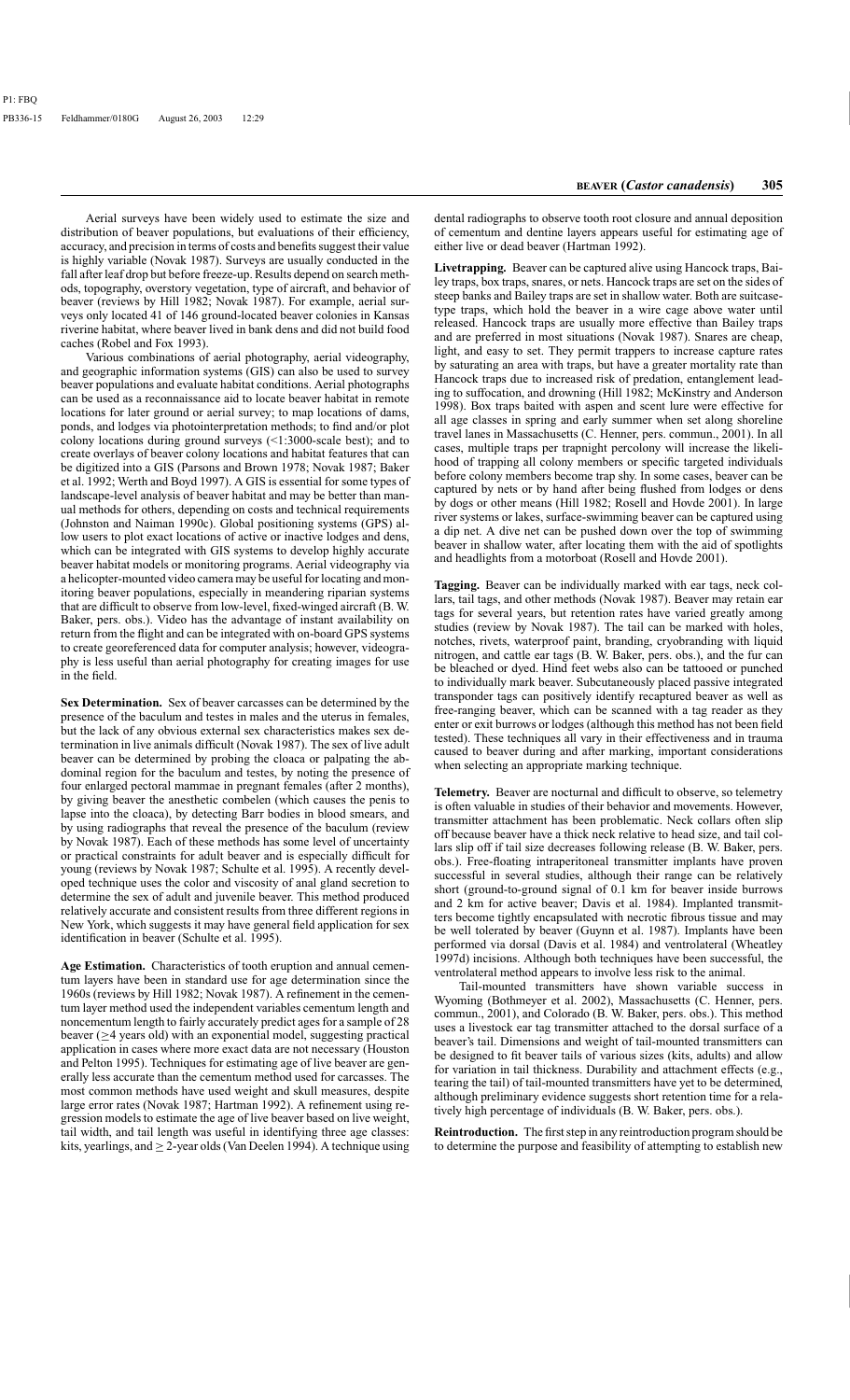beaver populations. This includes an understanding of why beaver are absent from the site, why they are important to the site, justification for relocation rather than natural dispersal, likelihood of movement beyond the intended relocation site, and potential conflicts or interaction with other resources or landowners. Relocation decisions and expectations are usually based on professional judgment after considering all available data, but also may be based on mathematical simulation models. South et al. (2000) developed a spatially explicit model to evaluate the proposed reintroduction of Eurasian beaver to Scotland. Their model simulated births and deaths of individuals and dispersal between habitat patches based on a land cover map and predicted that a reintroduction of 20 beaver would be sufficient to establish an initial population that would eventually expand and fill suitable habitat.

Most beaver do not stay at release sites and may move great distances following release. Average dispersal distances were 14.6 km in a North Dakota study, 16.7 km in a Colorado study, 11.7 km in a Maine study, 18 km in a Quebec study, and 7.4 km for beaver transplanted to streams and 3.2 km for beaver transplanted to lakes in a Wisconsin study (review by Novak 1987). Beaver can sometimes be encouraged to stay at specific release sites by providing aspen or other preferred species as food and building material or creating a base for a beaver dam by placing posts, wire fencing, silt-retaining fabric, rock, or other material (Apple et al. 1985; B. W. Baker, pers. obs.).

Survival of relocated beaver can depend on suitability of available habitat, timing of release (late summer in areas that freeze allows time to establish ponds and food cache), sex, age, composition, and number released (entire family units may improve establishment success), predation, and disease. In a study of 57 released Eurasian beaver in the Netherlands, 19 animals were found dead within the first year and 50% of these had died of infectious diseases (*Yersinia pseudotuberculosis, Y. enterocolitica,* Leptospirosis, and others) (Nolet et al. 1997). Stress during handling may increase risk of disease following release. Vaccination against likely disease agents and attention to animal hygiene before release may reduce mortality. Holding beaver in a cool, damp environment, providing adequate food and water, and minimizing length of captivity should improve survival following release (Novak 1987).

#### **RESEARCH NEEDS**

Beaver research has evolved from descriptions of beaver and their habitat to attempts to better understand mechanisms that explain behavior, population structure, and their keystone role in ecosystem structure and function. New knowledge about beaver will likely come from crossdiscipline studies that stretch the boundaries of our already rich literature base on beaver. For example, a better understanding of the role of beaver as geological agents in the formation of alluvial floodplain valleys begs for the integration of the ecological sciences with new methods in geology and geomorphology, such as dating of buried organic layers that represent beaver dams and pond sediments. An important research need is to develop independent lines of evidence about how beaver affect ecosystem structure and function over the full range of ecological conditions inhabited by beaver, especially in the less well-known communities such as southeastern forests, western shrub–steppe, and desert grasslands. These studies should include the sequential events of development and abandonment that make up the life history of a beaver pond ecosystem. In South America and Europe, beaver are an invasive species with an ecological role that likely will require a different level of understanding than in their native North American habitat. The economic values of beaver wetlands in storing water, improving water quality, restoring wetland function, and mitigating development will be of critical importance as human populations expand and strain the land's ability to absorb their impact. The human dimensions of beaver management and control methods need improved understanding to better educate a public that is becoming more removed from the land and more inclined to use legislative or judicial means rather than the judgment of wildlife professionals to manage wildlife populations. Techniques need further refinement to more effectively estimate beaver populations, determine sex and age of live beaver in the field, and

better use advanced telemetry as a research and management tool. For example, no radio-attachment technique has simultaneously solved problems of minimal effects to the animal, long retention time, long signal range, and long battery life.

The information presented in this chapter was based primarily on literature published since 1982. Readers are referred to the first edition of *Wild Mammals of North America* for a more thorough coverage of earlier work, and the following reviews and annotated bibliographies: Denney (1952), Yeager and Hay (1955), Jenkins and Busher (1979), Hodgdon and Larson (1980), Novak (1987), Medin and Torquemada (1988), and Olson and Hubert (1994).

#### **ACKNOWLEDGMENTS**

We are grateful to David Mitchell for compiling relevant literature, Dale Crawford for the preparing the artwork in Figures 15.3 and 15.4, and Stewart Breck, Doug Smith, and Butch Roelle for reviewing the manuscript. Funding was provided by the U.S. Geological Survey, Fort Collins Science Center, Fort Collins, Colorado.

#### **LITERATURE CITED**

- Aeschbacher, A., and G. Pilleri. 1983. Observation on the building behaviour of the Canadian beaver (*Castor canadensis*) in captivity. Pages 83–98 *in*  G. Pilleri, ed. Investigations on beaver, Vol. 1. Brain Anatomy Institute, Berne, Switzerland.
- Albert, S., and T. Trimble. 2000. Beavers are partners in riparian restoration on the Zuni Indian Reservation. Ecological Restoration 18:87–92.
- Aldous, S. E. 1938. Beaver food utilization studies. Journal of Wildlife Management 2:215–22.
- Aleksuik, M. 1970a. The function of the tail as a fat storage depot in the beaver. (*Castor canadensis* Kuhl). Journal of Mammalogy 51:145–48.
- Aleksiuk, M. 1970b. The seasonal food regime of arctic beaver. Ecology 51:264– 70.
- Aleksiuk, M., and I. Cowan. 1969. Aspects of seasonal energy expenditure in the beaver (*Castor canadensis*). Canadian Journal of Zoology 47:471– 81.
- Allen, A. W. 1983. Habitat suitability index models: Beaver. (FWS/OBS-82/10.30, rev.). U.S. Department of the Interior, Fish and Wildlife Service.
- Apple, L. L., B. H. Smith, J. D. Dunder, and B. W. Baker. 1985. The use of beavers for riparian/aquatic habitat restoration of cold desert, gullycut stream systems in southwestern Wyoming. Pages 123–30 *in* G. Pilleri, ed. Investigations on beaver, Vol. 4. Brain Anatomy Institute, Berne, Switzerland.
- Baker, B. W., and B. S. Cade. 1995. Predicting biomass of beaver food from willow stem diameters. Journal of Range Management 48:322–26.
- Baker, B. W., D. L. Hawksworth, and J. G. Graham. 1992. Wildlife habitat response to riparian restoration on the Douglas Creek watershed. Proceedings of the Annual Conference of the Colorado Riparian Association 4:62–80.
- Barnes, D. M., and A. U. Mallik. 1996. Use of woody plants in construction of beaver dams in northern Ontario. Canadian Journal of Zoology 74:1781– 86.
- Barnes, D. M., and A. U. Mallik. 1997. Habitat factors influencing beaver dam establishment in a northern Ontario watershed. Journal of Wildlife Management 61:1371–77.
- Barnes, W. J., and E. Dibble. 1988. The effects of beaver in riverbank forest succession. Canadian Journal of Botany 66:40–44.
- Basey, J. M. 1999. Foraging behavior of beaver (*Castor canadensis*), plant secondary compounds, and management concerns. Pages 129–46 *in* P. E. Busher and R. M. Dzieciolowski, eds. Beaver protection, management, and utilization in Europe and North America. Kluwer Academic/Plenum, New York.
- Basey, J. M., S. H. Jenkins, and P. E. Busher. 1988. Optimal central-place foraging by beaver: Tree size selection in relation to defensive chemicals of quaking aspen. Oecologia 76:278–82.
- Basey, J. M., S. H. Jenkins, and G. C. Miller. 1990. Food selection by beavers in relation to inducible defenses of *Populus tremuloides*. Oikos 59:57–62.
- Beier, P., and R. H. Barrett. 1987. Beaver habitat use and impact in Truckee River Basin, California. Journal of Wildlife Management 51:794–99.
- Belovsky, G. E. 1984. Summer diet optimization by beaver. American Midland Naturalist 111:209–22.
- Bergerud, A. T., and D. R. Miller. 1977. Population dynamics of Newfoundland beaver. Canadian Journal of Zoology 55:1480–92.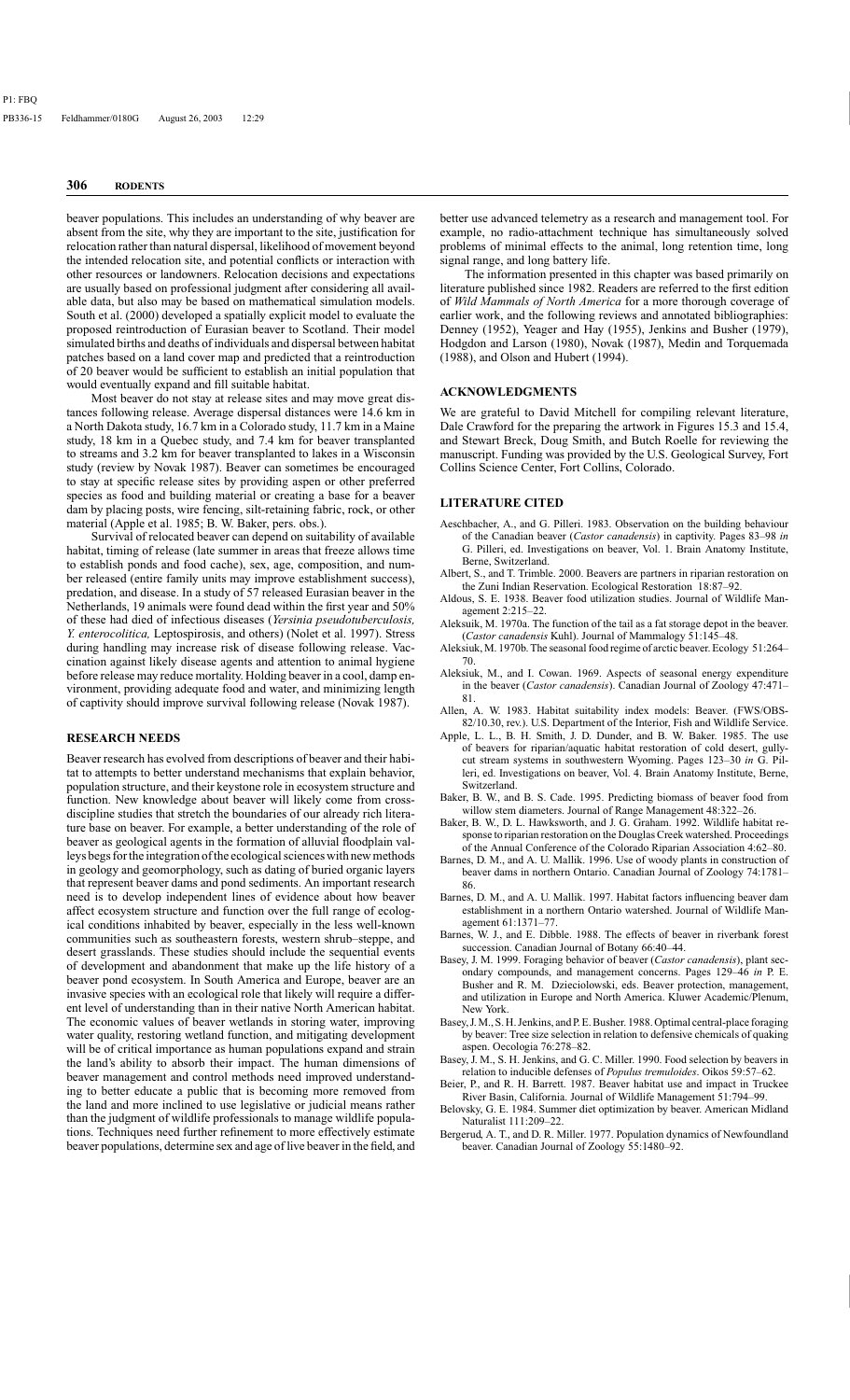- Bhat, M. G., R. G. Huffaker, and S. M. Lenhart. 1993. Controlling forest damage by dispersive beaver populations: Centralized optimal management strategy. Ecological Applications 3:518–30.
- Bisaillon, A. 1981. Gross anatomy of the cardiac blood vessels in the North American beaver (*Castor canadensis*). Anatomischer Anzeiger 150:248– 58.
- Bisaillon, A. 1982. Anatomy of the heart in the North American beaver (*Castor canadensis*). Anatomischer Anzeiger 151:381–91.
- Bishir, J., R. A. Lancia, and H. E. Hodgdon. 1983. Beaver family organization: Its implications for colony size. Pages 105–13 *in* G. Pilleri, ed. Investigations on beavers, Vol. 4, Brain Anatomy Institute, Berne, Switzerland.
- Boyce, M. S. 1981a. Habitat ecology of an unexploited population of beaver in interior Alaska. Pages 155–86 *in* J. A. Chapman and D. Pursley, eds. Proceedings of the worldwide furbearer conference. Frostburg, MD.
- Boyce, M. S. 1981b. Beaver life-history responses to exploitation. Journal of Applied Ecology 18:749–53.
- Brady, C. A., and G. E. Svendsen. 1981. Social behavior in a family of beaver, *Castor canadensis*. Biology of Behaviour 6:99–114.
- Breck, S. W. 2001. The effects of flow regulation on the population biology and ecology of beavers in northwestern Colorado. Ph.D. Dissertation, Colorado State University, Fort Collins.
- Brown, D. J., W. A. Hubert, and S. H. Anderson. 1996. Beaver ponds create wetland habitat for birds in mountains of southeastern Wyoming. Wetlands 16:127–32.
- Bryce, G. 1904. The remarkable history of the Hudson Bay Company. Reprint, 1968. Burt Franklin, New York.
- Buech, R. R. 1984. Ontogeny and diurnal cycle of fecal reingestion in the North American beaver (*Castor canadensis*). Journal of Mammalogy 65:347– 50.
- Buech, R. R. 1985. Beaver in water impoundments: Understanding a problem of water-level management. Pages 95–105 *in* D. M. Knighton, Comp., Water impoundments for wildlife: A habitat management workshop (General Technical Report NC-100). U.S. Department of Agriculture, Forest Service.
- Buech, R. R., and D. J. Rugg. 1995. Biomass of food available to beavers on five Minnesota shrubs (Research Paper NC-326). U.S. Department of Agriculture, Forest Service, North Central Forest Experiment Station.
- Busher, P. E. 1983. Interactions between beavers in a montane population in California. Acta Zoologica Fennica 174:109–10.
- Busher, P. E. 1987. Population parameters and family composition of beaver in California. Journal of Mammalogy 68:860–64.
- Busher, P. E., and P. J. Lyons. 1999. Long-term population dynamics of the North American beaver, *Castor canadensis,* on Quabbin Reservation, Massachusetts, and Sagehen Creek, California. Pages 147–60 *in* P. E. Busher and R. M. Dzieciolowski, eds. Beaver protection, management, and utilization in Europe and North America. Kluwer Academic/Plenum, New York.
- Butts, W. L. 1992. Changes in local mosquito fauna following beaver (*Castor canadensis*) activity: An update. Journal of the American Mosquito Control Association 8:331–32.
- Cahn, A. R. 1932. Records and distribution of the fossil beaver, *Castoroides ohioensis*. Journal of Mammalogy 13:229–41.
- Cottrell, T. R. 1995. Willow colonization of Rocky Mountain mires. Canadian Journal of Forest Research 25:215–22.
- Davis, J. R., A. F. Von Recum, D. D. Smith, and D. C. Guynn, Jr. 1984. Implantable telemetry in beaver. Wildlife Society Bulletin 12:322–24.
- Davis, J. R., D. C. Guynn, Jr., and G. W. Gatlin. 1994. Territorial behavior of beaver in the Piedmont of South Carolina. Proceedings of the Annual Conference of the Southeastern Association of Fish and Wildlife Agencies 48:152–61.
- Davis, W. B. 1940. Critical notes on the Texas beaver. Journal of Mammalogy 21:84–86.
- Deems, E. F., and D. Pursley. 1978. North American furbearers: Their management, research, and harvest status in 1976. University of Maryland Press, College Park, Maryland. 165 pp.
- Denney, R. N. 1952. A summary of North American beaver management, 1946– 1948 (Current Report 28). Colorado Game and Fish Department, Denver.
- Dieter, C. D., and T. R. McCabe. 1989. Factors influencing beaver lodgesite selection on a prairie river. American Midland Naturalist 122:408– 11.
- Donkor, N. T., and J. M. Fryxell. 1999. Impact of beaver foraging on structure of lowland boreal forests of Algonquin Provincial Park, Ontario. Forest Ecology and Management 118:83–92.
- Doucet, C. M., and J. M. Fryxell. 1993. The effect of nutritional quality on forage preference by beavers. Oikos 67:201–8.

**BEAVER (***Castor canadensis***) 307** 

- Doucet, C. M., I. T. Adams, and J. M. Fryxell. 1994a. Beaver dam and cache composition: Are woody species used differently? Ecoscience 1:268–70.
- Doucet, C. M., R. A. Walton, and J. M. Fryxell. 1994b. Perceptual cues used by beavers foraging on woody plants. Animal Behavior 47:1482–84.
- Dyck, A. P., and R. A. MacArthur. 1992. Seasonal patterns of body temperature and activity in free-ranging beaver (*Castor canadensis*). Canadian Journal of Zoology 70:1668–72.
- Dyck, A. P., and R. A. MacArthur. 1993. Daily energy requirements of beaver (*Castor canadensis*) in a simulated winter microhabitat. Canadian Journal of Zoology 71:2131–35.
- Easter-Pilcher, A. 1990. Cache size as an index to beaver colony size in northwestern Montana. Wildlife Society Bulletin 18:110–13.
- Elliott, J. G., A. C. Gellis, and S. B. Aby. 1999. Evolution of arroyos: Incised channels of the southwestern United States. Pages 153–85 *in* S. E. Darby and A. Simon, eds. Incised river channels: Processes, forms, engineering and management. John Wiley, New York.
- Enck, J. W., N. A. Connelly, and T. L. Brown. 1997. Acceptance of beaver and actions to address nuisance beaver problems in New York. Human Dimensions of Wildlife 2:60–61.
- Engelhart, A., and D. Muller-Schwarze. 1995. Responses of beaver (*Castor canadensis* Kuhl) to predator chemicals. Journal of Chemical Ecology 21:1349–64.
- Fischer, T. V. 1985. The subplacenta of the beaver (*Castor canadensis*). Placenta 6:311–21.
- Friley, C. E. Jr. 1949. Use of the baculum in age determination of Michigan beaver. Journal of Mammalogy 30:261–65.
- Fryxell, J. M. 1992. Space use by beaver in relation to resource abundance. Oikos 64:474–78.
- Fryxell, J. M., and C. M. Doucet. 1990. Provisioning time and central-place foraging in beaver. Canadian Journal of Zoology 69:1308–13.
- Fryxell, J. M., S. M. Vamosi, R. A. Walton, and C. M. Doucet. 1994. Retention time and the functional response of beavers. Oikos 71:207–14.
- Garrison, G. C. 1967. Pollen stratigraphy and age of an early postglacial beaver site near Columbus, Ohio. Ohio Journal of Science 67:96–105.
- Grinnell, J., J. S. Dixon, and J. M. Linsdale. 1937. Fur bearing mammals of California, their natural history, systematic status, and relations to man. University of California Press, Berkeley.
- Grover, A. M., and G. A. Baldassarre. 1995. Bird species richness within beaver ponds in south-central New York. Wetlands 15:108–18.
- Gunson, J. R. 1970. Dynamics of the beaver of Saskatchewan's northern forest. M.S. Thesis, University of Alberta, Edmonton, Canada.
- Gurnell, A. M. 1998. The hydrogeomorphological effects of beaver dambuilding activity. Progress in Physical Geography 22:167–89.
- Guynn, D. C., Jr., J. R. Davis, and A. F. Von Recum. 1987. Pathological potential of intraperitoneal transmitter implants in beaver. Journal of Wildlife Management 51:605–6.
- Hakala, J. B. 1952. The life history and general ecology of the beaver (*Castor canadensis* Kuhl) in interior Alaska. M.S. Thesis, University of Alaska, Fairbanks.
- Hall, E. R. 1981. The mammals of North America, Vol. 2, 2nd ed., John Wiley, New York.
- Hammerson, G. A. 1994. Beaver (*Castor canadensis*): Ecosystem alterations, management, and monitoring. Natural Areas Journal 14:44–57.
- Hartman, G. 1992. Age determination of live beaver by dental x-ray. Wildlife Society Bulletin 20:216–20.
- Hilfiker, E. L. 1991. Beavers: Water, wildlife and history. Windswept Press, Interlaken, NJ.
- Hill, E. P. 1974. Trapping beaver and processing their fur (Zoology and Entomology Department Series, Alabama Cooperative Wildlife Research Unit, No. 1). Agricultural Experiment Station, Auburn University, Auburn, AL.
- Hill, E. P. 1976. Control methods for nuisance beaver in the southeastern United States. Pages 85–98 *in* Proceedings of the seventh vertebrate pest control conference.
- Hill, E. P. 1982. Beaver (*Castor canadensis*). Pages 256–81 *in* J. A. Chapman and G. A. Feldhamer, eds. Wild mammals of North America. Johns Hopkins University Press, Baltimore.
- Hill, E. P., and N. S. Novakowski. 1984. Beaver management and economics in North America. Acta Zoologica Fennica 172:259–62.
- Hillman, G. R. 1998. Flood wave attenuation by a wetland following a beaver dam failure on a second order boreal stream. Wetlands 18:21–34.
- Hodgdon, H. E. 1978. Social dynamics and behavior within an unexploited beaver (*Castor canadensis*) population. Ph.D. Dissertation, University of Massachusetts, Amherst.
- Hodgdon, H. E., and R. A. Lancia. 1983. Behavior of the North American beaver, *Castor canadensis*. Acta Zoologica Fennica 174:99–103.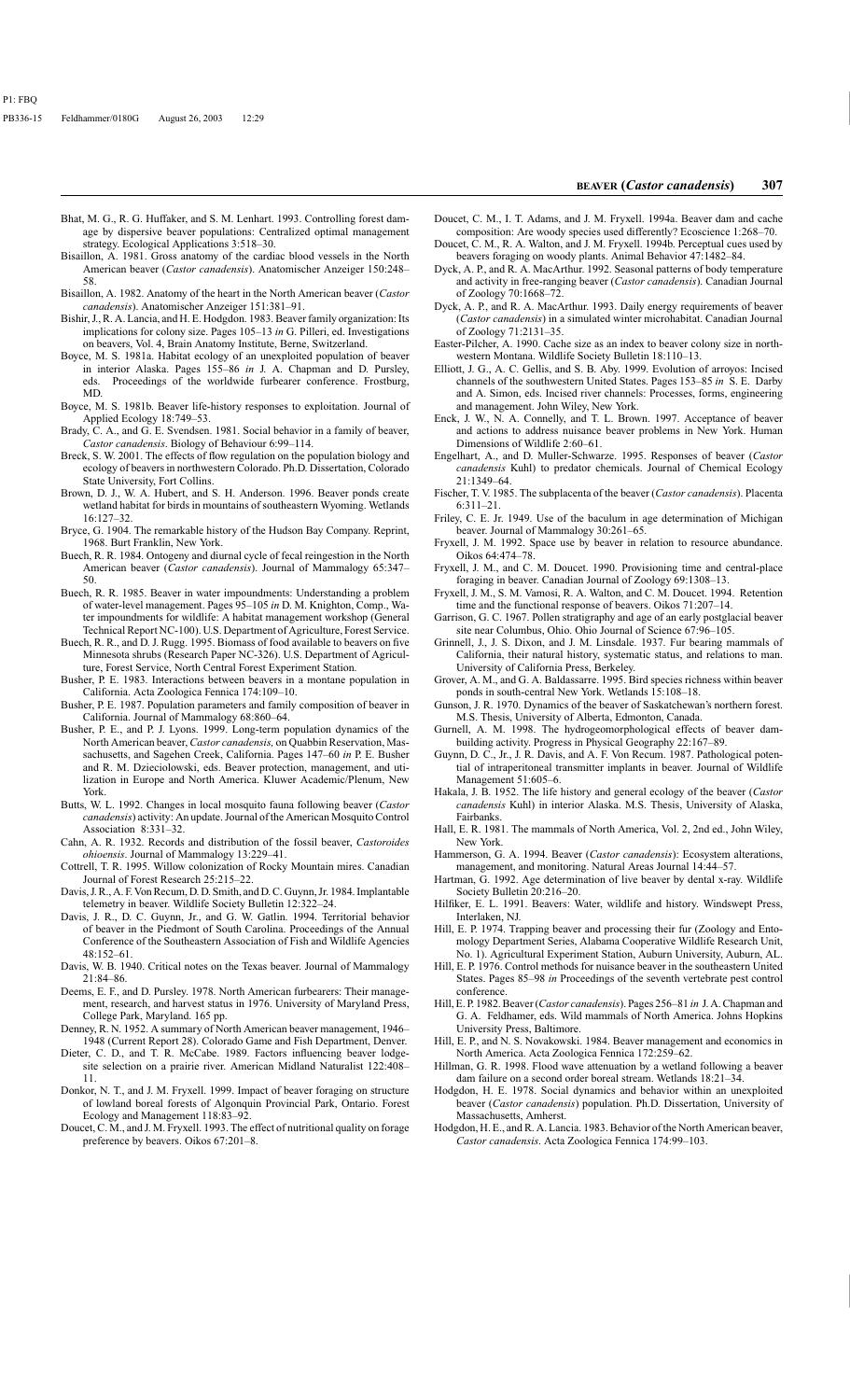- Hodgdon, H. E., and J. S. Larson. 1973. Some sexual differences in behavior within a colony of marked beaver (*Castor canadensis*). Animal Behavior 21:147–52.
- Hodgdon, H. E., and J. S. Larson. 1980. A bibliography of the recent literature on beaver (Research Bulletin Number 665). Massachusetts Agricultural Experiment Station, University of Massachusetts, Amherst.
- Hodgdon, K. W. 1949. Productivity data from placental scars in beaver. Journal of Wildlife Management 13:412–14.
- Hodgdon, K. W., and J. J. Hunt. 1953. Beaver management in Maine (Maine Game Division Bulletin 3).
- Houston, A. E., and M. R. Pelton. 1995. Premolar cementum and noncementum lengths as potential indicators of age for beavers, *Castor canadensis*  (Rodentia: Castoridae). Brimleyana 22:67–72.
- Houston, A. E., E. R. Buckner, and J. C. Rennie. 1992. Reforestation of drained beaver impoundments. Southern Journal of Applied Forestry 16:151– 55.
- Houston, A. E., M. R. Pelton, and R. Henry. 1995. Beaver immigration into a control area. Southern Journal of Applied Forestry 19:127–30.
- Howard, R., and J. S. Larson. 1985. A stream habitat classification system for beaver. Journal of Wildlife Management 49:19–25.
- Ingle-Sidorowicz, H. M. 1982. Beaver increase in Ontario. Result of changing environment. Mammalia 46:168–75.
- Jellison, W. L., G. M. Kohls, W. J. Butler, and J. A. Weaver. 1942. Epizootic tularemia in the beaver, *Castor canadensis,* and the contamination of stream water with *Pasteurella tularensis*. American Journal of Hygiene 36:168–82.
- Jenkins, S. H. 1979. Seasonal and year-to-year differences in food selection by beavers. Oecologia 44:112–16.
- Jenkins, S. H. 1980. A size distance relation in food selection by beavers. Ecology 61:740–46.
- Jenkins, S. H. 1981. Problems, progress, and prospects in studies of food selection by beaver. Pages 559–79 *in* J. A. Chapman and D. Pursley, eds. Proceedings of the worldwide furbearer conference. Frostburg, MD.
- Jenkins, S. H., and P. E. Busher. 1979. *Castor canadensis*. Mammalian Species 120:1–8.
- Jensen, P. G., P. D. Curtis, and D. L. Hamelin. 1999. Managing nuisance beaver along roadsides: A guide for highway departments. Media and Technology Services Resource Center, Cornell University, Ithaca, NY.
- Johnston, C. A., and R. J. Naiman. 1987. Boundary dynamics at the aquatic– terrestrial interface: The influence of beaver and geomorphology. Landscape Ecology 1:47–57.
- Johnston, C. A., and R. J. Naiman. 1990a. Aquatic patch creation in relation to beaver population trends. Ecology 71:1617–21.
- Johnston, C. A., and R. J. Naiman. 1990b. Browse selection by beaver: Effects on riparian forest composition. Canadian Journal of Forest Research 20:1036– 43.
- Johnston, C. A., and R. J. Naiman. 1990c. The use of geographic information systems to analyze long-term landscape alteration by beaver. Landscape Ecology 4:5–19.
- Jones, C. G., J. H. Lawton, and M. Shachak. 1997. Positive and negative effects of organisms as physical ecosystem engineers. Ecology 78:1946–57.
- Keast, A., and M. G. Fox. 1990. Fish community structure, spatial distribution and feeding ecology in a beaver pond. Environmental Biology of Fishes 27:201–14.
- Kindschy, R. R. 1985. Response of red willow to beaver use in southeastern Oregon. Journal of Wildlife Management 49:26–28.
- Kindschy, R. R. 1989. Regrowth of willow following simulated beaver cutting. Wildlife Society Bulletin 17:290–94.
- King, S. L., B. D. Kneeland, and J. L. Moore. 1998. Beaver lodge distributions and damage assessments in a forested wetland ecosystem in the southern United States. Forest Ecology and Management 108:1–7.
- Kowalski, K. 1976. Mammals, an outline of theriology. Polis, Warsaw.
- Krueger, H. O. 1985. Avian response to mountainous shrub–willow riparian systems in southeastern Wyoming. Ph.D. Dissertation, University of Wyoming, Laramie.
- Lahti, S., and M. Helminen. 1974. The beaver *Castor fiber* (L.) and *Castor canadensis* (Kuhl) in Finland. Acta Theriologica 19:177–89.
- Lancia, R. A., W. E. Dodge, and J. S. Larson. 1982. Winter activity patterns of two radio-marked beaver colonies. Journal of Mammalogy 63:598–606.
- Lancia, R. A., and H. E. Hodgdon. 1983. Observations on the ontogeny of behavior of hand-reared beaver (*Castor canadensis*). Acta Zoologica Fennica 174:117–19.
- Landin, J. A. B. 1980. Estado actual del 'Castor' (*Castor canadensis mexicanus*) en el Estado de Nuevo Leon, Mexico. Pages 309–14 *in* Proceedings of the Inventarios de Recursos de Zonas Aridas. La Paz, B.C.S., Mexico [in Spanish with English summary].
- Larson, J. S., and J. R. Gunson. 1983. Status of the beaver in North America. Acta Zoologica Fennica 174:91–93.
- Lavrov, L. S., and V. N. Orlov. 1973. Karyotypes and taxonomy of modern beavers (*Castor,* Castoridae, Mammalia). Zoologicheskii Zhurnal 52:734–42.
- Leidholt-Bruner, K., D. E. Hibbs, and W. C. McComb. 1992. Beaver dam locations and their effects on distribution and abundance of coho salmon fry in two coastal Oregon streams. Northwest Science 66:218–23.
- Leopold, A. S. 1959. Wildlife of Mexico, the game birds and mammals. University of California Press, Berkeley.
- Lizarralde, M. S. 1993. Current status of the introduced beaver (*Castor canadensis*) population in Tierra del Fuego, Argentina. Ambio 22:351–58.
- Lizotte, R. E., Jr. 1994. Reproductive biology of beaver (*Castor canadensis*) at Old Hickory Lake in middle Tennessee. Journal of the Tennessee Academy of Science 69:23–26.
- Loker, C. A., D. J. Decker, and S. J. Schwager. 1999. Social acceptability of wildlife management actions in suburban areas: 3 cases from New York. Wildlife Society Bulletin 27:152–59.
- Mahoney, J. M., and H. I. Rosenberg. 1981. Anatomy of the tail of the beaver (*Castor canadensis*). Canadian Journal of Zoology 59:390–99.
- Maret, T. J., M. Parker, and T. E. Fannin. 1987. The effect of beaver ponds on the nonpoint source water quality of a stream in southwestern Wyoming. Water Resources 21:263–68.
- Martinsen, G. D., E. M. Driebe, and T. G. Whitman. 1998. Indirect interactions mediated by changing plant chemistry: Beaver browsing benefits beetles. Ecology 79:192–200.
- McCall, T. C., T. P. Hodgman, D. R. Diefenbach, and R. B. Owen, Jr. 1996. Beaver populations and their relation to wetland habitat and breeding waterfowl in Maine. Wetlands 16:163–72.
- McComb, W. C., J. R. Sedell, and T. D. Buchholz. 1990. Dam-site selection by beavers in an eastern Oregon basin. Great Basin Naturalist 50:273–81.
- McDowell, D. M., and R. J. Naiman. 1986. Structure and function of a benthic invertebrate stream community as influenced by beaver (*Castor canadensis*). Oecologia 68:481–89.
- McGinley, M. A., and T. G. Whitman. 1985. Central place foraging by beaver (*Castor canadensis*): A test of foraging predictions and the impact of selective feeding on the growth form of cottonwoods (*Populus fremontii*). Oecologia 66:558–62.
- McKab, B. K. 1963. A model of the energy budget of a wild mouse. Ecology 44:521–32.
- McKinstry, M. C., and S. H. Anderson. 1998. Using snares to live-capture beaver, *Castor canadensis*. Canadian Field-Naturalist 112:469–73.
- McKinstry, M. C., and S. H. Anderson. 1999. Attitudes of private- and publicland managers in Wyoming, USA, toward beaver. Environmental Management 23:95–101.
- McKinstry, M. C., P. Caffrey, and S. H. Anderson. 2001. The importance of beaver to wetland habitats and waterfowl in Wyoming. Journal of the American Water Resources Association 37:1571–77.
- McRae, G., and C. J. Edwards. 1994. Thermal characteristics of Wisconsin headwater streams occupied by beaver: Implications for brook trout habitat. Transactions of the American Fisheries Society 123:641–56.
- Medin, D. E., and W. P. Clary. 1990. Bird populations in and adjacent to a beaver pond ecosystem in Idaho (Research Paper INT-432). U.S. Department of Agriculture, Forest Service, Intermountain Research Station.
- Medin, D. E., and W. P. Clary. 1991. Small mammals of a beaver pond ecosystem and adjacent riparian habitat in Idaho (Research Paper INT-445). U.S. Department of Agriculture, Forest Service, Intermountain Research Station.
- Medin, D. E., and K. E. Torquemada. 1988. Beaver in western North America: An annotated bibliography, 1966 to 1986 (General Technical Report INT-242). U.S. Department of Agriculture, Forest Service, Intermountain Research Station.
- Meentemeyer, R. K., and D. R. Butler. 1999. Hydrogeomorphic effects of beaver dams in Glacier National Park, Montana. Physical Geography 20:436– 46.
- Merendino, M. T., G. B. McCullough, and N. R. North. 1995. Wetland availability and use by breeding waterfowl in southern Ontario. Journal of Wildlife Management 59:527–32.
- Miller, J. E., and G. K. Yarrow. 1994. Beaver. Pages B1–11 *in* S. E. Hygnstrom, R. M. Timm, and G. E. Larson, eds. Prevention and control of wildlife damage. University of Nebraska Press, Lincoln.
- Molini, J. J., R. A. Lancia, J. Bishir, and H. E. Hodgdon. 1980. A stochastic model of beaver population growth. Pages 1215–45 *in* J. A. Chapman and D. Pursley, eds. Proceedings of the worldwide furbearer conference. Frostburg, MD.
- Morner, T. 1992. The ecology of tularemia. Revue Scientifique et Technique O.I.E. (Office International des Epizooties) 11:1123–30.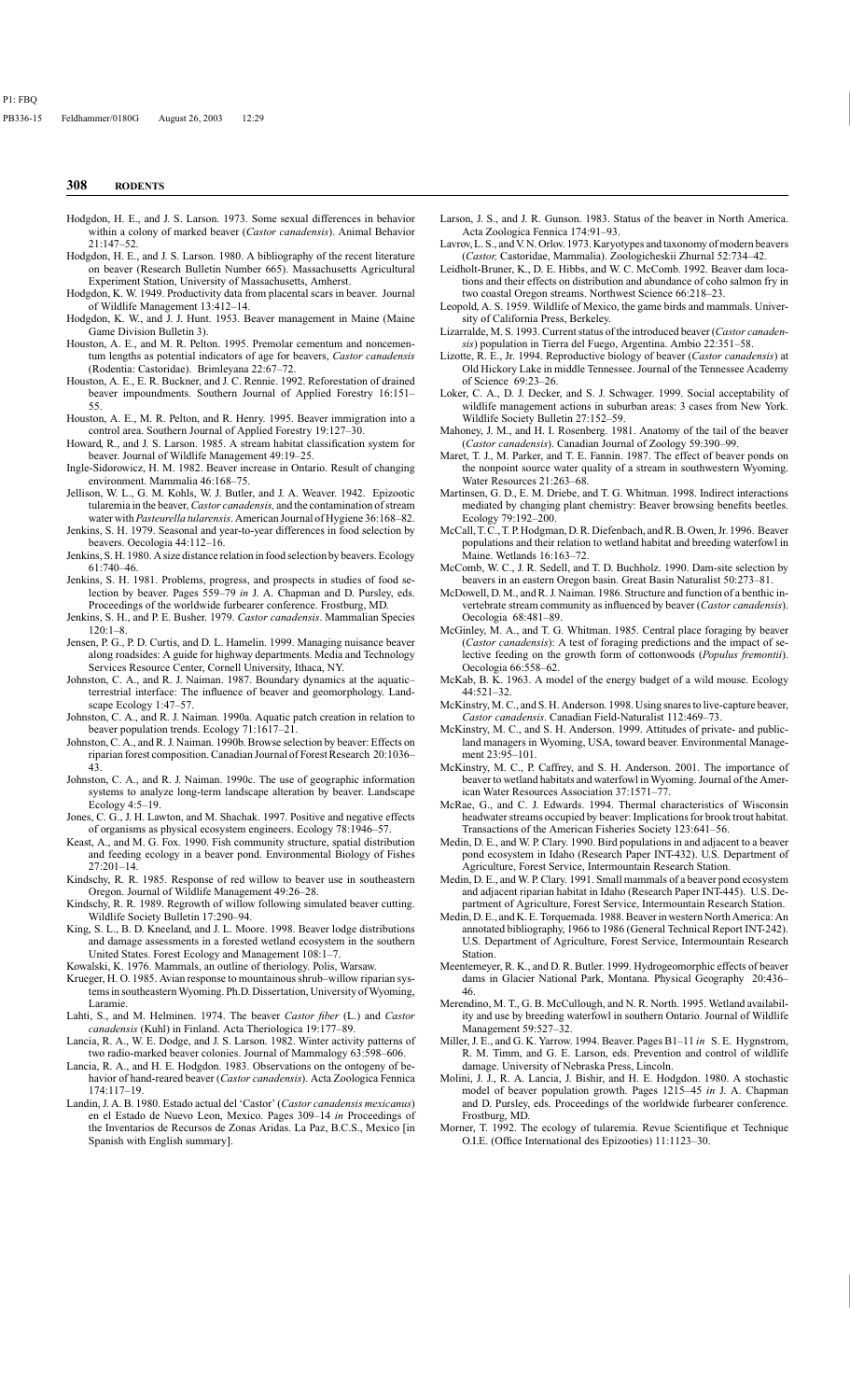- Muller-Schwarze, D., and S. Heckman. 1980. The social role of scent marking in beaver (*Castor canadensis*). Journal of Chemical Ecology 6:81–95.
- Muller-Schwarze, D., and B. A. Schulte. 1999. Behavioral and ecological characteristics of a "climax" population of beaver (*Castor canadensis*). Pages 161–77 *in* P. E. Busher and R. M. Dzieciolowski, eds. Beaver protection, management, and utilization in Europe and North America. Kluwer Academic/Plenum, New York.
- Muller-Schwarze, D., S. Heckman, and B. Stagge. 1983. Behavior of freeranging beaver (*Castor canadensis*) at scent marks. Acta Zoologica Fennica 174:111–13.
- Muller-Schwarze, D., B. A. Schulte, L. Sun, A. Muller-Schwarze, and C. Muller-Schwarze. 1994. Red maple (*Acer rubrum*) inhibits feeding by beaver (*Castor canadensis*). Journal of Chemical Ecology 20:2021–34.
- Naiman, R. J., and J. M. Melillo. 1984. Nitrogen budget of a subarctic stream altered by beaver (*Castor canadensis*). Oecologia 62:150–55.
- Naiman, R. J., J. M. Melillo, and J. E. Hobbie. 1986. Ecosystem alteration of boreal forest streams by beaver (*Castor canadensis*). Ecology 67:1254– 69.
- Naiman, R. J., C. A. Johnston, and J. C. Kelley. 1988. Alteration of North American streams by beaver. BioScience 38:753–62.
- Naiman, R. J., G. Pinay, C. A. Johnston, and J. Pastor. 1994. Beaver influences on the long-term biogeochemical characteristics of boreal forest drainage networks. Ecology 75:905–21.
- Nolet, B. A., S. Broekhuizen, G. M. Dorrestein, and K. M. Rienks. 1997. Infectious diseases as main causes of mortality to beaver *Castor fiber* after translocation to the Netherlands. Journal of the Zoological Society of London 241:35–42.
- Novak, M. 1987. Beaver. Pages 283–312 *in* M. Novak, J. A. Baker, M. E. Obbard, and B. Malloch, eds. Wild furbearer management and conservation in North America. Ontario Trappers Association and Ontario Ministry of Natural Resources.
- Novakowski, N. S. 1965. Population dynamics of a beaver population in northern latitudes. Ph.D. Dissertation, University of Saskatchewan, Saskatoon, Canada.
- Nummi, P. 1992. The importance of beaver ponds to waterfowl broods: An experiment and natural tests. Annales Zoologici Fennici 29:47–55.
- Nummi, P., and H. Poysa. 1997. Population and community level responses in *Anas*-species to patch disturbance caused by an ecosystem engineer, the beaver. Ecography 20:580–84.
- Olson, R., and W. A. Hubert. 1994. Beaver: Water resources and riparian habitat manager. University of Wyoming Press, Laramie.
- Osmundson, C. L., and S. W. Buskirk. 1993. Size of food caches as a predictor of beaver colony size. Wildlife Society Bulletin 21:64–69.
- Paine, R. T. 1969. A note on trophic complexity and community stability. American Naturalist 103:91–93.
- Parker, M., F. J. Wood, Jr., B. H. Smith, and R. G. Elder. 1985. Erosional downcutting in lower order riparian ecosystems: Have historical changes been caused by removal of beaver? Proceedings of the North American Riparian Conference 1:35–38.
- Parsons, G. R., and M. K. Brown. 1978. An assessment of aerial photograph interpretation for recognizing potential beaver colony sites. Transactions of the Northeast Fish and Wildlife Conference 35:181–84.
- Patenaude, F., and J. Bovet. 1984. Self-grooming and social-grooming in the North American beaver, *Castor canadensis*. Canadian Journal of Zoology 62:1872–78.
- Payne, N. F. 1975. Trapline management and population biology of Newfoundland beaver. Ph.D. Dissertation, Utah State University, Logan.
- Payne, N. F. 1984. Population dynamics of beaver in North America. Acta Zoologica Fennica 172:263–66.
- Potvin, F., L. Breton, C. Pilon, and M. Macquart. 1992. Impact of an experimental wolf reduction on beaver in Papineau-Labelle Reserve, Quebec. Canadian Journal of Zoology 70:180–83.
- Power, M. E., D. Tilman, J. A. Estes, B. A. Menge, W. J. Bond, L. S. Mills, G. Daily, J. C. Castilla, J. Lubchenco, and R. T. Paine. 1996. Challenges in the quest for keystones. BioScience 46:609–20.
- Provost, E. E. 1958. Studies on reproduction and population dynamics in beaver. Ph.D. Dissertation, State College of Washington, Pullman.
- Provost, E. E. 1962. Morphological characteristics of the beaver ovary. Journal of Wildlife Management 26:272–78.
- Rebertus, A. J. 1986. Bogs as beaver habitat in north-central Minnesota. American Midland Naturalist 116:240–45.
- Reese, K. P., and J. D. Hair. 1976. Avian species diversity in relation to beaver pond habitats in the Piedmont Region of South Carolina. Proceedings of the Annual Conference of the Southeastern Association of Fish and Wildlife Agencies 30:437–47.
- Retzer, J. L., H. W. Swope, J. D. Remington, and W. H. Rutherford. 1956. Suitability of physical factors for beaver management in the Rocky Mountains of Colorado (Technical Bulletin 2). Colorado Department of Game and Fish.
- Reynolds, P. S. 1993. Size, shape, and surface area of beaver, *Castor canadensis,*  a semiaquatic mammal. Canadian Journal of Zoology 71:876–82.
- Ringelman, J. K. 1991. Managing beaver to benefit waterfowl (Fish and Wildlife Leaflet 13.4.7). U.S. Department of Interior, Fish and Wildlife Service, Washington, DC.
- Robel, R. J., and L. B. Fox. 1993. Comparison of aerial and ground survey techniques to determine beaver colony densities in Kansas. Southwestern Naturalist 38:357–61.
- Robel, R. J., L. B. Fox, and K. E. Kemp. 1993. Relationship between habitat suitability index values and ground counts of beaver colonies in Kansas. Wildlife Society Bulletin 21:415–21.
- Roberts, T. H., and D. H. Arner. 1984. Food habits of beaver in east-central Mississippi. Journal of Wildlife Management 48:1414–19.
- Robertson, R. A., and and A. R. Shadle., 1954. Osteologic criteria of age in beavers. Journal of Mammalogy 35:197–203.
- Rosell, F., and B. Hovde. 2001. Methods of aquatic and terrestrial netting to capture Eurasian beavers. Wildlife Society Bulletin 29:269–74.
- Rothmeyer, S. W., M. C. McKinstry, and S. H. Anderson. 2002. Tail attachment of modified ear-tag radio transmitters on beaver. Wildlife Society Bulletin  $30.425 - 29$
- Ruedemann, R., and W. J. Schoonmaker. 1938. Beaver-dams as geologic agents. Science 88:523–25.
- Russell, K. R., C. E. Moorman, J. K. Edwards, B. S. Metts, and D. C. Guynn, Jr. 1999. Amphibian and reptile communities associated with beaver (*Castor canadensis*) ponds and unimpounded streams in the Piedmont of South Carolina. Journal of Freshwater Ecology 14:149–58.
- Rutherford, W. H. 1955. Wildlife and environmental relationships of beaver in Colorado forests. Journal of Forestry 53:803–6.
- Safonov, V. G. 1979. Experience of American beaver, *Castor canadensis,* introduction in Kamchatka. *In* Game management and fur farming USSR: international wildlife congress 14. All Union Research Institute [Abstract in English].
- Schlosser, I. J. 1995. Dispersal, boundary processes, and trophic-level interactions in streams adjacent to beaver ponds. Ecology 76:908–25.
- Schlosser, M. 1902. Extinct beaver (*Castor neglectus*) from Tertiary of South Germany. Palaeontoligische Abhandlungen 9:136.
- Schulte, B. A. 1998. Scent marking and responses to male castor fluid by beavers. Journal of Mammalogy 79:191–203.
- Schulte, B. A., and D. Muller-Schwarze. 1999. Understanding North American beaver behavior as an aid to management. Pages 109–128 *in* P. E. Busher and R. M. Dzieciolowski, eds. Beaver protection, management, and utilization in Europe and North America. Kluwer Academic/Plenum, New York.
- Schulte, B. A., D. Muller-Schwarze, and L. Sun. 1995. Using anal gland secretion to determine sex in beaver. Journal of Wildlife Management 59:614– 18.
- Seton, E. T. 1929. Lives of game animals, Vol. 4, Part 2, Rodents, etc. Doubleday, Doran, Garden City, NY.
- Sieber, J., F. Suchentrunk, and G. B. Hart. 1999. A biochemical–genetic discrimination method for the two beaver species, *Castor fiber* and *Castor canadensis,* as a tool for conservation. Pages 61–65 *in* P. E. Busher and R. M. Dzieciolowski, eds. Beaver protection, management, and utilization in Europe and North America. Kluwer Academic/Plenum, New York.
- Skinner, Q. D., J. E. Speck, Jr., M. Smith, and J. C. Adams. 1984. Stream water quality as influenced by beaver within grazing systems in Wyoming. Journal of Range Management 37:142–46.
- Slough, B. G. 1978. Beaver food cache structure and utilization. Journal of Wildlife Management 42:644–46.
- Slough, B. G., and R. M. F. S. Sadleir. 1977. A land capability classification system for beaver (*Castor canadensis* Kuhl). Canadian Journal of Zoology 55:1324–35.
- Smith, D. W., and S. H. Jenkins. 1997. Seasonal change in body mass and size of tail of northern beavers. Journal of Mammalogy 78:869–76.
- Smith, D. W., R. O. Peterson, T. D. Drummer, and D. S. Sheputis. 1991. Overwinter activity and body temperature patterns in northern beavers. Canadian Journal of Zoology 69:2178–82.
- Smith, D. W., D. R. Trauba, R. K. Anderson, and R. O. Peterson. 1994. Black bear predation on beavers on an island in Lake Superior. American Midland Naturalist 132:248–55.
- Smith, M. E., C. T. Driscoll, B. J. Wyskowski, C. M. Brooks, and C. C. Cosentini. 1991. Modification of stream ecosystem structure and function by beaver